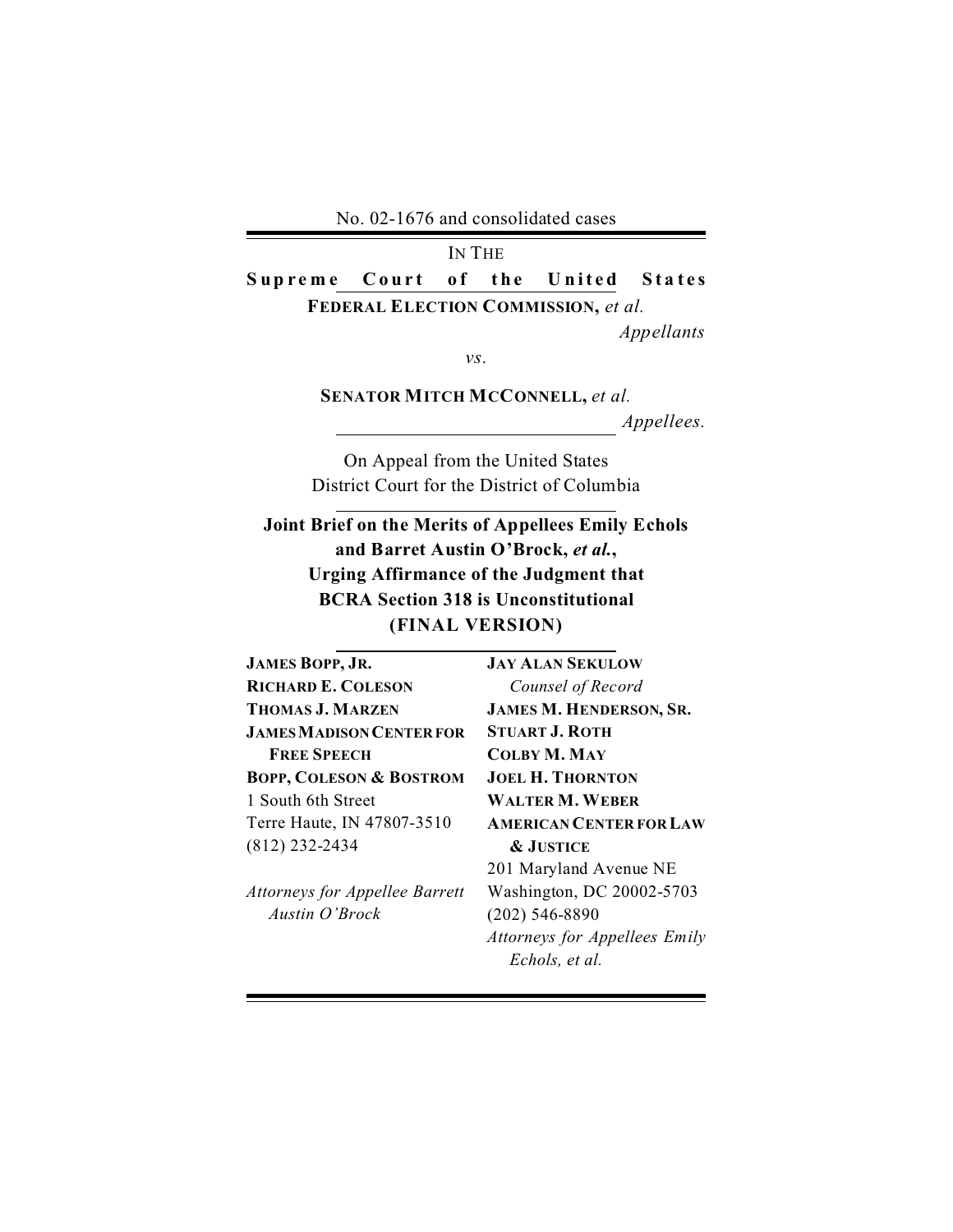### **APPELLEES' COUNTER-STATEMENT OF QUESTION PRESENTED**

Prior to the effective date of the Bipartisan Campaign Reform Act of 2002 (BCRA), Pub. L. No. 107-155, 116 Stat. 81, minors had the right to contribute to the committees of political parties and to candidates for federal office, subject to the same limitations that also applied to persons who had attained their majority. Section 318 of BCRA completely prohibits donations to committees and to candidates by minors. In the view of these Appellees, all of whom are minors, the question presented is:

Whether the three judge district court erred in its judgment that the absolute ban on donations by minors was unconstitutional?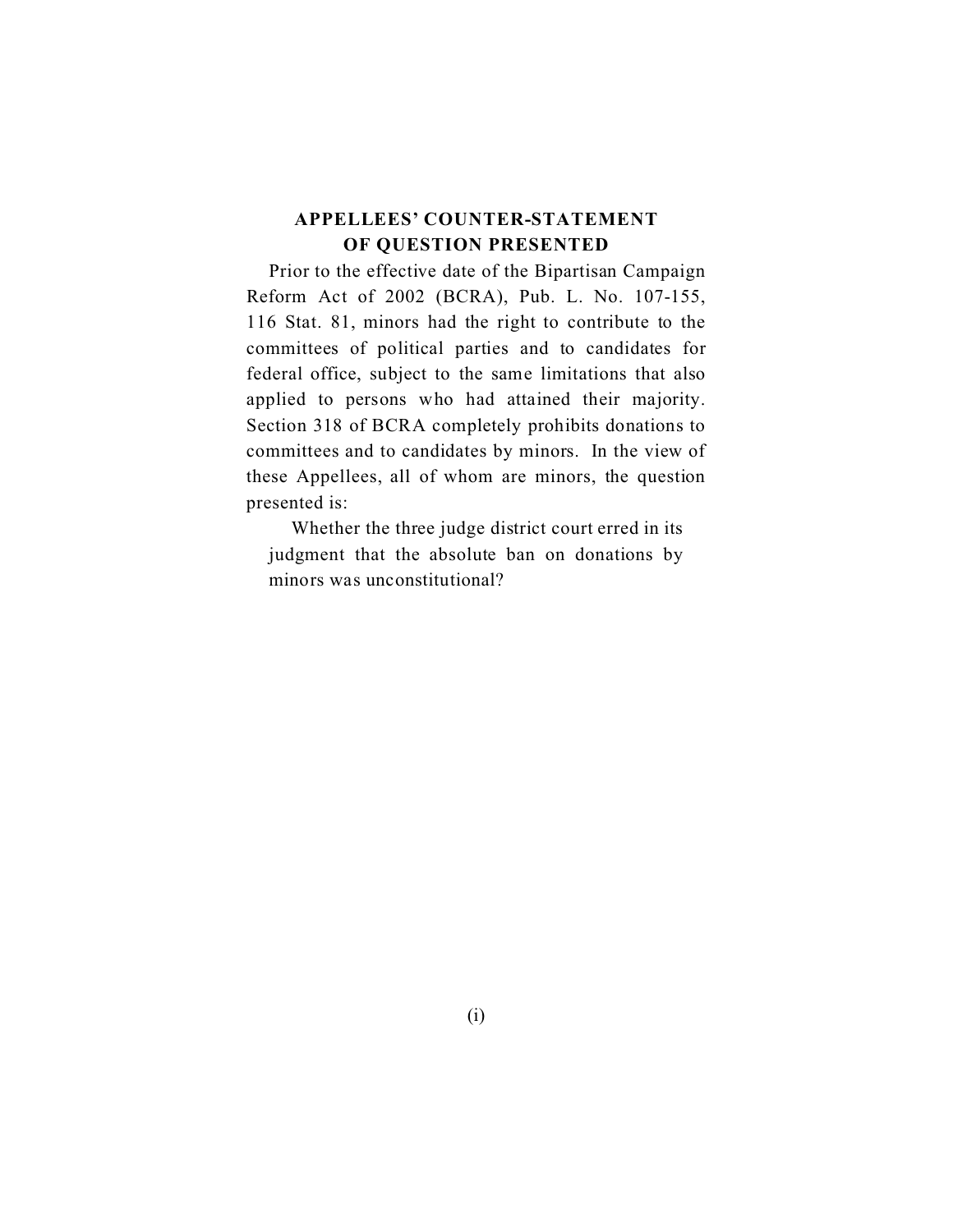### **PARTIES**

These Appellees incorporate by reference the listing of the parties set out in the Jurisdictional Statement of the FEC, *et al.*, at II-IV. In addition to the Appellees listed on the cover, this brief is joined by Appellees Daniel Solid, Hannah and Isaac McDow, Jessica Mitchell, and Zachary White.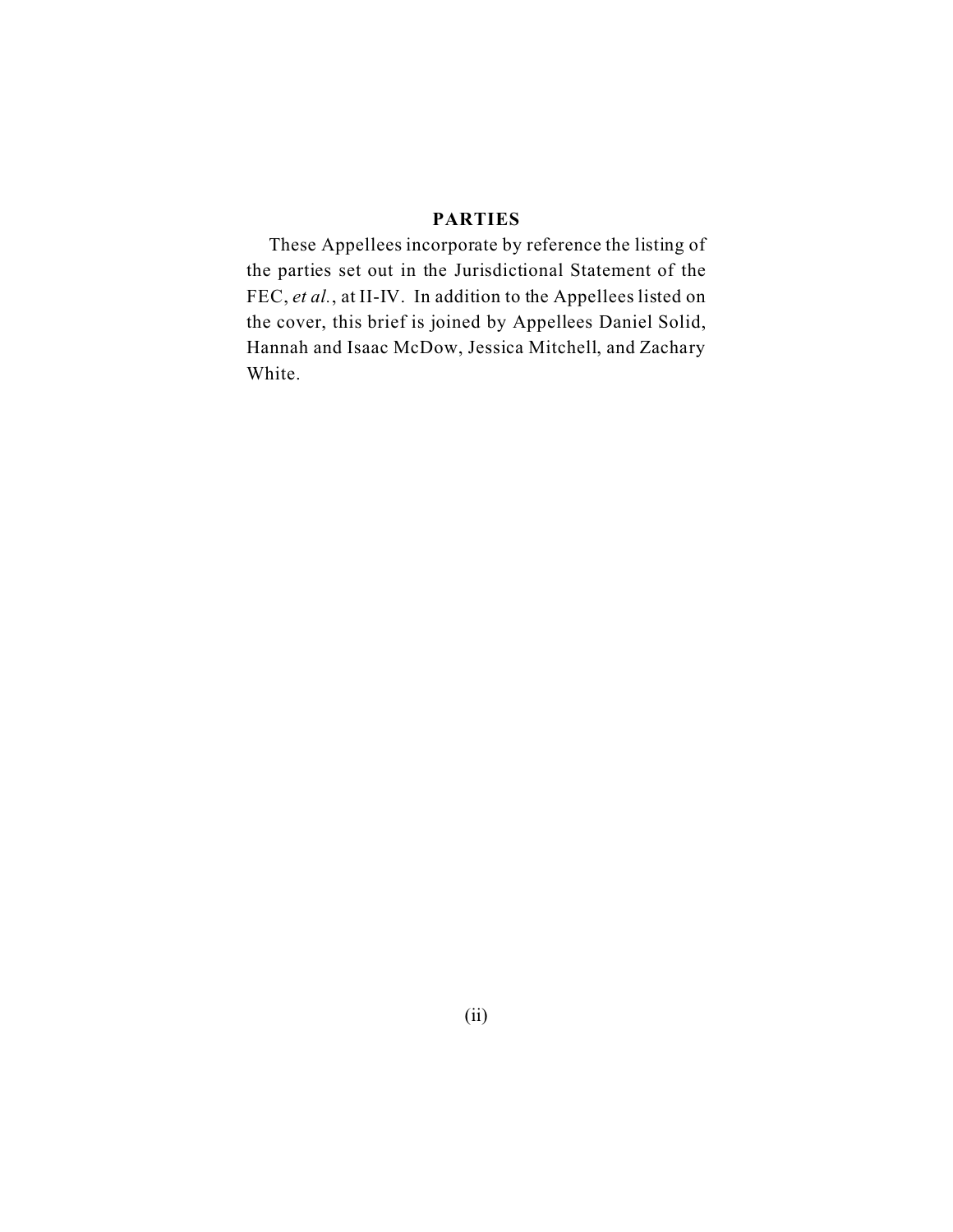## TABLE OF CONTENTS

| Appellees' Counter-Statement of Questions Presented.i |  |
|-------------------------------------------------------|--|
|                                                       |  |
|                                                       |  |
|                                                       |  |
|                                                       |  |
| Constitutional Provisions, Treaties, Statutes and     |  |
|                                                       |  |
|                                                       |  |
|                                                       |  |
|                                                       |  |
|                                                       |  |
|                                                       |  |
|                                                       |  |
| (2) Judge Kollar-Kotelly  4                           |  |
|                                                       |  |
|                                                       |  |
| A. Prior to Enactment of BCRA, Both So-called         |  |
| "Conduit" Contributions and Excess                    |  |
| Contributions Violated Existing Provisions of         |  |
|                                                       |  |
| B. Prior to the Enactment of BCRA, the FEC Had        |  |
| Limited Experience with Parental Conduit              |  |
| Giving, and Resolved Those Instances it Has           |  |
|                                                       |  |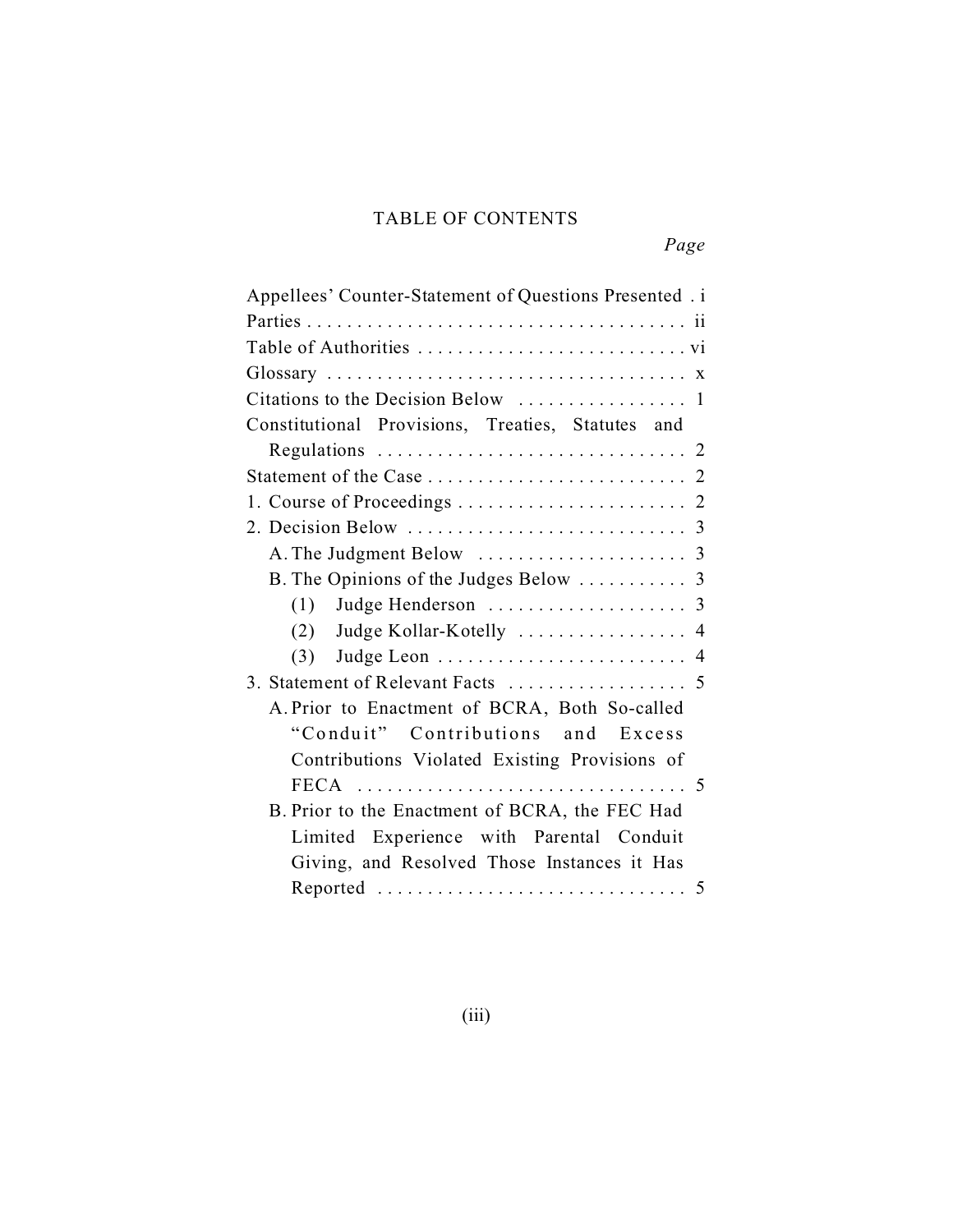## TABLE OF CONTENTS

*Page* 

| C. The FEC Has Recommended Narrow Statutory           |
|-------------------------------------------------------|
| Adjustments to Congress to Address the Potential      |
| of Conduit Giving by Parents but Not a Complete       |
| Prohibition on Political Contributions by Minors      |
|                                                       |
|                                                       |
|                                                       |
| E. The Minors in Echols and in McConnell  8           |
|                                                       |
|                                                       |
| I. Section 318 Violates Minors' Constitutional Rights |
|                                                       |
| A. Minors Possess First Amendment Rights of           |
| Freedom of Association and Speech  16                 |
| Is No Sufficiently Compelling<br>B. There             |
|                                                       |
| Governmental Interest to Justify the Denial of        |
| Minors' Constitutional Rights of Speech and           |
|                                                       |
| C. Section 318 Is Not Narrowly Drawn to Serve         |
| the Asserted Governmental Interest  26                |
| When First Amendment Freedoms Are at<br>(1)           |
| Risk, the Constitution Demands That                   |
| Congress Draw its Legislative Solutions               |
| Narrowly  28                                          |
|                                                       |
| The Court below Correctly Concluded That<br>(2)       |
| Section 318 Was Not Narrowly Drawn 29                 |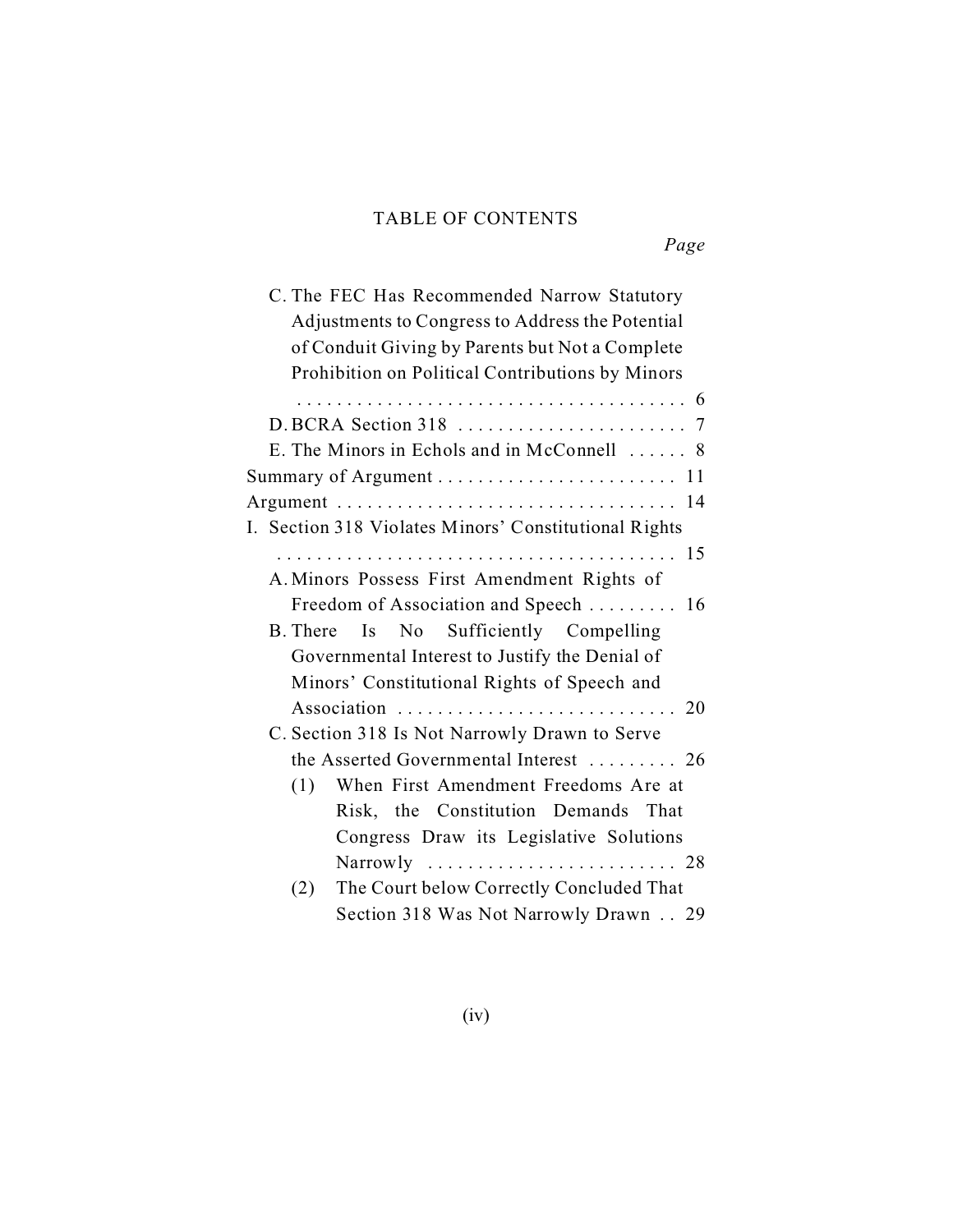# TABLE OF CONTENTS–*cont'd*

*Page* 

| The Failure of Congress to Draw this<br>(3)              |
|----------------------------------------------------------|
| Provision Narrowly Is Attested to by the                 |
| Wide Variety of Alternatives That Are                    |
| Drawn Narrowly Drawn to the Asserted                     |
|                                                          |
| (4)<br>Congress Could Have Succeeded in                  |
| Drawing its Provision Narrowly by                        |
| Following One of the Varied Approaches                   |
| Taken by the Several States  32                          |
| (A)                                                      |
|                                                          |
| (C) Connecticut, Florida,                                |
| Kentucky, and Massachusetts                              |
|                                                          |
| Arizona, Arkansas, Hawaii,<br>(D)                        |
| Kansas, Michigan,                                        |
| Oklahoma, South Carolina,                                |
| and Texas  34                                            |
| D. The Judgment below Comports with this Court's         |
| Decision in FEC v. Beaumont 35                           |
| The Voidability of Minors' Gifts Does Not Justify<br>II. |
| Suppressing Minors' Constitutional Rights  41            |
| III.<br>The Ban on Contributions by Minors Is            |
| Overbroad  46                                            |
| IV. Section 318 Violates the Minors' Rights to           |
| Equal Protection  49                                     |
| Conclusion<br>50                                         |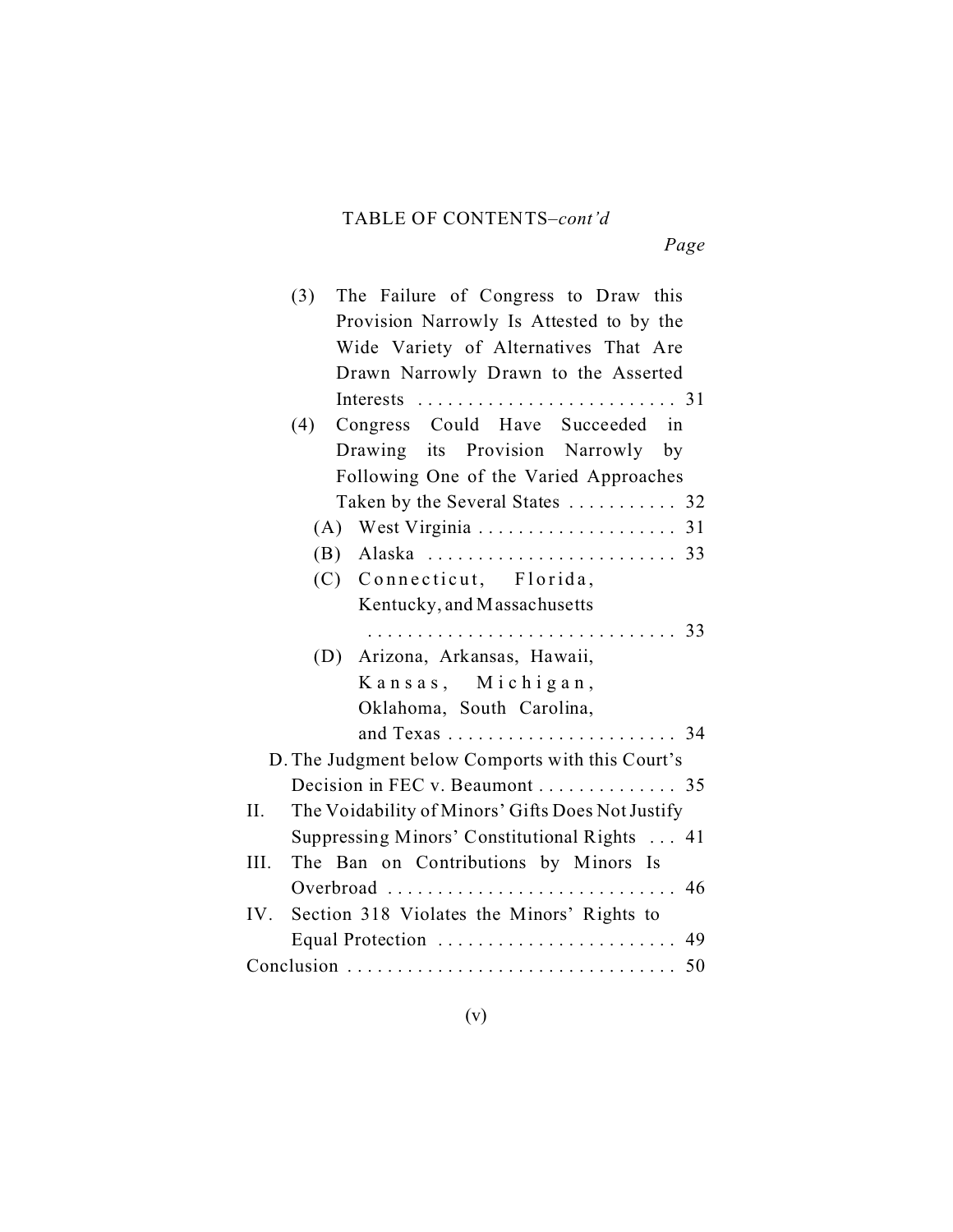#### TABLE OF AUTHORITIES

**CASES** 

*Page(s)* 

# *Bellotti v. Baird*, 443 U.S. 622 (1979) ............ 17 *Bowers v. Hardwick*, 478 U.S. 186 (1986) ........ 42 *Buckley v. Valeo*, 424 U.S. 1 (1976) ....... 14, *passim Clark v. Community for Creative Nonviolence*, 468 U.S. 288 (1984) ....................... 29 *Clark v. Jeter*, 486 U.S. 456 (1988) .............. 49 *FEC v. Beaumont*, 2003 U.S. Lexis 4595 (June 16, 2003) ... 13, *passim FEC v. National Conservative Political Action Comm.*, 470 U.S. 480 (1985) .................... 31, 39 *Frisby v. Schultz*, 487 U.S. 474 (1988) ........... 30 *Gitlow v. New York*, 268 U.S. 652 (1925) ...... 45-46 *Griswold v. Connecticut*, 381 U.S. 479 (1965) ..... 14 *Lawrence v. Texas*, 2003 U.S. Lexis 5013 (June 26, 2003) ........................... 42 *Members of the City Council v. Taxpayers for Vincent*, 466 U.S. 789 (1984) ....................... 28 *NAACP v. Button*, 371 U.S. 415 (1963) ........ 28, 31 *Nixon v. Shrink Mo. Gov't PAC*, 528 U.S. 377 (2000)  $\ldots \ldots \ldots \ldots \ldots \ldots \ldots \ldots \ldots$  15 *Ohio v. Akron Center for Reproductive Health*, 497 U.S. 502 (1990) ....................... 47 *Riley v. National Fed'n of the Blind*, 487 U.S. 781 (1988) ....................... 49 *Schneider v. State*, 308 U.S. 147 (1939) .......... 28 *Secretary of State v. J. H. Munson Co.*, 467 U.S. 847 (1984) ....................... 48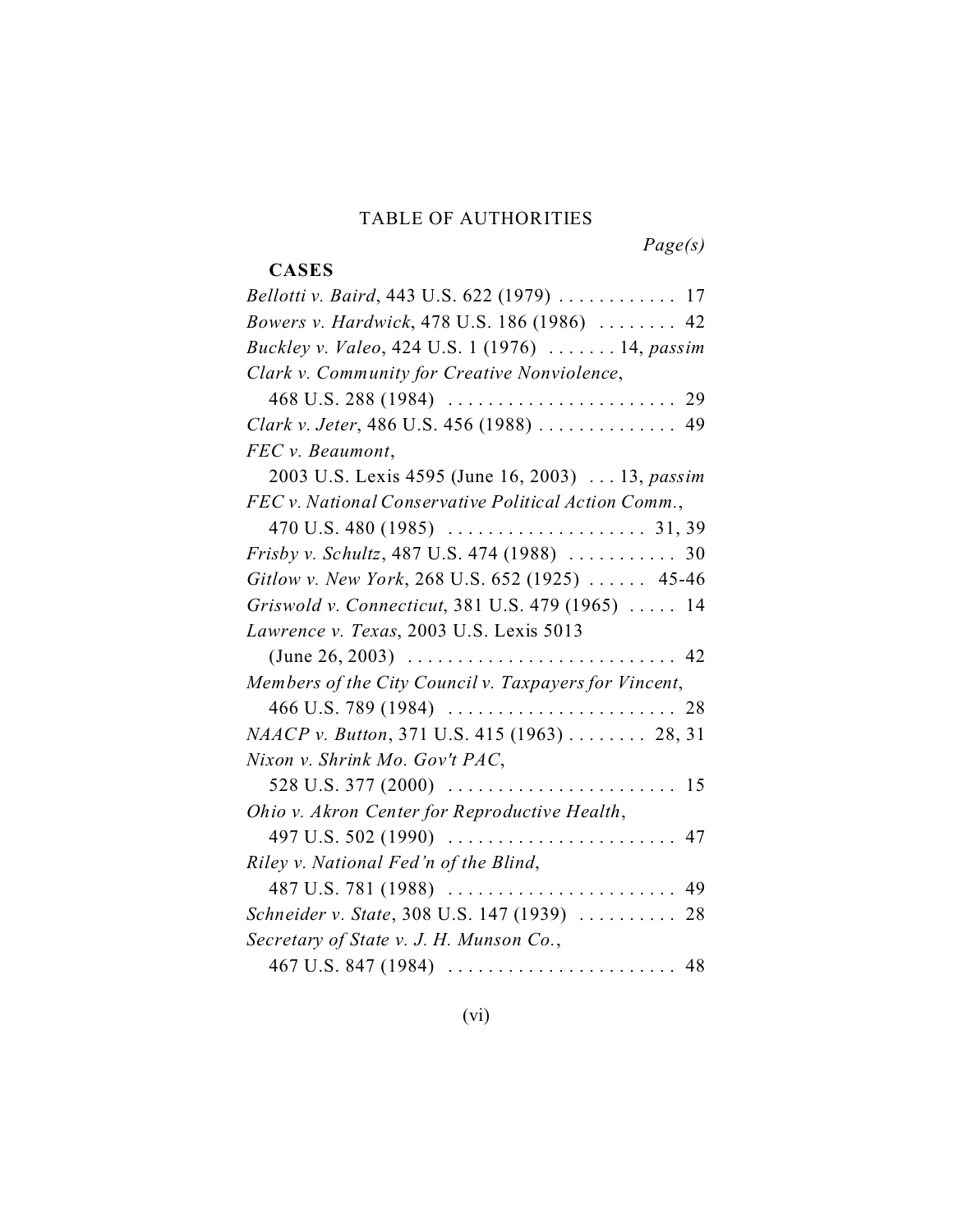### TABLE OF AUTHORITIES–cont'd

| Page(s)                                                               |
|-----------------------------------------------------------------------|
| Thornhill v. Alabama, 310 U.S. 88 (1940)  48                          |
| Tinker v. Des Moines Ind. Comm. Sch. Dist.,                           |
|                                                                       |
| United States v. Grace, 461 U.S. 171 (1983)  13                       |
| Ward v. Rock Against Racism,                                          |
|                                                                       |
| West Virginia v. Barnette, 319 U.S. 624 (1943)  12                    |
| Westside Comm. Schools v. Mergens,                                    |
|                                                                       |
| <b>CONSTITUTIONAL PROVISIONS</b>                                      |
|                                                                       |
|                                                                       |
|                                                                       |
|                                                                       |
|                                                                       |
| STATUTES AND LEGISLATIVE MATERIALS                                    |
| The Bipartisan Campaign Reform Act of 2002                            |
| (BCRA), Pub. L. No. 107-155, 116 Stat. 81 i, passim                   |
| Title 2 U.S.C. § 441f (2002) $\ldots \ldots \ldots \ldots 5$ , passim |
| Title 2 U.S.C. § 441a (2002) 5, passim                                |
|                                                                       |
| The Equal Access Act of 1984,                                         |
|                                                                       |
| <b>CONGRESSIONAL RECORD</b>                                           |
| 148 Cong. Rec. S2145-46 (daily ed. March 20, 2002)<br>8               |
| 148 Cong. Rec. S2145-48 (daily ed. March 20, 2002)<br>8               |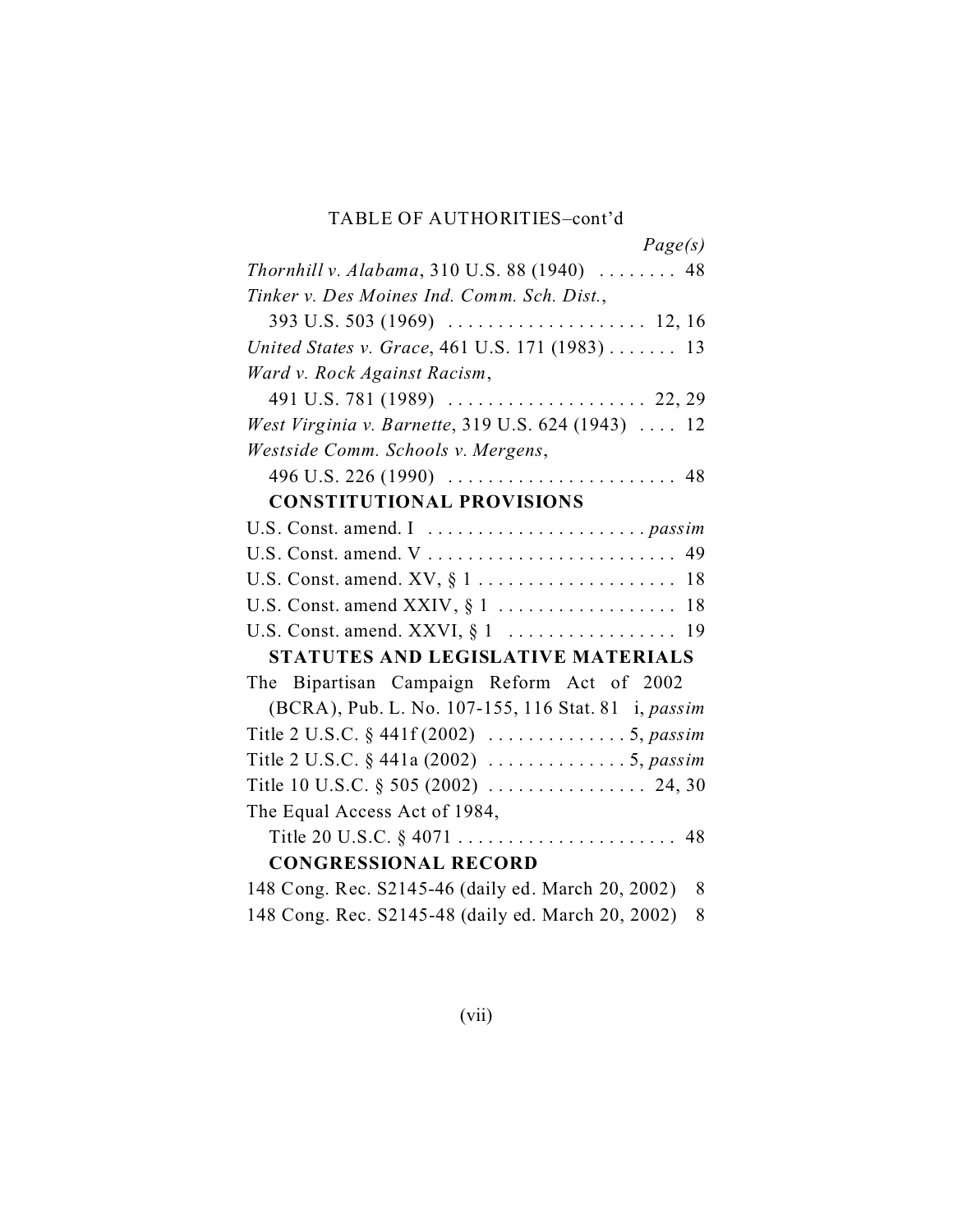### **STATE STATUTES AND REGULATIONS**

| 2 Alaska Admin. Code § 50.258 (2002)  33                                       |  |  |
|--------------------------------------------------------------------------------|--|--|
|                                                                                |  |  |
|                                                                                |  |  |
| Conn. Gen. Stat. § 9-333m (2001) 33                                            |  |  |
|                                                                                |  |  |
|                                                                                |  |  |
|                                                                                |  |  |
| Ky. Rev. Stat. Ann. § 121.150 33-34                                            |  |  |
| Mass. Ann. Laws ch. 55, § 7 (2002)  34                                         |  |  |
|                                                                                |  |  |
|                                                                                |  |  |
|                                                                                |  |  |
| Tex. Elec. Code § 253.158 (2002) 35                                            |  |  |
|                                                                                |  |  |
| <b>INTERNET WEB PAGES</b>                                                      |  |  |
| Marianne Means, Parties Reward Converts; Voters                                |  |  |
| Don't, South Coast Today, http://www.s-                                        |  |  |
| t.com/daily/04-96/04-15-96/5 convert.htm  44                                   |  |  |
| http://www.dcd.uscourts.gov/mcconnell-2002-ruling.                             |  |  |
|                                                                                |  |  |
| Inside Politics: Party Switchers, Past and Present,                            |  |  |
| http://www.cnn.com/2001/ALLPOLITICS/05/23/s                                    |  |  |
| witchers.list $\ldots \ldots \ldots \ldots \ldots \ldots \ldots \ldots$ 43, 44 |  |  |
| Biographical Directory of the United States Congress,                          |  |  |
| http://bioguide.congress.gov/biosearch/biosearch.asp                           |  |  |

..................................... 43, 44 Encyclopedia American a: *Ronald Reagan*  http://gi.grolier.com/presidents/ea/bios/40preag.html ........................................ 44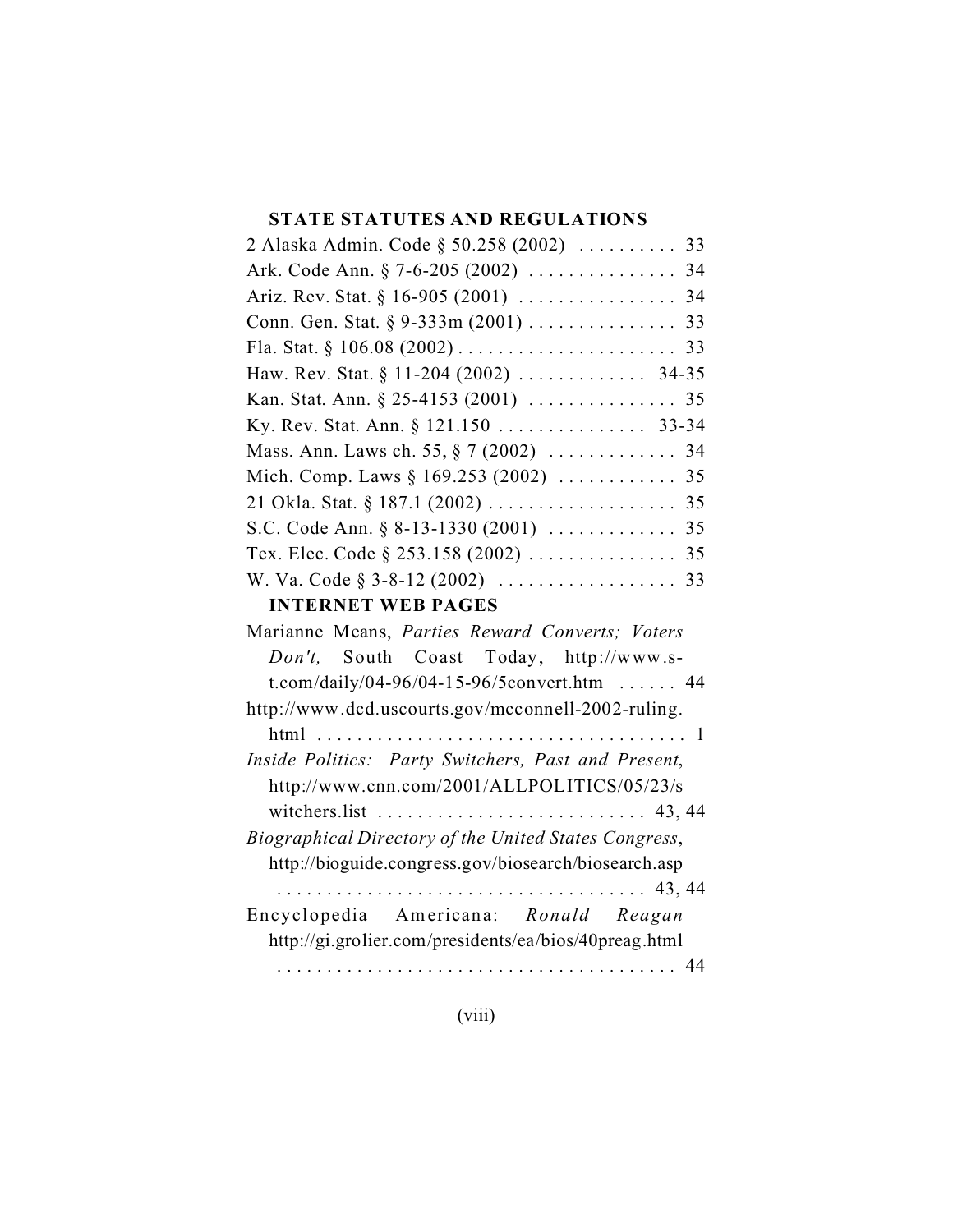### TABLE OF AUTHORITIES–cont'd

*Page(s)* 

# **LAW REVIEWS AND JOURNALS**

| Gary D. Allison, Protecting Party Purity in the               |
|---------------------------------------------------------------|
| Selection of Nominees for Public Office: The                  |
| Supremes Strike Down California's Blanket                     |
| Primaries and Endanger the Open Primaries of                  |
| Many States, 36 Tulsa L.J. 59 (2000)  44                      |
| Michael Les Benedict, Salmon P. Chase and                     |
| Constitutional Politics, 22 Law & Soc. Inquiry 459            |
|                                                               |
| R. Kent Newmyer, Supreme Court Justice Joseph                 |
| Story, 71 Cornell L. Rev. 726 (1996)  44                      |
| <b>OTHER MATERIALS</b>                                        |
| B. Drummond Ayres, Jr., Campaign Briefing, N.Y.               |
| Times, June 6, 2000, § A, at 21 45                            |
| Frank Bruni, Gary Condit Is Still Running, N.Y. Times,        |
| February 17, 2002, $\S 6$ , at 30 44-45                       |
| Inside, <i>N.Y. Times</i> , February 14, 2000, § A, at $1$ 43 |
| Jim Tharpe, Abortion Foes Split On Chambliss, Atlanta         |
| Journ. and Const., October 22, 2002, at 5B 44                 |
| Wayne King, Anti-Florio Fever is Giving Headache to           |
| a Democrat, N.Y. Times, October 27, 1990, § 1, at             |
|                                                               |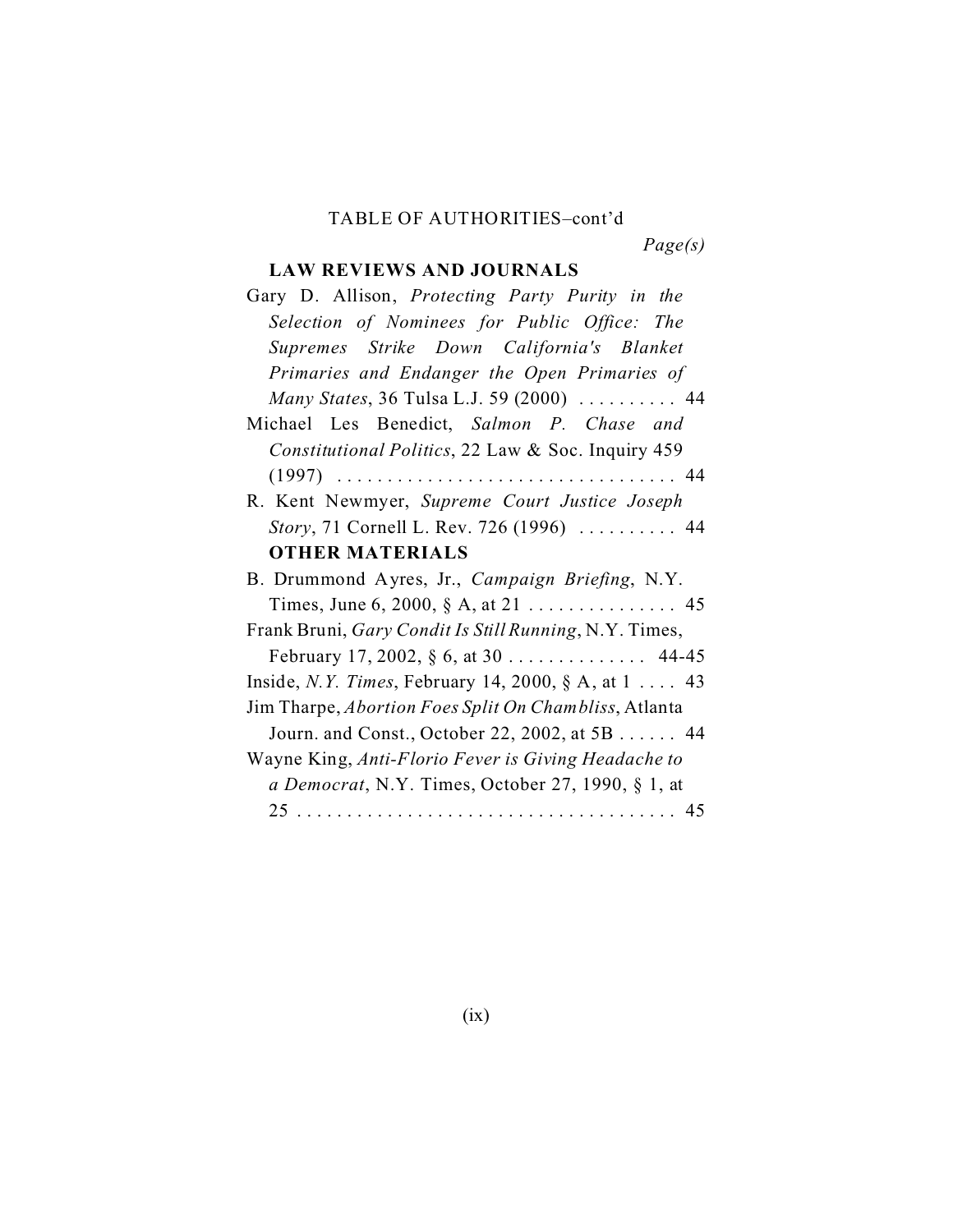#### GLOSSARY

| <b>BCRA:</b> | Bipartisan Campaign Reform Act              |
|--------------|---------------------------------------------|
| FECA:        | Federal Election Campaign Act               |
| FEC:         | <b>Federal Election Commission</b>          |
| FEC JS:      | Jurisdictional Statement of the FEC, et al. |
| FEC Resp.:   | FEC Response to Joint Motion to Affirm      |
|              | Summarily                                   |
| $JA$ :       | Joint Appendix                              |
| Supp. App.:  | Supplemental Appendix                       |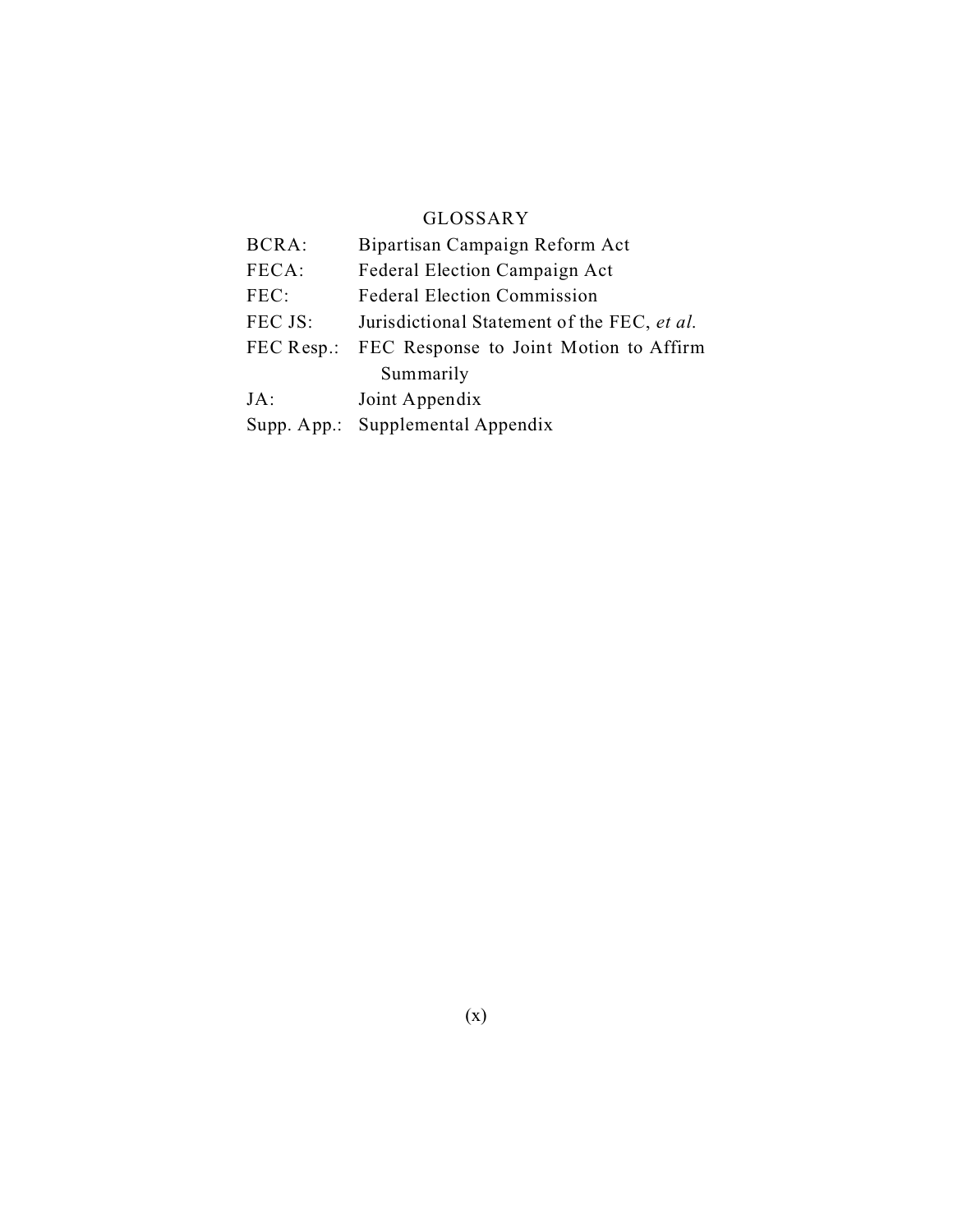### **In the Supreme Court of the United States**

No. 02-1676 and consolidated cases FEDERAL ELECTION COMMISSION, *et al., Appellants* 

*vs*.

SENATOR MITCH MCCONNELL, *et al.,* 

*Appellees.* 

*On Appeal from the United States District Court for the District of Columbia* 

## **Joint Brief on the Merits of Appellees Emily Echols and Barret Austin O'Brock,** *et al.***, Urging Affirmance of the Judgment that BCRA Section 318 is Unconstitutional**

The minor Appellees, by their next friends, urge this Court to affirm the judgment of the three judge court of the United States District Court for the District of Columbia that Section 318 of BCRA is unconstitutional.

#### **CITATIONS TO THE DECISION BELOW**

The decision below is published at 2003 U.S. District Lexis 7912 (D.D.C. May 2, 2003), and is available on the website of the United States District Court at http://www.dcd.uscourts.gov/mcconnell-2002-ruling.html. As directed by this Court, the Appellants in the consolidated cases have filed a four-volume Supplemental Appendix to Jurisdictional Statement, in which are reproduced the four opinions of the three judge panel below.

## **CONSTITUTIONAL PROVISIONS, TREATIES, STATUTES AND REGULATIONS**

The relevant constitutional provisions, statutes and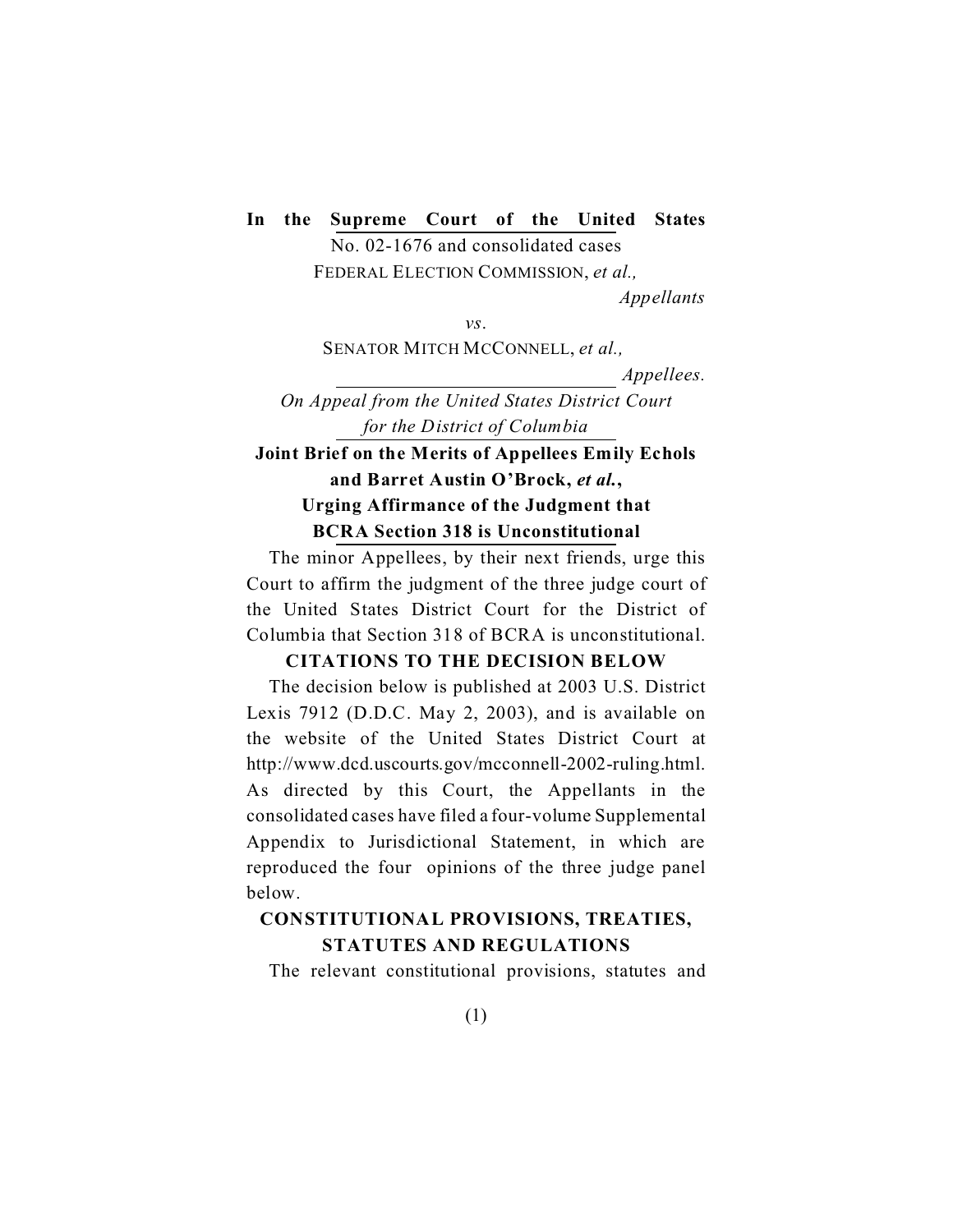regulations are set out in the appendix to the FEC's Jurisdictional Statement. *See* FEC JS at 1-2 (and appendix pages cited).

#### **STATEMENT OF THE CASE**

#### 1. **Course of Proceedings**

Following the enactment by Congress of BCRA, and its signature into law by President Bush, more than six dozen individuals and organizations filed suits challenging the constitutionality of the  $Act<sup>1</sup>$  Section 403 of BCRA required the District Court to expedite its consideration of challenges to the constitutionality of BCRA. In keeping with that requirement, the three-judge district court consolidated the suits and imposed an expedited schedule for discovery and trial. $^{2}$ 

<sup>1.</sup> The lawsuits, in order of their filing, were: *NRA v. FEC*, No. 02-cv-581 (D.D.C. filed Mar. 27, 2002); *McConnell v. FEC*, No. 02-cv-582 (D.D.C. filed Mar. 27, 2002); *Echols v. FEC*, No. 02-cv-633(D.D.C. filed Apr. 4, 2002); *Chamber of Commerce v. FEC*, No. 02-cv-751 (D.D.C. filed Apr. 22, 2002); *National Association of Broadcasters v. FEC*, No. 02-cv-753(D.D.C. filed Apr. 22, 2002); *American Federation of Labor v. FEC*, No. 02-cv-754 (D.D.C. filed Apr. 22, 2002); *Paul v. FEC*, No. 02-cv-781 (D.D.C. filed Apr. 23, 2002); *Republican National Committee v. FEC*, No. 02-cv-874 (D.D.C. filed May 7, 2002); *California Democratic Party v. FEC*, No. 02-cv-875 (D.D.C. filed May 7, 2002); *Adams v. FEC*, No. 02-cv-877 (D.D.C. filed May 7, 2002); *Thompson v. FEC*, No. 02-cv-881 (D.D.C. filed May 7, 2002).

<sup>2.</sup> *See* Order (D.D.C. Apr. 24, 2002)(consolidating cases), JA 1655-58; Order (D.D.C. May 13, 2002) (consolidating subsequently filed cases), JA 1661-64; Order (D.D.C. Apr. 24,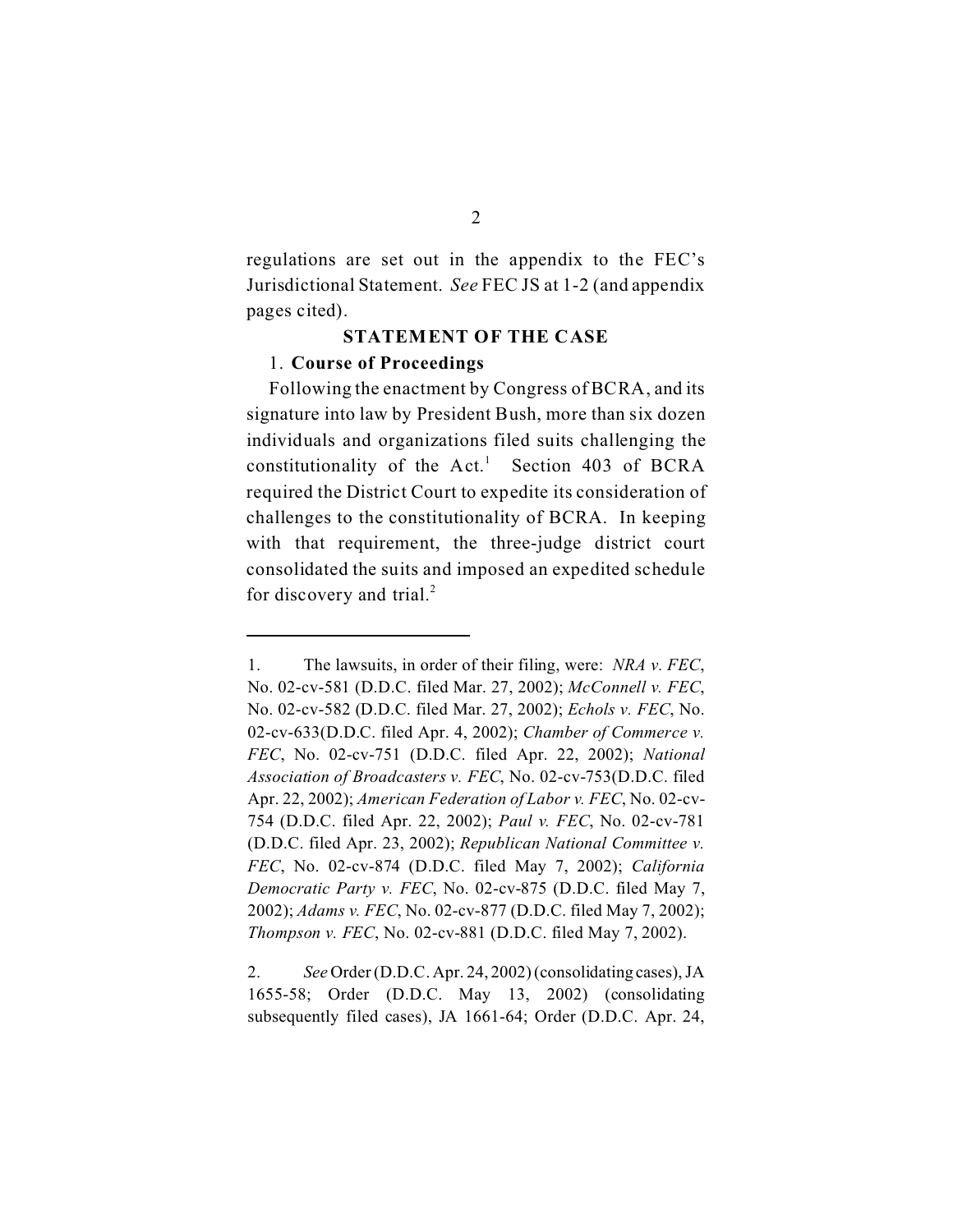#### 2. **Decision Below**

A. *The Judgment Below* 

All three judges below concluded that Section 318 violates the Constitution:

Section 318 prohibits donations by minors to federal candidates, or to a committee of a political party. All three judges agree that this section is unconstitutional. Each judge writes a separate concurrence setting forth his/her reasoning as to this section.

Per Curiam Op. at 11; Supp. App. 9sa.

B. *The Opinions of the Judges Below* 

(1) Judge Henderson

Judge Henderson concluded that whether analyzed under strict scrutiny or under "*Buckley* scrutiny," Section 318 was unconstitutional. Supp. App. 462sa (concluding that, because Section 318 failed scrutiny under the less strict standard of *Buckley*, it was unnecessary to decide whether strict scrutiny applied to it). In Judge Henderson's view, the Appellants' arguments for the constitutionality of Section 318 failed for two principal reasons:

First, section 318 does not serve any governmental interest, much less a "sufficiently important" or

3

<sup>2002) (</sup>discovery schedule), JA 1659-60; Order (D.D.C. July 26, 2002) (amending discovery schedule), JA 1691-93; Order (D.D.C. Oct. 15, 2002) (briefing schedule), JA 1802-06; Order (D.D.C. Nov. 15, 2002) (setting oral argument), JA 1807-08; Order (D.D.C. Nov. 26, 2002) (setting schedule for oral argument), JA 1809-11.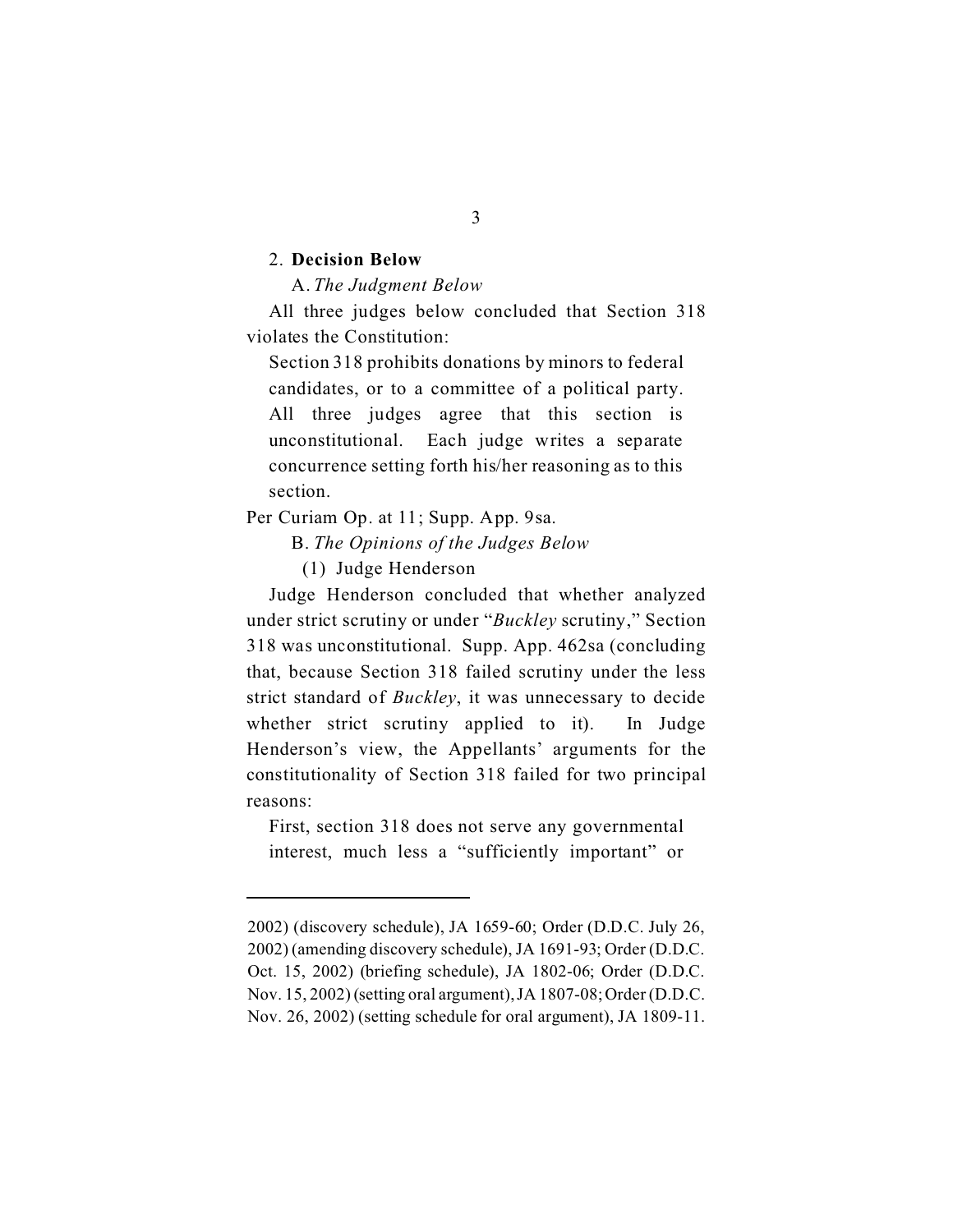"compelling" one.

\* \* \* \*

Second, even if section 318 served to prevent actual or apparent corruption of federal candidates in a material way not served by existing law, the provision could not be sustained because—far from being "closely drawn" or "narrowly tailored"—it is grossly overbroad.

Supp. App. 462sa, 465sa. In addition, Judge Henderson found that the evidence proffered to justify Section 318 as a tool to prevent corruption to be "remarkably thin." Supp. App. 463sa.

(2) Judge Kollar-Kotelly

Judge Kollar-Kotelly, like Judge Henderson, found it unnecessary to decide between strict scrutiny or "*Buckley*  scrutiny." In Judge Kollar-Kotelly's view, "Defendants have failed to present sufficient evidence to establish that parents' use of minors to circumvent campaign finance laws serves an important government interest." Supp. App. 1009sa. *See also* Supp. App. 1010sa ("the evidence presented is insufficient to support government action that abridges constitutional freedoms").

(3) Judge Leon

Judge Leon, while concurring in the conclusion of Judges Henderson and Kollar-Kotelly that Section 318 was unconstitutional, wrote "only to explain why [he] believe[d] th[e] Court should evaluate this provision under the strict-scrutiny standard of review." Supp. App. 1177sa.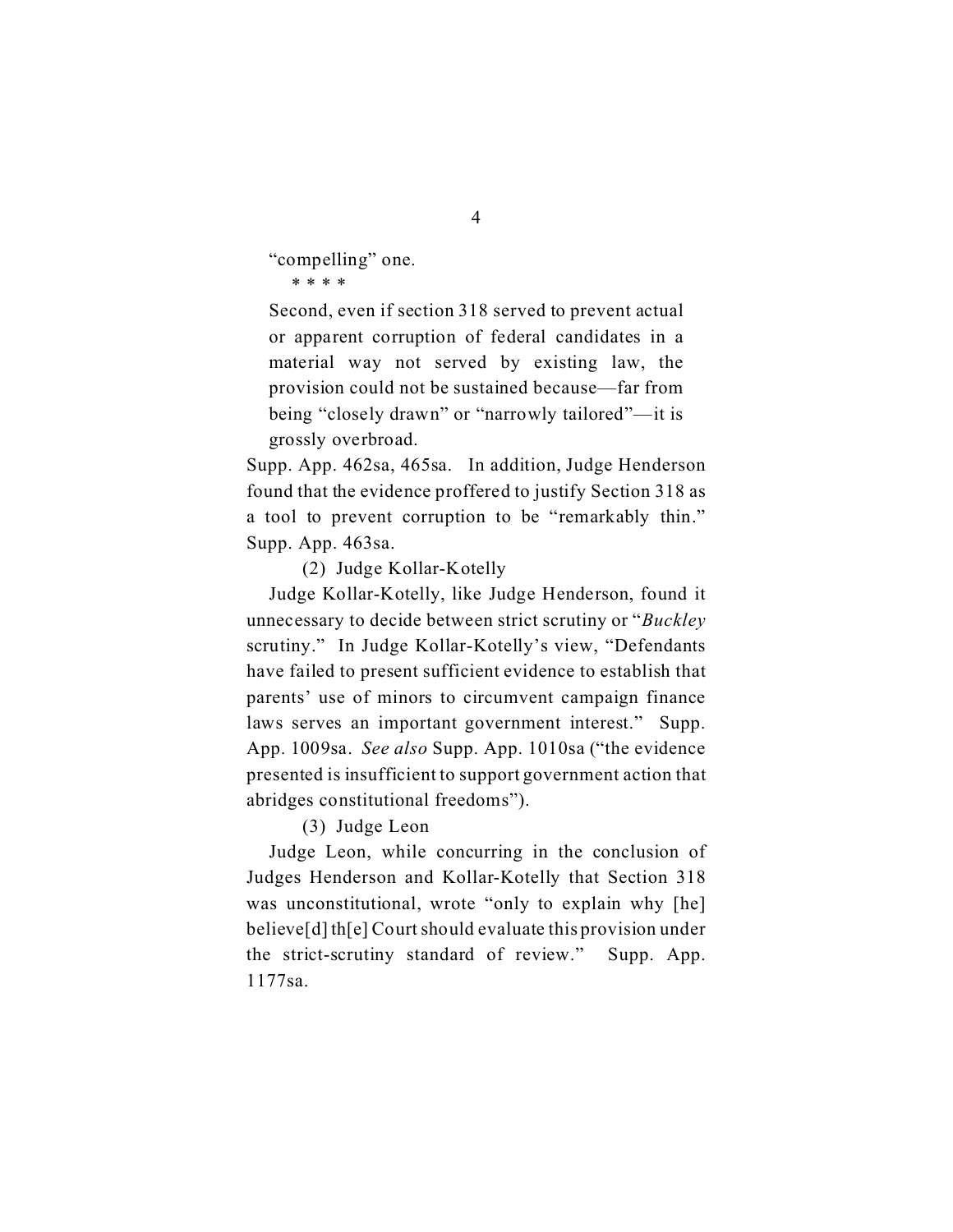#### 3. **Statement of Relevant Facts**

A. *Prior to Enactment of BCRA, Both So-Called "Condu it" Contributions and Excess Contributions Violated Existing Provisions of FECA* 

FECA directly prohibits any person from making political contributions in the name of any other person. Title 2 U.S.C. § 441f (2002). That prohibition encompasses every contribution made in the name of another, including those made by a parent in the name of their minor child. FECA also directly prohibits any person from exceeding the maximum permitted political contribution. 2 U.S.C. § 441a. That limitation prevents the parent or guardian of a minor child from exceeding limitations on contributions by the ruse of donating in the name of their minor child. Thus, prior to the enactment of BCRA, federal law already prohibited circumventing campaign limits by making gifts in the names of children.

B. *Prior to the Enactment of BCRA, The FEC Had Limited Experience with Parental Conduit Giving, and Resolved Those Instances It Has Reported* 

No evidence suggested the need for Section 318.

In fulfillment of its statutory enforcement responsibilities, the FEC has investigated only the barest handful of instances of parental donations in the names of minor children.<sup>3</sup> The FEC has acknowledged that one

<sup>3.</sup> Judge Kollar-Kotelly summarized the FEC's regulatory enforcement experience in this area. *See* Supp. App. 772sa, 773sa-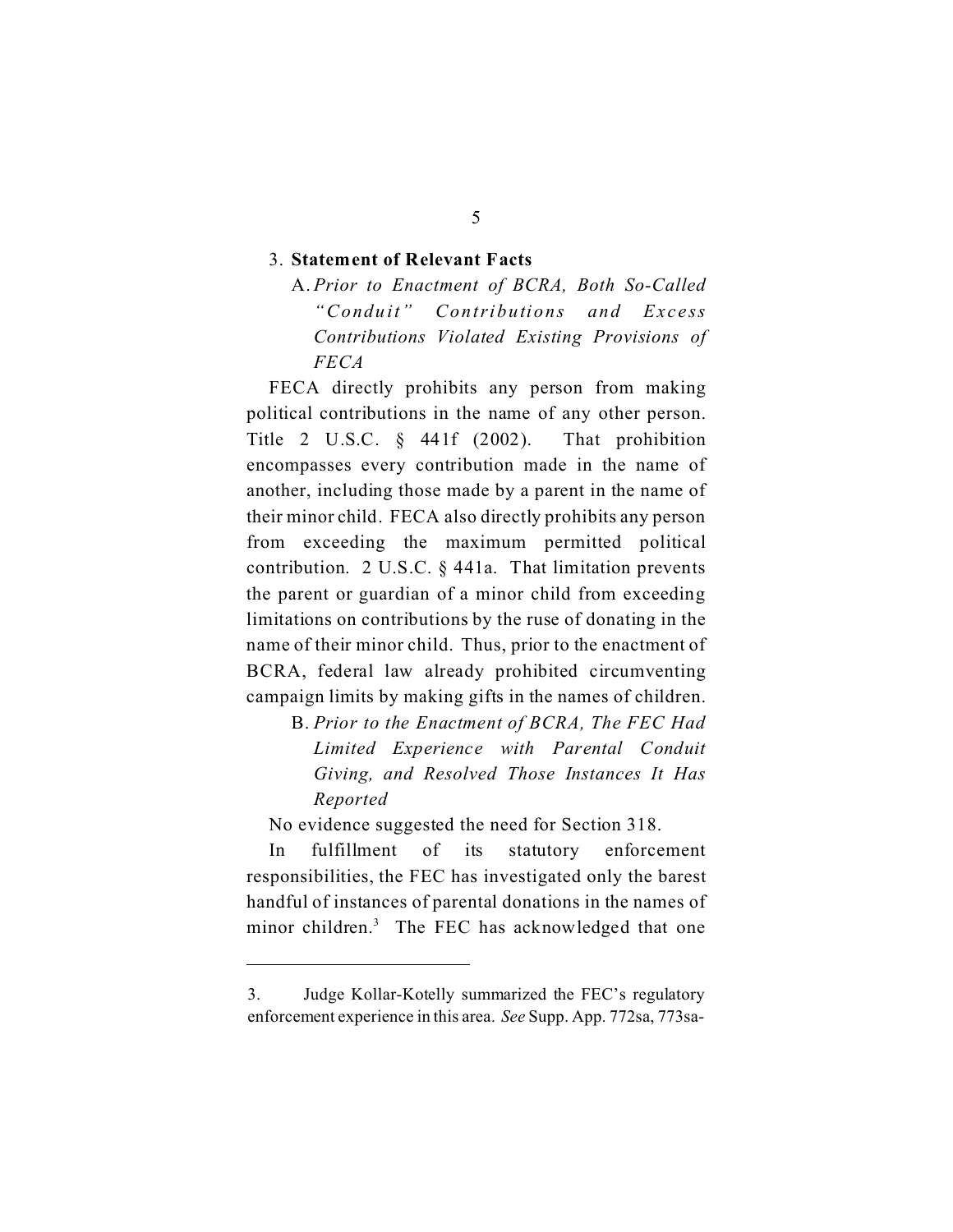percent or fewer of its investigatory "Matters Under Review" "involved covered political contributions by minors or by parents made in the name of the minor children."<sup>4</sup>

C. *The FEC Has Recommended Narrow Statutory Adjustments to Congress to Address the Potential of Conduit Giving By Parents but not a Complete Prohibition on Political Contributions by Minors* 

The FEC proposed to Congress that it adopt legislation related to contributions by minors to federal candidates and committees of political parties. The FEC has submitted Annual Reports to Congress and to the President as required by law. Those Reports provide information about the regulatory and enforcement activities of the Commission, and they also communicate proposals for legislative action. In its 1992 Annual Report, the FEC recommended that Congress establish a minimum, but unspecified, age for contributors.<sup>5</sup> In support of that recommendation, the FEC stated:

The Commission has found that contributions are sometimes given by parents in their children's names. Congress should address this potential abuse by establishing a minimum age for contributors, or otherwise provide guidelines ensuring that parents are not making contributions in the name of another.

<sup>774</sup>sa (findings of fact ¶¶ 3.5 and 3.8 (including subparts thereof)).

<sup>4.</sup> *See* JA 1767 (FEC Responses to Requests to Admit, ¶ 64).

<sup>5.</sup> *See* 1992 Annual Report at 64; JA 1868.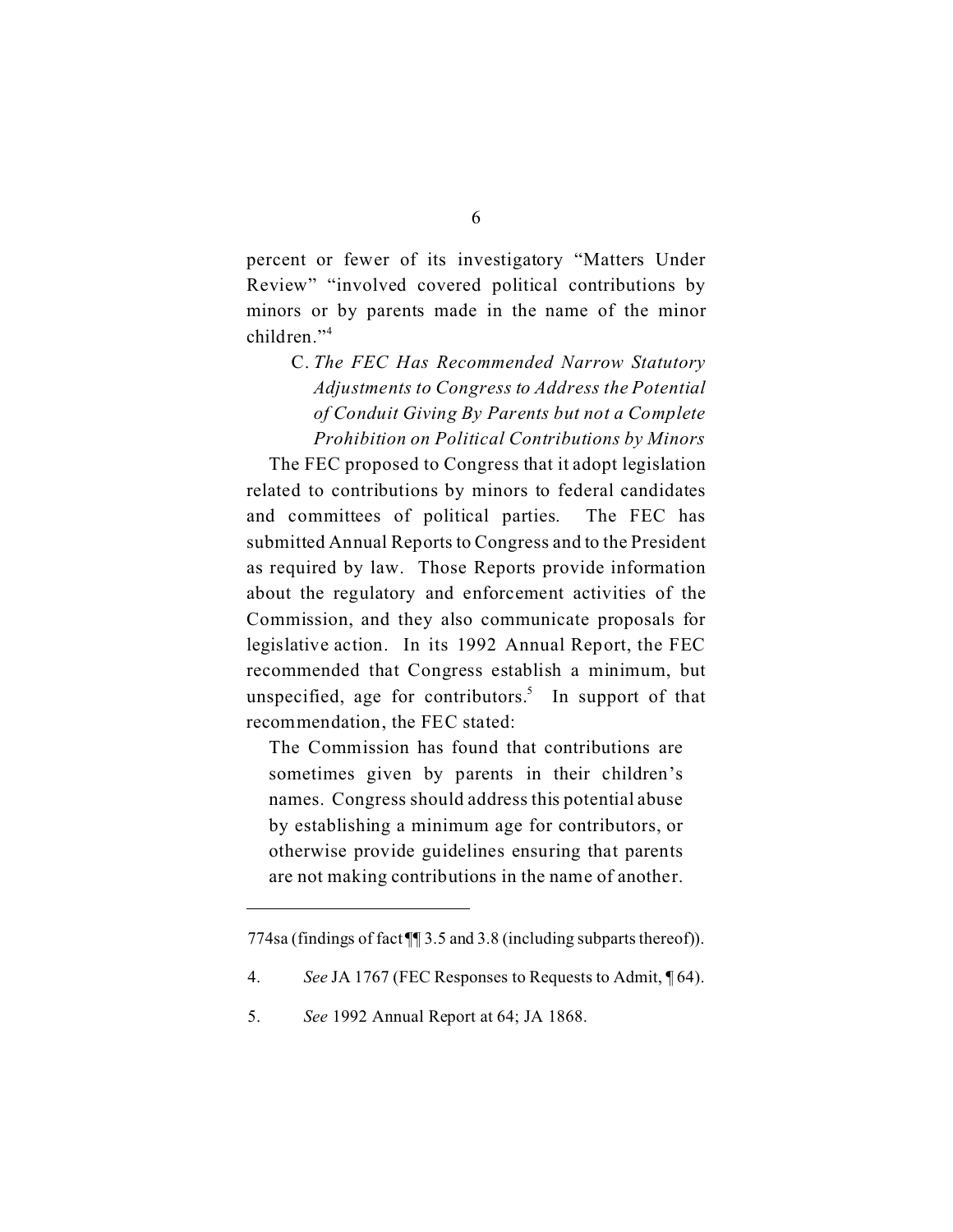7

*Id*.

In each of its Annual Reports for the years 1993-98, the FEC recommended that Congress establish a presumption that contributors below age 16 are not making contributions on their own behalf.<sup>6</sup> In its 1999 and 2000 Annual Reports, the FEC recommended that Congress establish a minimum age of 16 for making contributions.<sup>7</sup> Regarding this proposal, the FEC stated:

The Commission has found that contributions are sometimes given by parents in their children's names. Congress should address this potential abuse by establishing a minimum age of 16 for contributors, or otherwise provide guidelines ensuring that parents are not making contributions in the name of another.

*Id*.

#### D. *BCRA Section 318*

BCRA incorporates no factual findings about problems related to donations by minors to the committees of political parties or to candidates. Section 318 was added to the Act while the proposal was pending in the House. No explanation for the provision was offered during debate there.<sup>8</sup> The only explanation offered for the ban

<sup>6.</sup> *See*, *e.g.*, 1993 Annual Report at 50, JA 1869.

<sup>7.</sup> *See* 1999 Annual Report at 50, JA 1875; 2000 Annual Report at 43, JA 1876.

<sup>8.</sup> The FEC acknowledged below the absence of any explanation related to this provision in the House debates on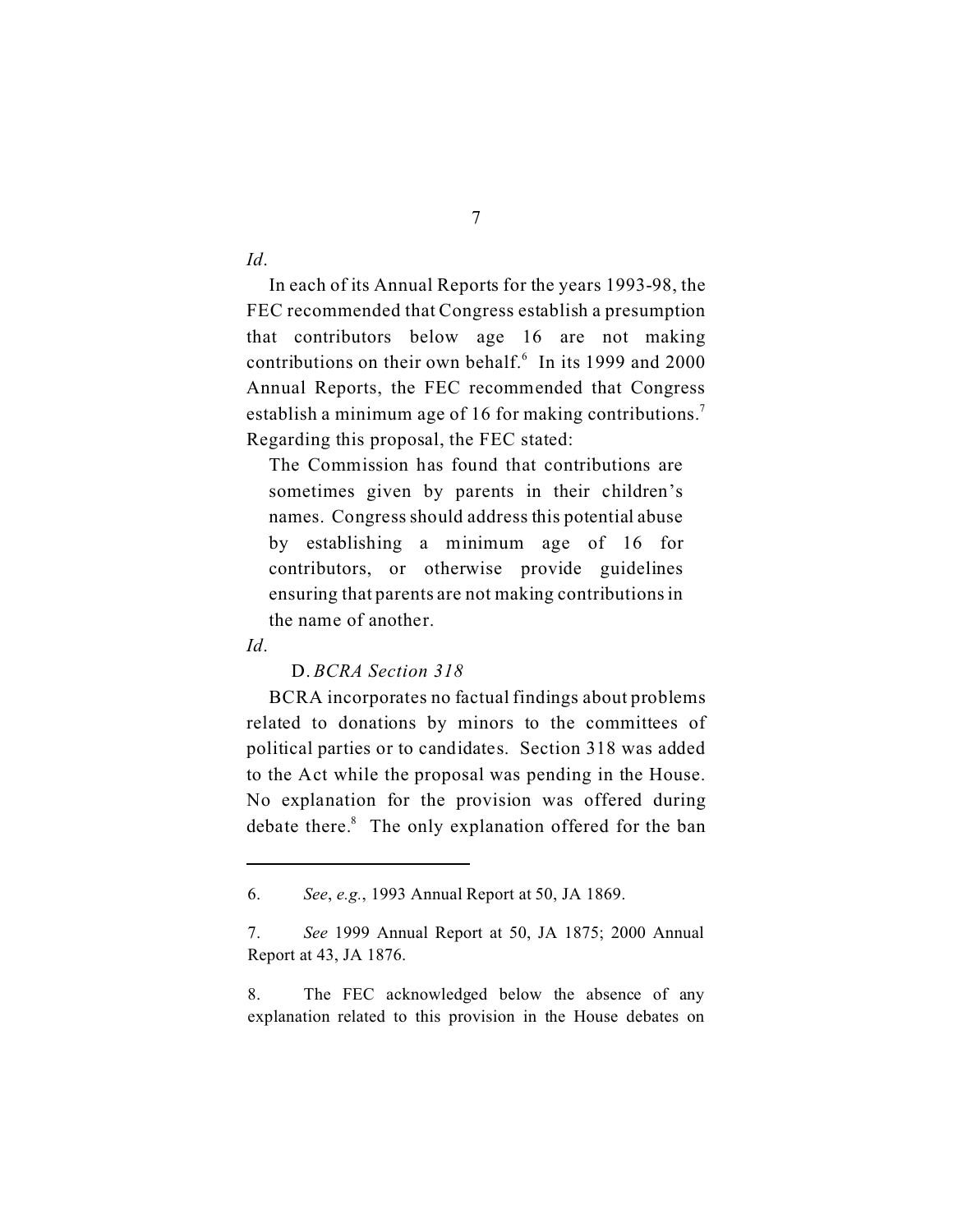came during the Senate debate on the Act.<sup>9</sup> There, Senator John McCain stated that the ban was needed to address the problem of parental circumvention of donation limitations by giving contributions in the names of their minor  $children.<sup>10</sup>$ 

Section 318, which amends FECA by adding to it a new section 324, prohibits anyone seventeen years of age or younger from making any contribution to a candidate, or a contribution or donation to a national or state political party committee:

An individual who is 17 years old or younger shall not make a contribution to a candidate or a contribution to a committee of a political party.

See Title III, § 318, H.R. 2356, 107<sup>th</sup> Cong. (2002) (enacted), (FEC Jurisdictional Statement at 71a).

E. *The Minors in Echols and in McConnell* 

Emily Echols, Daniel Solid, Hannah and Isaac McDow, Jessica Mitchell, and Zachary White are citizens of the United States. Echols, Solid and White reside in Georgia, the McDows reside in Alabama, and Mitchell resides in Florida. Each of them is aged seventeen years or

BCRA. *See* JA 1755-56 (FEC Responses to Requests to Admit, ¶ 18).

<sup>9.</sup> *See* 148 Cong. Rec. S2145-46 (daily ed. March 20, 2002) (statement of Sen. McCain).

<sup>10.</sup> *See* 148 Cong. Rec. S2145-48 (daily ed. March 20, 2002) (statement of Sen. McCain).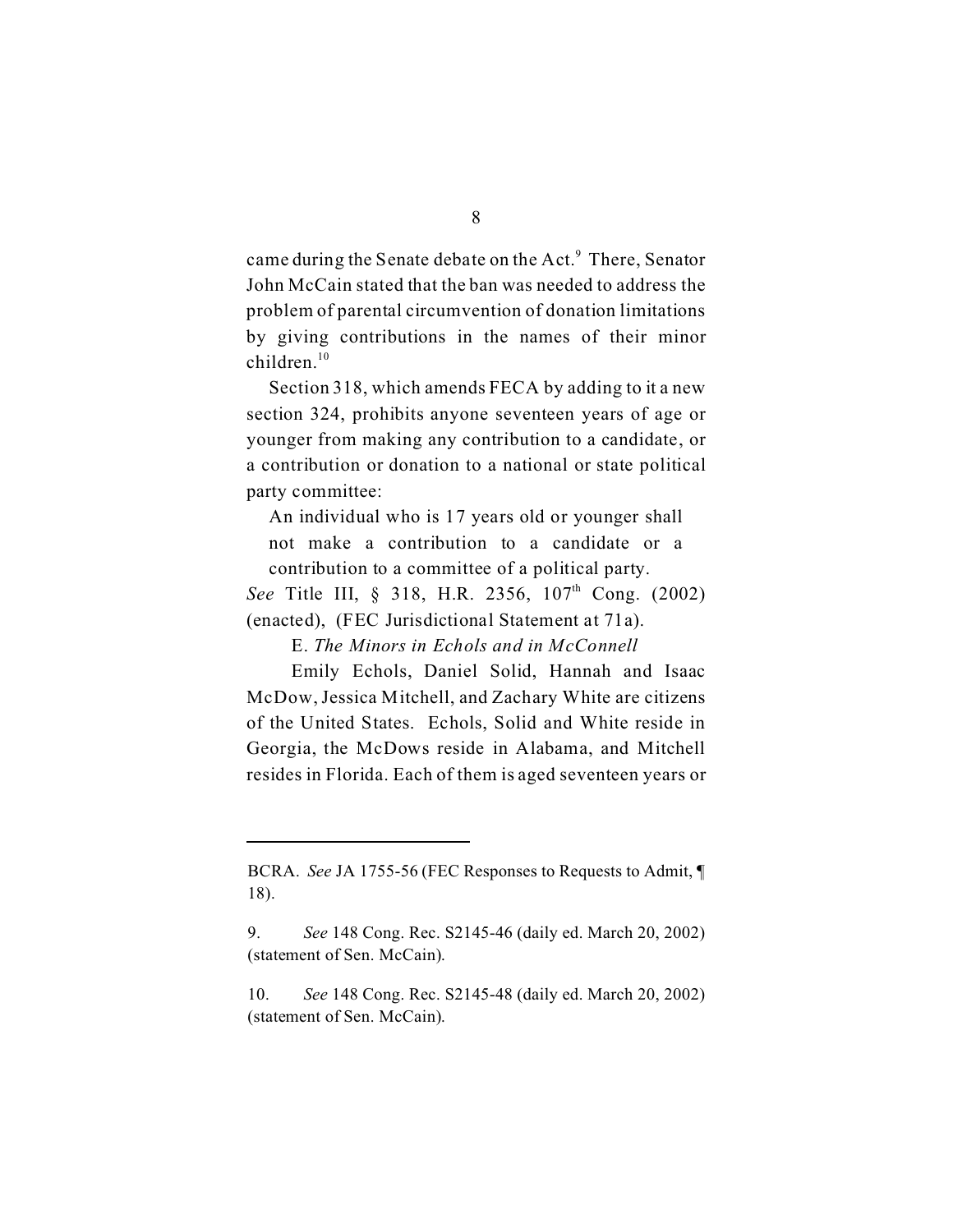younger.<sup>11</sup>

These Appellees are seriously interested in government, politics, and campaigning. They demonstrate that interest by participating in campaigns as volunteers, assembling signs, distributing literature, walking precincts, even traveling great distances to campaign door-to-door for candidates they support. In doing so, they have shown their commitment to using their rights to freedom of association and expression to effect political changes in accord with their beliefs and opinions. $^{12}$ 

These minors possess funds that they have earned – either by working outside their homes or by performing chores around their homes for pay – or that they received as gifts. No portion of these funds consists of monies given to them for the purpose of making political contributions. The parents of the Echols plaintiffs are aware of the federal campaign laws and the restrictions

<sup>11.</sup> *See* JA 212, Declaration of Emily Echols, ¶¶ 1-2,5; JA 819, Declaration of Daniel Solid, ¶¶ 1-2,5; JA 408, Declaration of Hannah McDow, ¶¶ 1-2,5; JA 412, Declaration of Isaac McDow, ¶¶ 1-2, 5; JA 582, Declaration of Jessica Mitchell, ¶¶ 1-2; JA 831, Declaration of Zachary White, ¶¶ 1-2, 5.

<sup>12.</sup> *See* JA 213, Declaration of Emily Echols, ¶¶ 11-13; JA 820, Declaration of Daniel Solid, ¶¶ 11-13; JA 409, Declaration of Hannah McDow, ¶¶ 11-13; JA 413, Declaration of Isaac McDow, ¶ 11; JA 583-84, Declaration of Jessica Mitchell, ¶ 9; JA 832-33, Declaration of Zachary White, ¶¶ 11,13.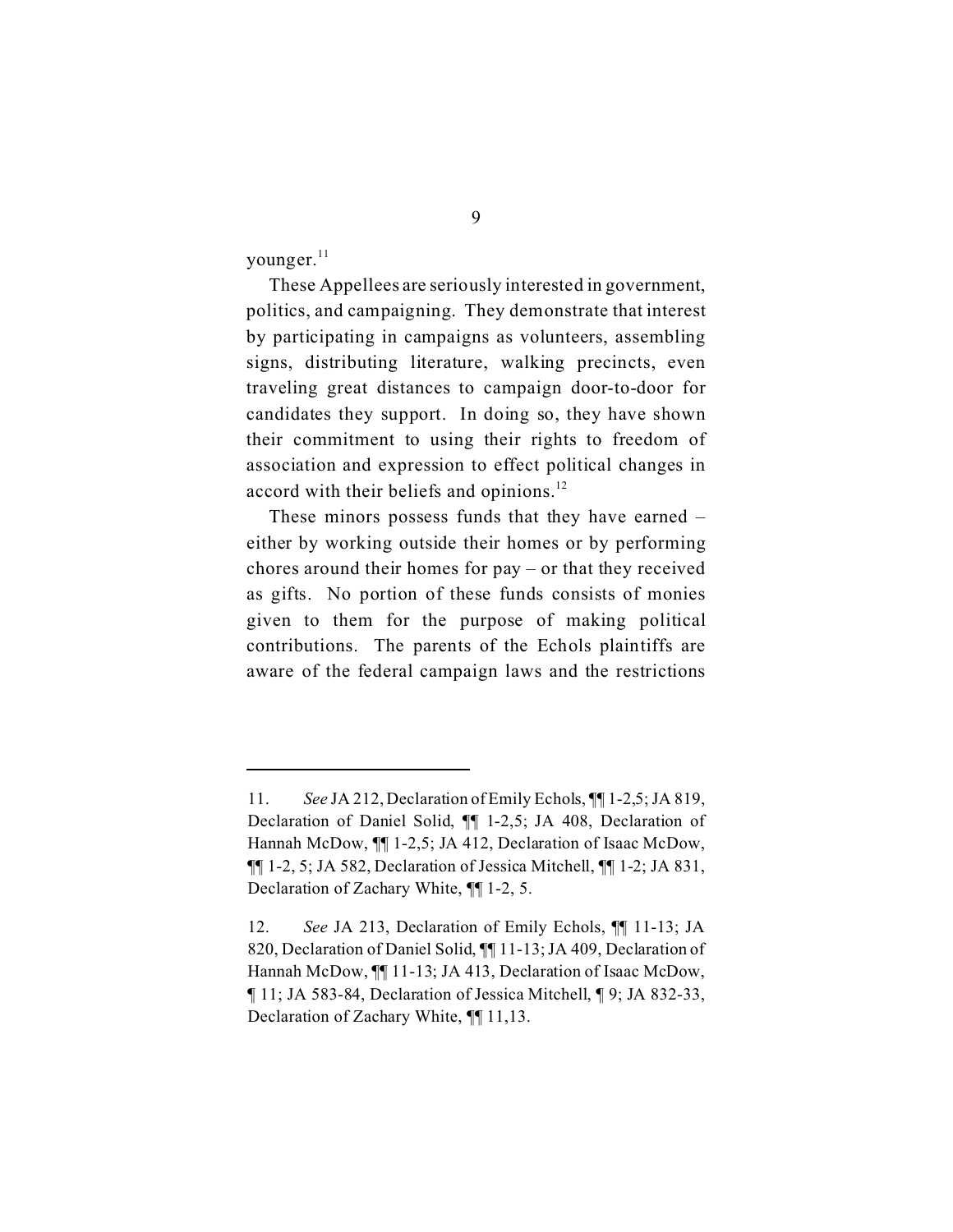they impose; and they have obeyed those laws.<sup>13</sup>

Jessica Mitchell and Zachary White have previously donated to candidates for office.<sup>14</sup> For them, and for each of these young citizens, contributing money to candidates and to the committees of political parties are forms of expression of support for those candidates and committees. Moreover, by making such contributions of money, they have already associated with those selected candidates and committees of political parties. The minors Appellees plan to, and intend to, exercise their rights of political association and expression by making candidate and committee contributions, during their minority, into the future. But for the enactment of Section 318 and its ban on such political contributions by them, they would be free

<sup>13.</sup> *See* JA 215, Declaration of Emily Echols, ¶¶ 27-32; JA 821-22, Declaration of Daniel Solid, ¶¶ 24-27; JA 411, Declaration of Hannah McDow, ¶¶ 24-26; JA 414-15, Declaration of Isaac McDow, ¶¶ 23-25; JA 585-87, Declaration of Jessica Mitchell, ¶¶ 15, 21-22; JA 834, Declaration of Zachary White, ¶ 27; JA 217, 220, Declaration of Tim Echols, ¶¶ 10,11,20; JA 817, Declaration of Bonnie Solid, ¶¶ 9-11; JA 409, Declaration of Donna McDow, ¶¶ 11-13; JA 589, Declaration of Pamela Mitchell, ¶¶ 18-20; JA 832-33, Declaration of Cynthia White, ¶¶ 11-13.

<sup>14.</sup> *See* JA 584, Declaration of Jessica Mitchell, ¶ 9(k); JA 833, Declaration of Zachary White, ¶ 13(g).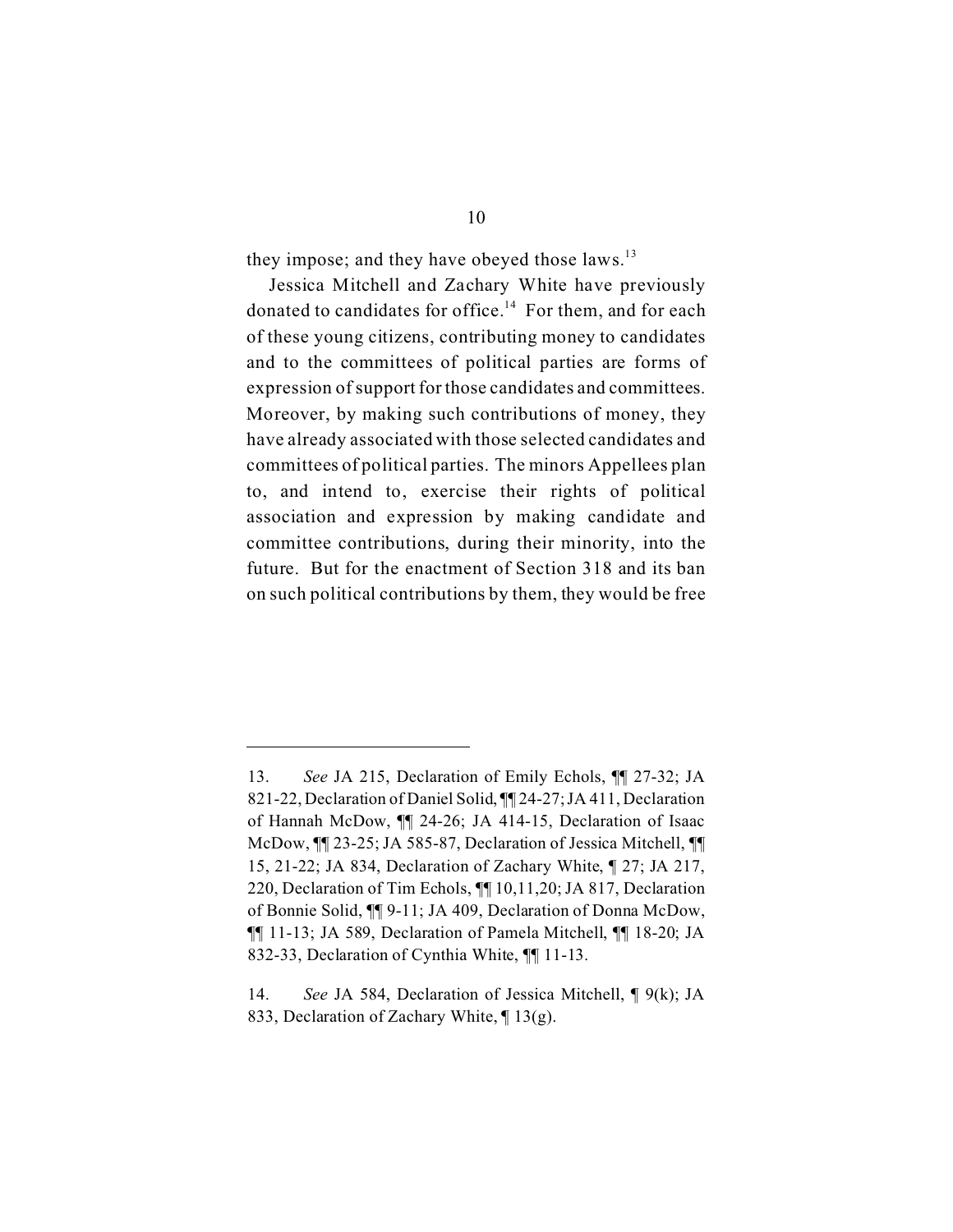to do so. $15$ 

Appellee Barret Austin O'Brock is a minor living in Louisiana.<sup>16</sup> 16 He declared his general intention to contribute to federal candidates in future elections, including in the 2002 and 2004 election.<sup>17</sup> Specifically, he stated his intention to contribute at least \$20 of his own money (not received from any other person for purposes of the contribution) to John Milkovich, a candidate for U.S. Representative for the Fourth Congressional District of Louisiana, prior to the November 2002 general election.18 Barret knows candidate Milkovich personally because the candidate was Barret's Sunday School teacher for two years. $19$ 

#### **SUMMARY OF ARGUMENT**

The day is long past when America's teenagers and children may be consigned to constitutional steerage, there to "enjoy" all the benefits of third class citizenship. As

- 18. *See id*., ¶ 4.
- 19. *See id*., ¶ 5.

<sup>15.</sup> *See* JA 214-16, Declaration of Emily Echols, ¶¶ 18-36; JA 820-22, Declaration of Daniel Solid, ¶¶ 17-28; JA 409-11, Declaration of Hannah McDow, ¶¶ 16-27; JA 413-15, Declaration of Isaac McDow, ¶¶ 14-26; JA 584-86, Declaration of Jessica Mitchell, ¶¶ 11-22; JA 833-34, Declaration of Zachary White, ¶¶ 15-27.

<sup>16.</sup> *See* Declaration of Barret Austin O'Brock, ¶¶ 1, 2.

<sup>17.</sup> *See id*., ¶¶ 3, 6.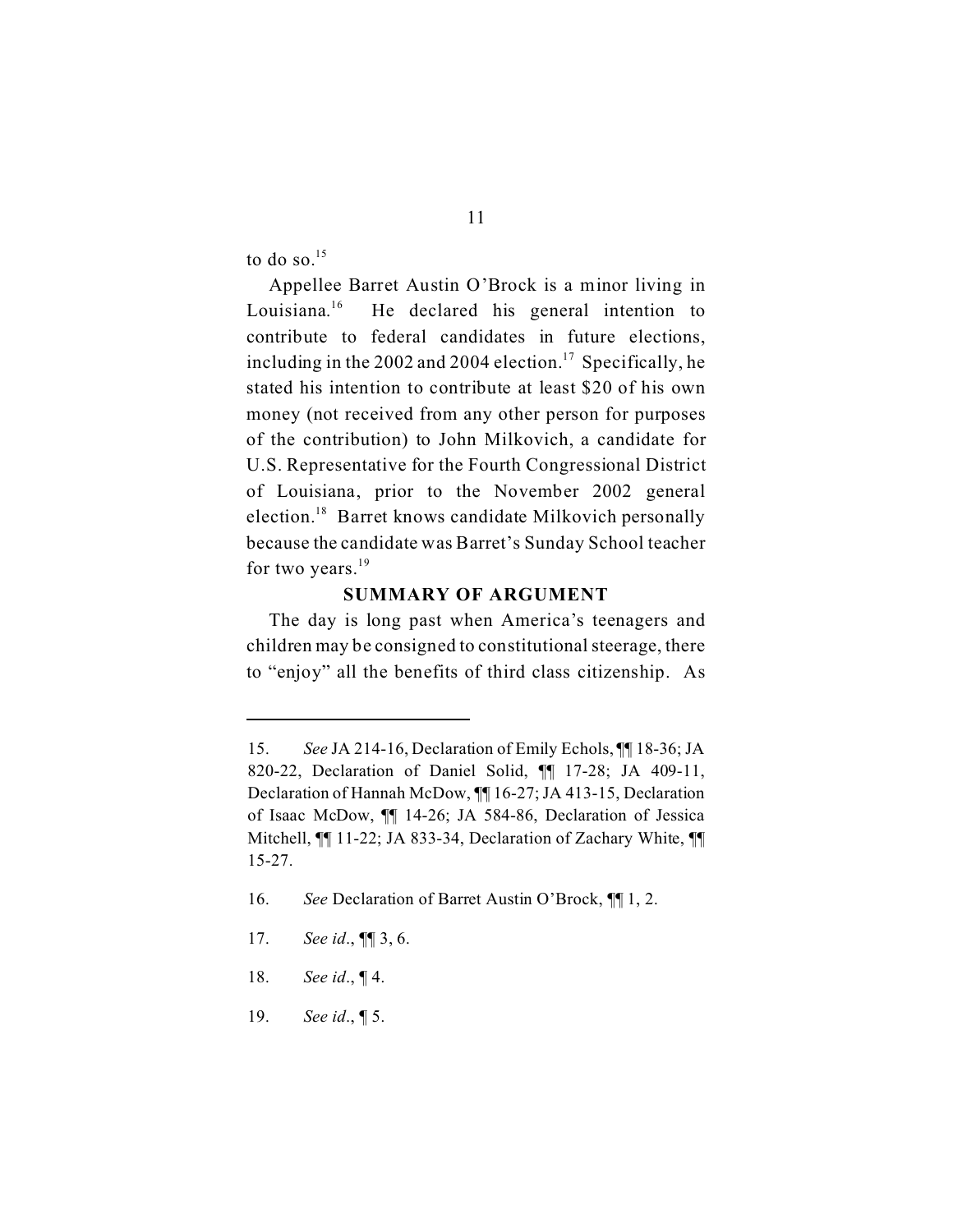early as *West Virginia State Bd. of Ed. v. Barnette*, 319 U.S. 624 (1943), it has been without question that American children are "whole persons" in the constitutional sense. Concomitantly, they possess the same constitutional rights and liberties as adults, even if, in certain circumstances, such as the special case of public schools, the contours of those rights vary slightly from the rights of their adult counterparts. *See Tinker v. Des Moines Ind. Comm. Sch. Dist.*, 393 U.S. 503, 511 (1969).

Nonetheless, in a stunning strike against those rights, Congress enacted the complete ban embodied in Section 318. The House of Representatives adopted that new provision without explanation. In the Senate, only Senator McCain offered any explanation, one that was abbreviated at best. This new provision of federal law, as Judge Henderson observed, "falls into the category of 'who knows where it came from.'" *See* Supp. App. at 461sa.

All three of the judges below agreed that Section 318 was unconstitutional. A majority – Judges Henderson and Kollar-Kotelly – agreed that it was unnecessary to decide whether a more stringent standard of review applied because of the flagrant unconstitutionality of the flat ban. Judge Leon did not disagree with that view, but instead focused on the reasons for applying strict scrutiny to Section 318.

The flat ban on political donations by minors flouts several constitutional norms relevant to laws affecting associational freedoms and expression. As this Court instructed in *Buckley v. Valeo*, 424 U.S. 1, 16-18 (1976), Section 318 must be subjected to something more than the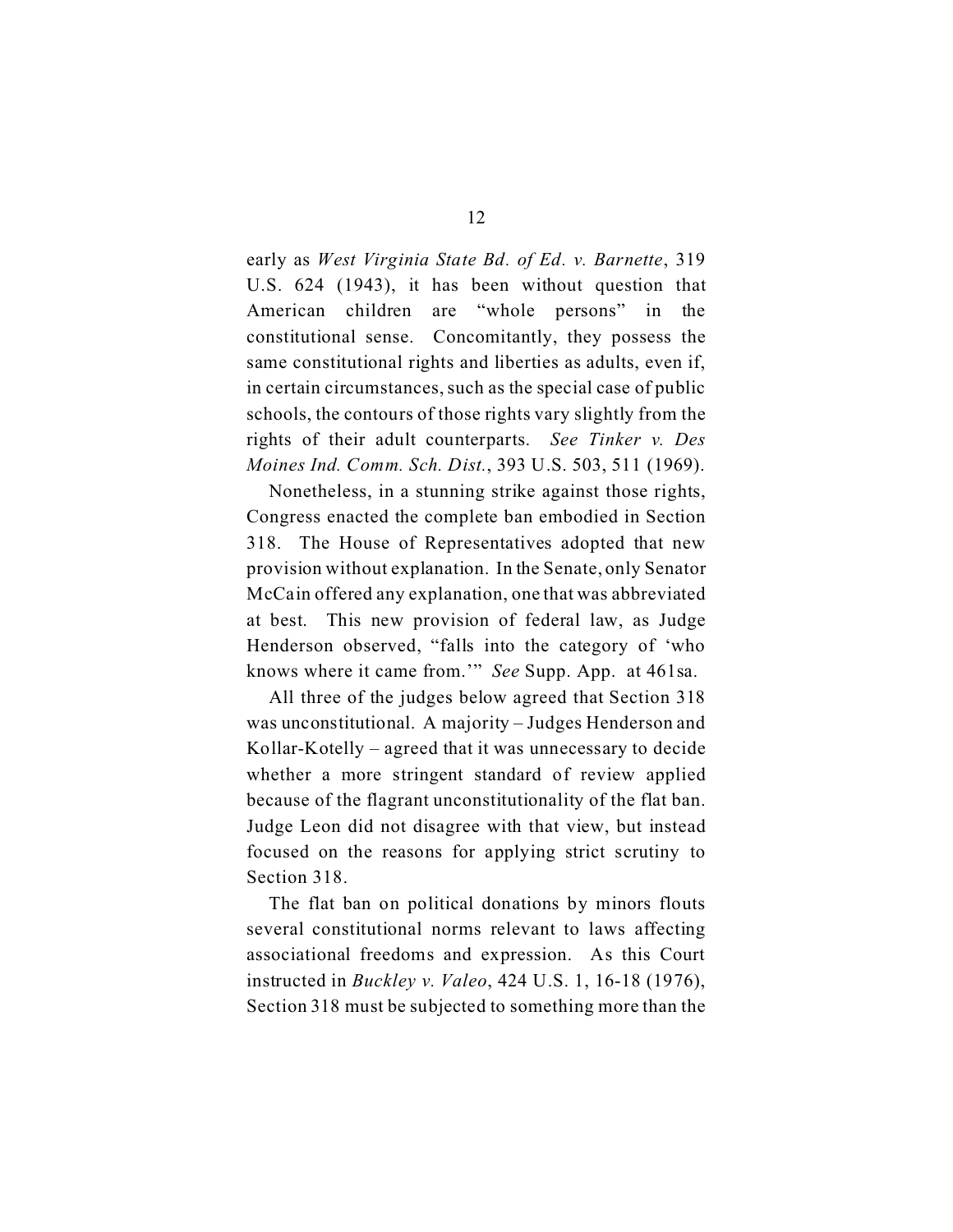scrutiny embodied in *United States v. O'Brien*, or the time, place and manner analysis employed in the Public Forum cases, e.g., *United States v. Grace*, 461 U.S. 171 (1983).

The court below correctly concluded that it could not withstand such scrutiny. As an initial matter, the breadth of Section 318 is extreme. Under it, a 17 year old working as a church secretary or attending basic training at the Marine Corps Recruit Depot at Paris Island are lumped in with infants and toddlers and treated like babies. Likewise, because it bars *all* minor citizens from making political contributions, Section 318 lumps hard-working young people whose industry and thrift enables them to make small contributions, perhaps five dollars at a time, into the specially burdened category of persons less than 18 years of age, there to suffer the diminution of their constitutional rights along with a very few children whose parents have violated existing laws and were caught in the FEC's pre-existing regulatory net.

The ban is severely flawed. It is not drawn in service of a sufficiently important government interest. Even assuming arguendo such a justification for Congress to act, the ban on political contributions by minors is not drawn narrowly in service of the government interests at stake. In these respects, the judgment below and the opinions of Judges Henderson and Kollar-Kotelly comport entirely with this Court's recent decision in *FEC v. Beaumont*, 2003 U.S. Lexis 4595 (June 16, 2003).

The Government seeks support for the complete ban on contributions by minors by resorting to the fact that gifts by minors are *voidable*. That voidability, the Government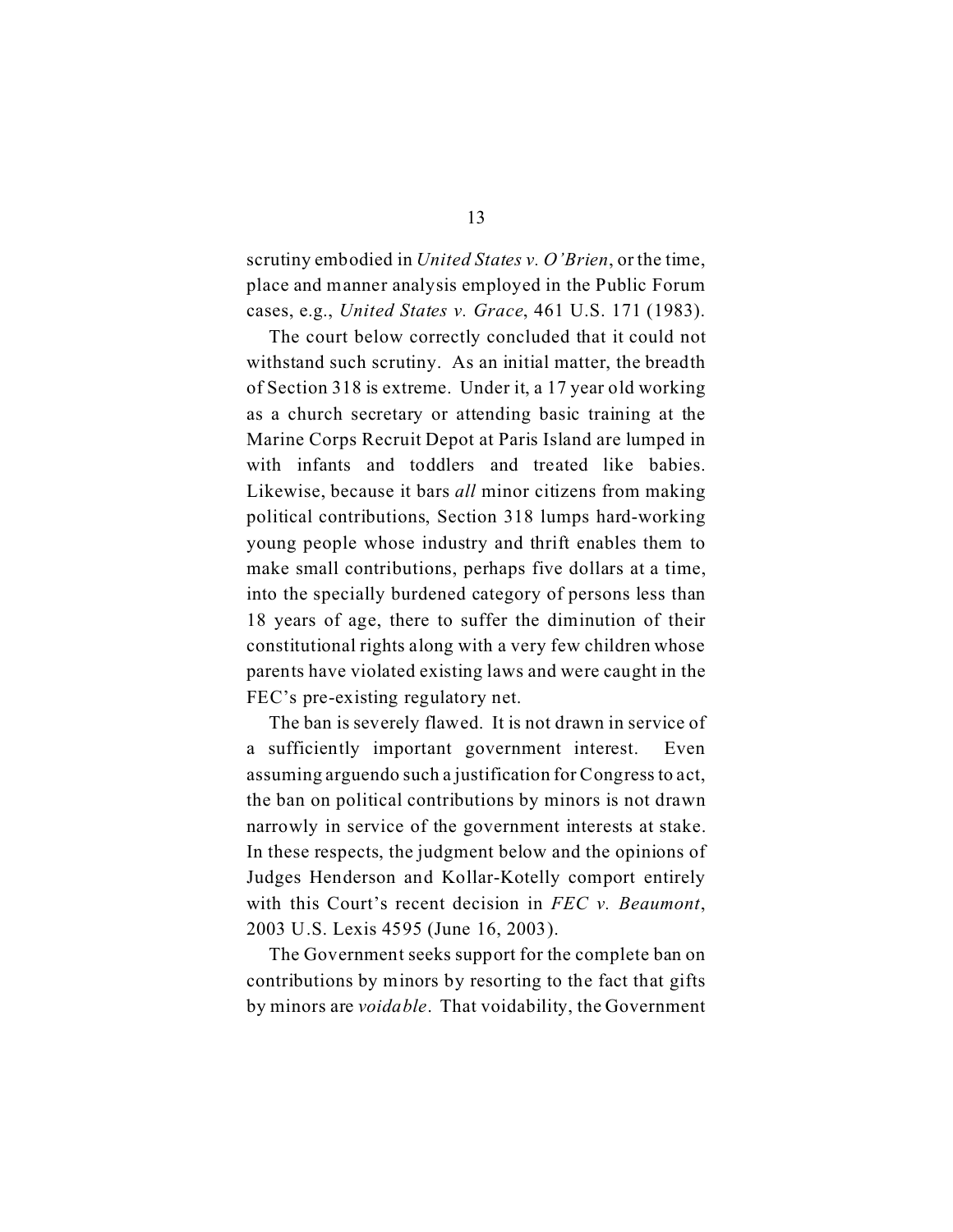intimates, bears significance in the analysis of Section 318. The Government's approach is "uncommonly silly," *Griswold v. Connecticut*, 381 U.S. 479, 527 (1965) (Stewart, J., dissenting). It cannot be squared with the Constitution, which this Court has frequently construed to protect the right to hold opinions and the right to change one's opinions. Nor can the Government's approach be squared with American political history, riddled as that history is with indicia of the "voidability" of party affiliations and candidate endorsements.

### **ARGUMENT**

In *Buckley v. Valeo*, 424 U.S. 1 (1976), this Court subjected the Federal Election Campaign Act of 1971 and certain Internal Revenue Service regulations to constitutional scrutiny. *Buckley* affirmed the constitutionality of a *cap* on the amount of money that any person may contribute to any candidate for federal office, the candidate's authorized political committee, or the authorized committees of political parties. 424 U.S. at 29. In doing so, this Court acknowledged that contributing money to a candidate or the committee of a political party is an exercise of fundamental rights protected by the First Amendment:

*The Act's contribution* and expenditure *limitations operate in an area of the most fundamental First Amendment activities*. Discussion of public issues and debate on the qualifications of candidates are integral to the operation of the system of government established by our Constitution.

424 U.S. at 14 (emphasis added).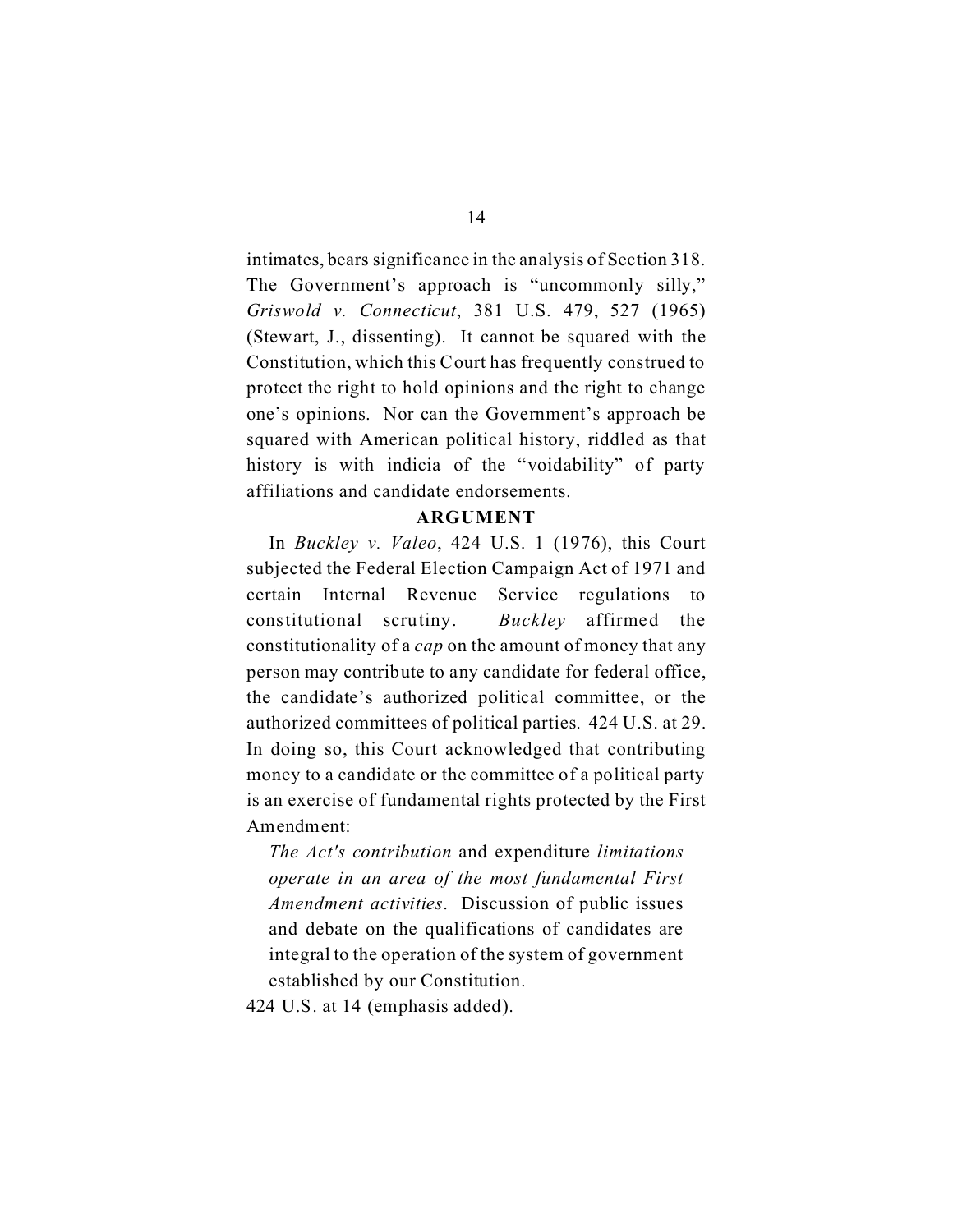To be sure, expressive and associational aspects of *contributions* have been accorded different levels of examination by this Court than used in analyzing expenditure limitations, *see Buckley*, 424 U.S. at 20-21, *Nixon v. Shrink Mo. Gov't PAC*, 528 U.S. 377, 387 (2000), *FEC v. Beaumont*, 2003 U.S. Lexis 4595, \*29-\*30 (June 16, 2003). Nevertheless, the constitutional dimensions of political contributions have compelled this Court to scrutinize closely restrictions affecting the right to make those contributions. *See*, *e.g.*, *Buckley*, 424 U.S. at 25.

Here, Congress has entirely abrogated the right of citizens of the United States, solely by reason of their age, to contribute money to federal candidates and the committees of political parties. *See* BCRA § 318. In doing so, Congress has denied to all minor citizens their right to political expression and to political association through the act of making contributions, even in token, nominal amounts. Unlike *Buckley*, in which this Court upheld a *donation cap*, the present case addresses an "*absolute ban* on campaign contributions," FEC Resp. at 9 n.4 (emphasis added). As *Buckley* intimates, the difference between a cap on donations and a ban of them is not a mere distinction without a difference. 424 U.S. at 21-22, 28. That difference here lends substantial support to the judgment below.

## **I. SECTION 318 VIOLATES MINORS' CONSTITUTIONAL RIGHTS**

As a matter of first principles, a complete ban on political contributions strikes directly at the heart of the First Amendment. As this Court explained, in addressing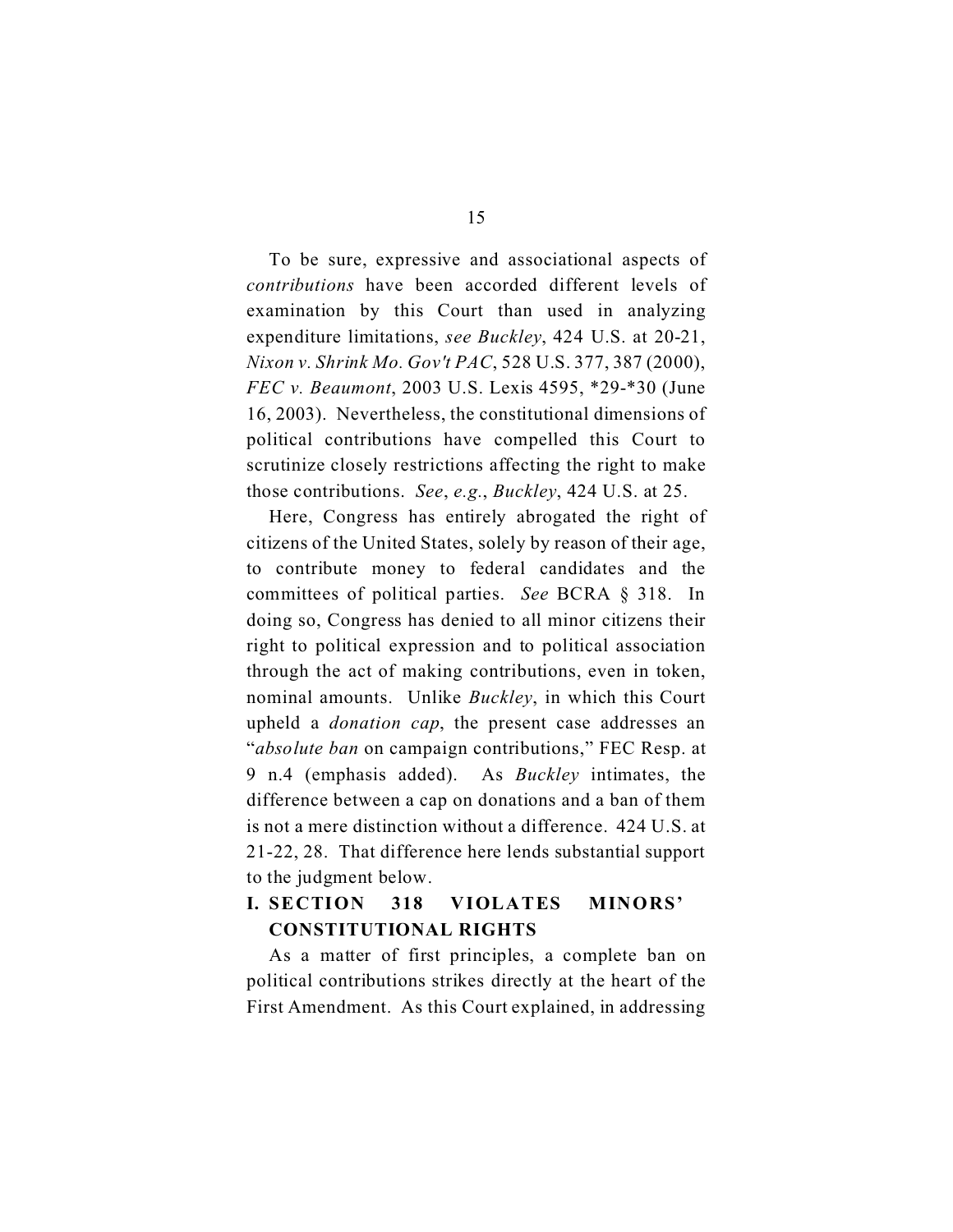statutory ceilings on the amount of personal contributions: "The Act's contribution *and* expenditure limitations operate in an area of the most fundamental First Amendment activities." *Buckley*, 424 U.S. at 14 (emphasis added). Nothing in *Buckley* or its progeny suggests that the injury of such a flat prohibition on even token contributions is felt any less keenly by, or inflicts less grievously a wound upon the rights of, citizens of the United States who are in their minority.

### **A. Minors Possess First Amendment Rights of Freedom of Association and Speech.**

If, as this Court has said, students do not "shed their Constitutional rights to freedom of speech or expression at the schoolhouse gate," *Tinker v. Des Moines Ind. Comm. Sch. Dist.*, 393 U.S. 503, 511 (1969), then there can be no question that they possess those rights before they pass through those gates. Here, as with analogous contributions by their adult counterparts, the political contributions of minors are, at a minimum, an exercise of the constitutional right to political association. *Buckley*, 424 U.S. at 15 ("The First Amendment protects political association as well as political expression;" "[T]he First and Fourteenth Amendments guarantee freedom to associate with others for the common advancement of political beliefs and ideas") (citations and internal quotation marks omitted). For these minors, contributions to candidates and committees of political parties serve to express support for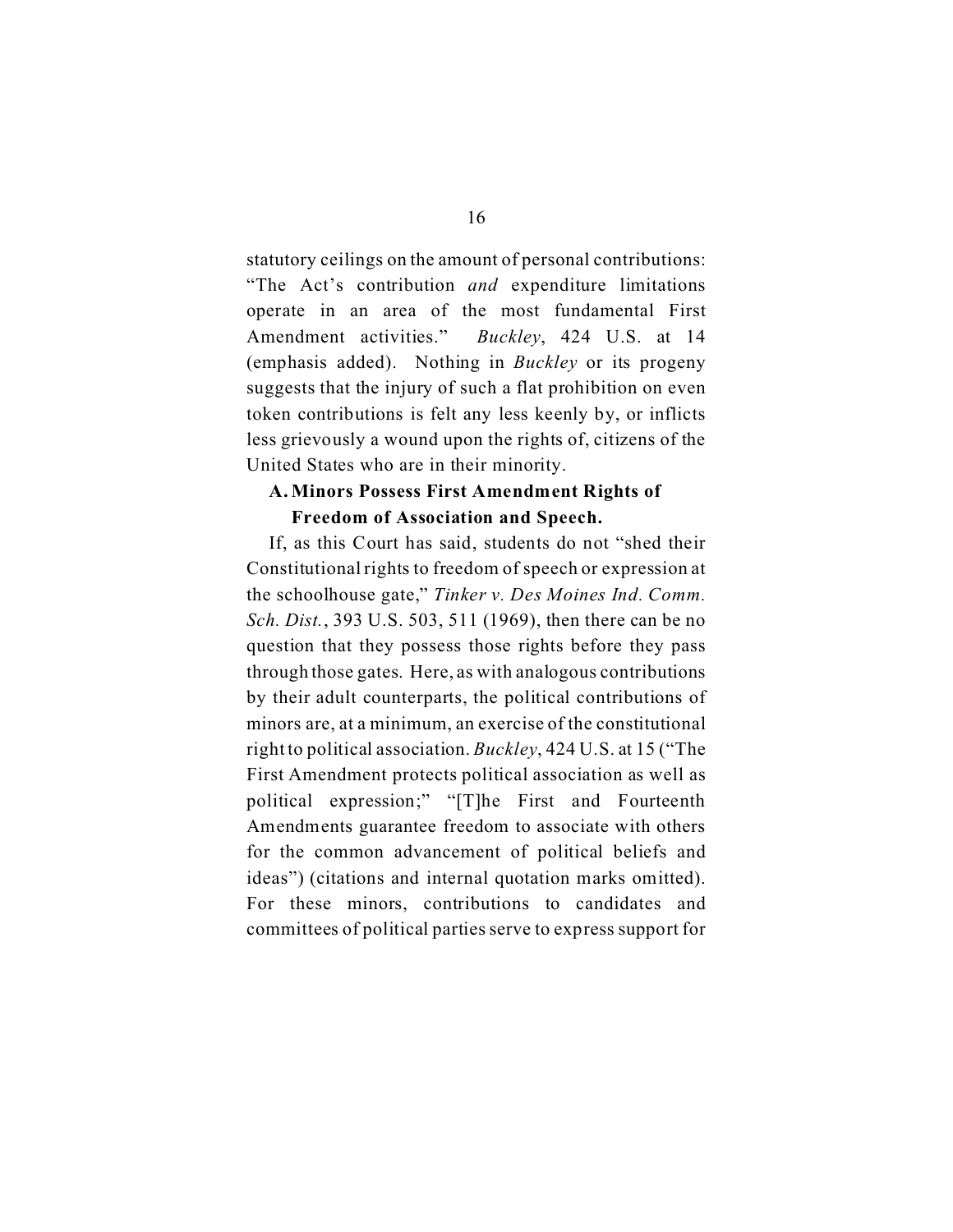and association with selected candidates and committees.<sup>20</sup>

The Government makes the novel argument, see FEC Jurisdictional Statement at 28, *FEC v. McConnell*  (docketed May 15, 2003), that "any First Amendment interests that minors may have in participating in the financing of federal elections is substantially limited by the fact that minors have no constitutional right to vote in such elections." Unsurprisingly, the Government does not rely on any decision of this Court (or, for that matter, of any other court) for this proposition. It is insupportable and without merit.

While it is true that minors do not possess the right to vote, it is certainly true that they possess the right to freedom of speech and of association. And while it is true that minors do not possess the right to vote, it is just as true that they pay taxes on the income they earn. But Section 318 tramples these fundamental rights of every minor. Worse, the Government offers no limiting principle for the "standard" it applies to prevent the suppression of rights of expression in a variety of circumstances.

Absent such a limiting principle, unacceptable and unconscionable results are threatened in any case where a

<sup>20.</sup> None of the special circumstances that this Court has found sufficient to justify governmental intrusion into the exercise of fundamental rights by minors is present here. *See Bellotti v. Baird*, 443 U.S. 622, 634 (1979) ("the peculiar vulnerability of children; their inability to make critical decisions in an informed, mature manner; and the importance of the parental role in child rearing").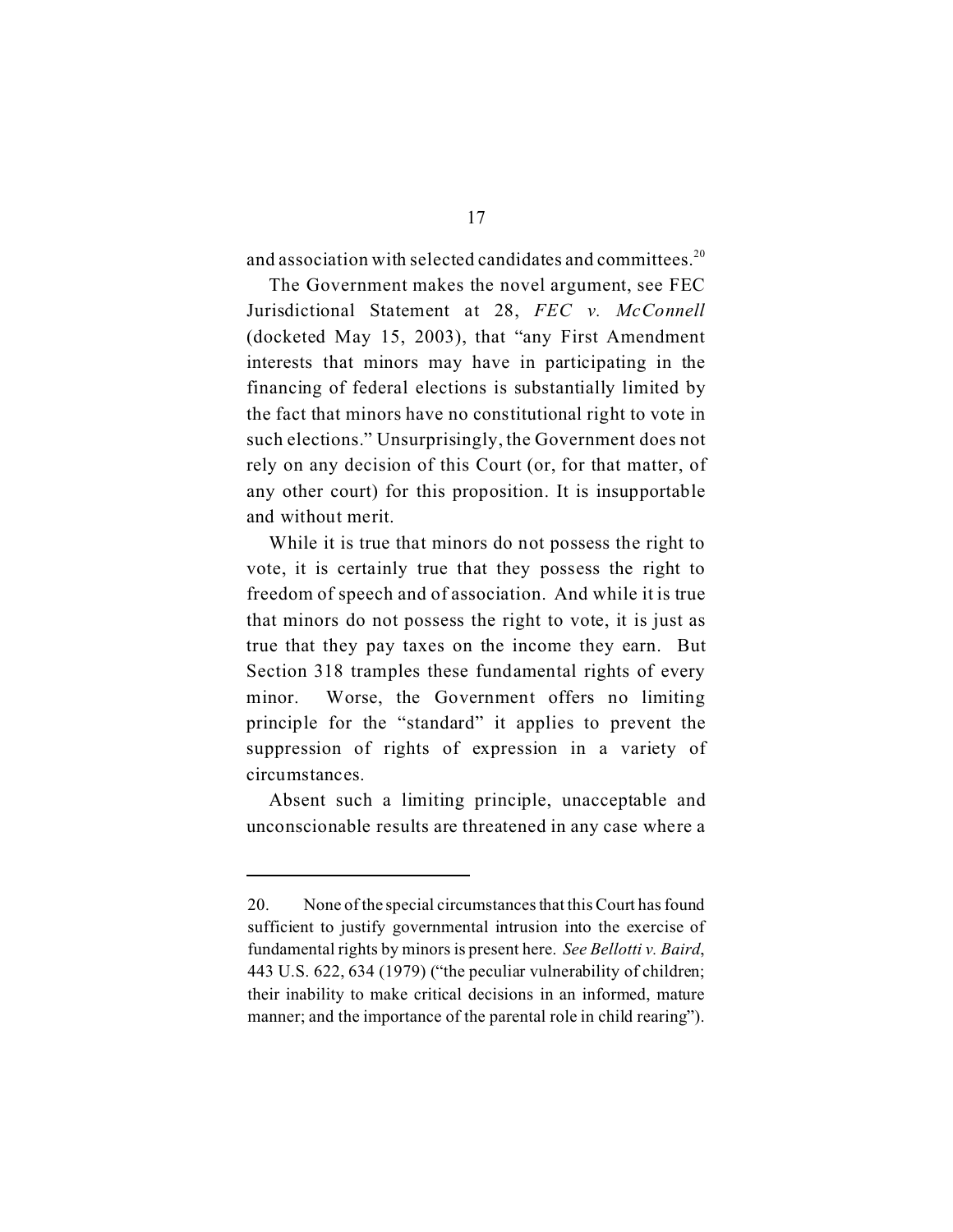government program or action affects selected groups or individuals, but leaves unaffected others who may, nonetheless, hold views or opinions that they would express about the Government's action. Women, for example, are not required to register for selective service. In this sense only, women are not affected by the registration requirement. By the Government's reasoning, then, Congress could suppress the speech and associational rights of a group of mothers of draft-eligible young men. Other examples clamor for attention. Men, for example, could be silenced in either their support for or opposition to abortion rights, because, after all, men cannot become pregnant. Anyone who is not the descendants of African Americans once held in involuntary servitude could be silenced on the question of whether a government program of reparations should be undertaken.

This unprincipled approach is dangerous for another reason. It confuses the fact of certain express constitutional dimensions of the right to vote with the larger aspirations of republican democracy. Then the Government uses that confusion as cover to justify the denial of other express, and fundamental, rights.

There are three express provisions in the Constitution respecting the right to vote. The Constitution guarantees the right of citizens to vote free from discrimination based on "race, color, or previous condition of servitude," U.S. Const. amend.  $XV$ ,  $\S$  1, the right of citizens to vote in elections regardless of "failure to pay any poll tax or other tax," U.S. Const. amend XXIV, § 1, and the right of citizens aged 18 years or older to vote free from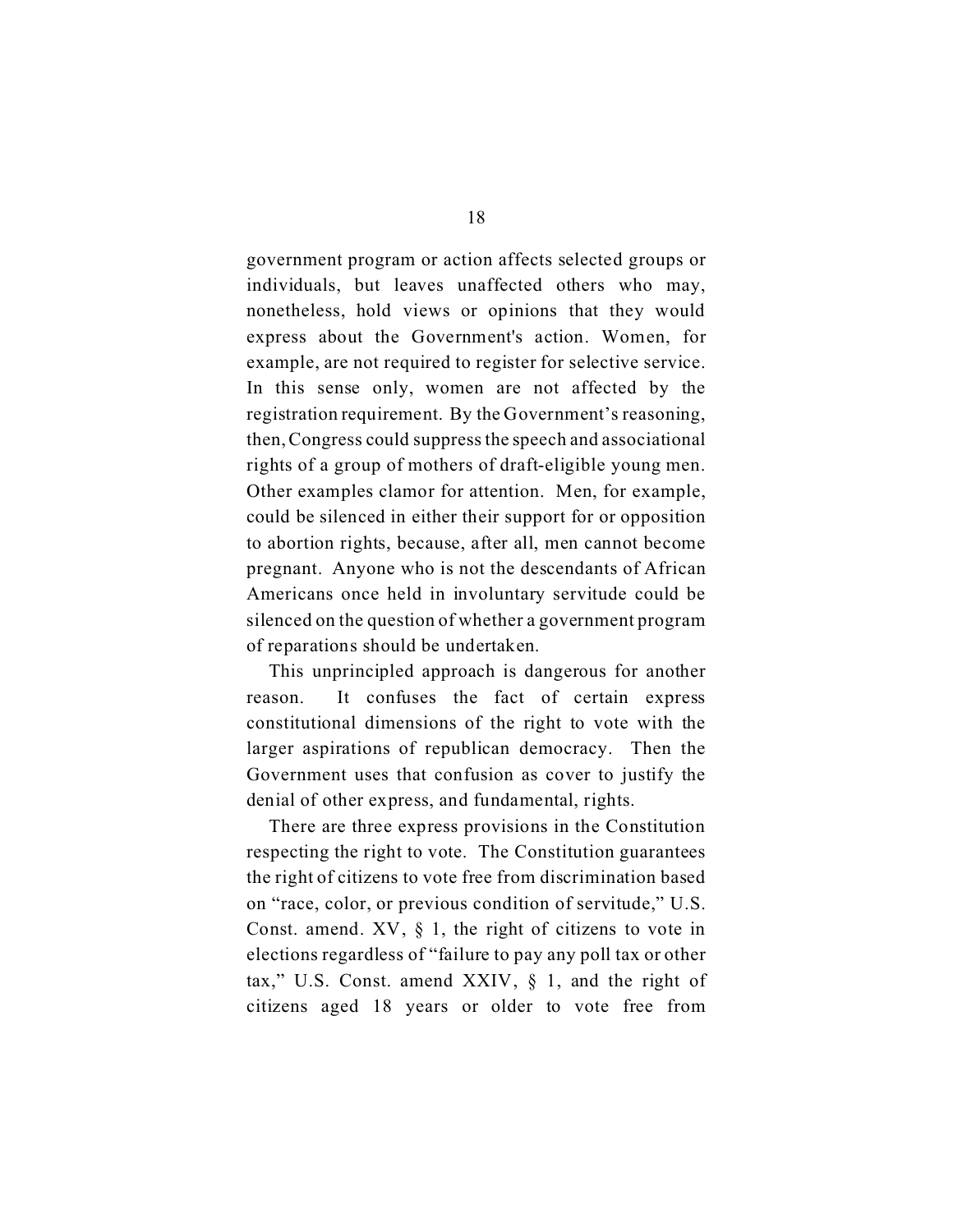discrimination "on account of age," U.S. Const. amend. XXVI, § 1. Oddly, perhaps, there is no express provision of the Constitution granting a generalized right to vote to citizens. But, because of the foregoing provisions, citizens cannot be turned away from the ballot box because of their race or color, poll tax evaders may vote if they please, and 18 year olds are not required to wait until they are 21 to vote in federal elections. These assurances of access to the vote as against certain previously enforced barriers are welcome indeed. In the Government's hands, however, they become the tools by which the right to freedom of speech and the right of association are deconstructed.

The Government's rationale fails to account for the terms of the First Amendment, which do not admit of an entire exception from protection for minors. Nor does the Government seek to square its approach with the decisions of this Court that have recognized that minors are persons in the constitutional sense and possess rights under the First Amendment. *West Virginia v. Barnette*, 319 U.S. 624 (1943); *Tinker*. The Government ignores the certainty that even if minors are not protected from discrimination on the basis of *age* in voting, every federal election in this Nation still holds significance for them. The examples cited above, and a host of others readily drawn from the cases decided by this Court or the United States Statutes, adequately dispose of the simplistic "they can't vote so they don't count" approach taken by the Government.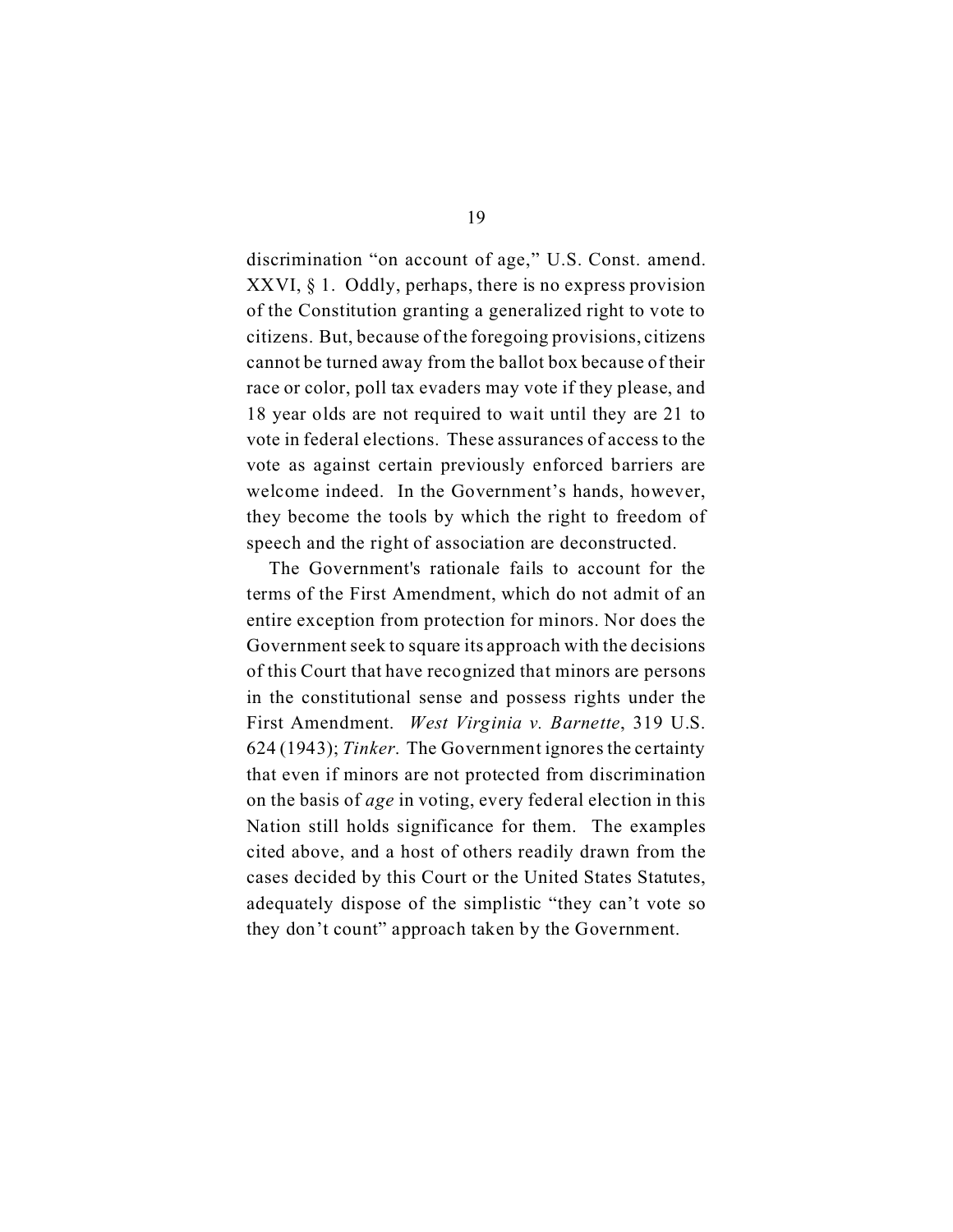## **B. There Is No Sufficiently Compelling Governmental Interest to Justify the Denial of Minors' Constitutional Rights of Speech and Association.**

To discern whether Congress has gone *too far* in banning political contributions by minors, it is essential to ask what Congress sought to accomplish and to compare the purpose of Section 318 with its effect. Section 318 prohibits *all* contributions by *all* minors to *every* candidate for *every* federal office and to *every* committee of *every* political party. Section 318 does not simply prohibit parents of infants from surreptitiously evading their own donations limitations by the fiction of making contributions in the name of their infant sons and daughters. Section 318 bars 16 and 17 year old minors from making political contributions:

- $\rightarrow$  even though they may no longer be subject to compulsory school attendance requirements
- $\rightarrow$  even though they may no longer be required to obtain a worker's permit to obtain employment
- $\triangleright$  even though they are emancipated minors under State law
- $\triangleright$  even though they are enlisted members of the United States military, and
- $\rightarrow$  even though their wages are subject to federal income taxation.

These are the effects of Section 318.

It is undisputed that Congress sought to address parental circumvention of donation limitations and channeling of gifts. In the court below, the Appellants offered various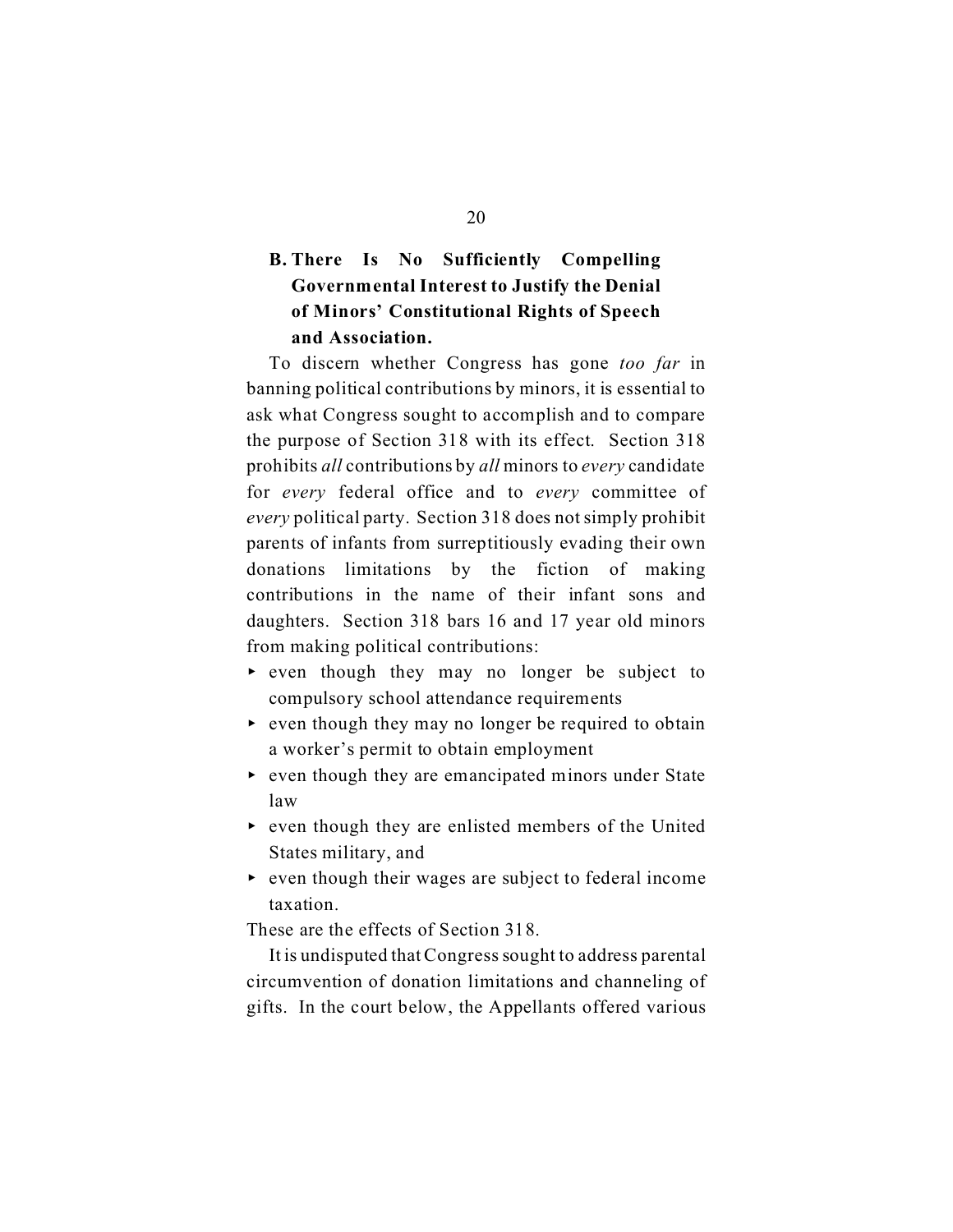justifications in defense of Section 318, including avoiding corruption and the appearance of it, assuring the legitimacy of the electoral system, preventing circumvention of campaign contribution limits, facilitating deterrence and detection of violations of federal campaign limitations, and restoring public faith in the system.

The concern about circumvention of donation limitations by wealthy parents using the names of their minor children – to which Senator McCain adverted on the Senate floor<sup>21</sup> – is unsupported by any substantial evidence.22 Both Judge Henderson and Judge Kollar-Kotelly took note of the meagerness of the evidence supporting the need for Section 318. Judge Henderson found that "the government's evidence of corruption-byconduit . . . remarkably thin . . . ." Supp. App. 463sa. Judge Kollar-Kotelly observed that the Government "failed to present sufficient evidence to establish that parents' use of minors to circumvent campaign finance laws serves an important governmental interest . . . ." Supp. App. 1009sa. In light of that failure, Judge Kollar-Kotelly concluded, "the minimal evidence presented does not establish that circumvention of campaign finance laws

<sup>21.</sup> *See* nn. 8-9 , *supra* and accompanying text.

<sup>22.</sup> In his floor statement explaining Section 318, Senator McCain erroneously asserted that the FEC has reported a substantial problem in this area. *See* JA 1756-57, (FEC Responses to Requests to Admit, ¶¶ 19-20) (noting Senator McCain's error; admitting that the FEC has never asserted that "substantial evidence" of this problem exists).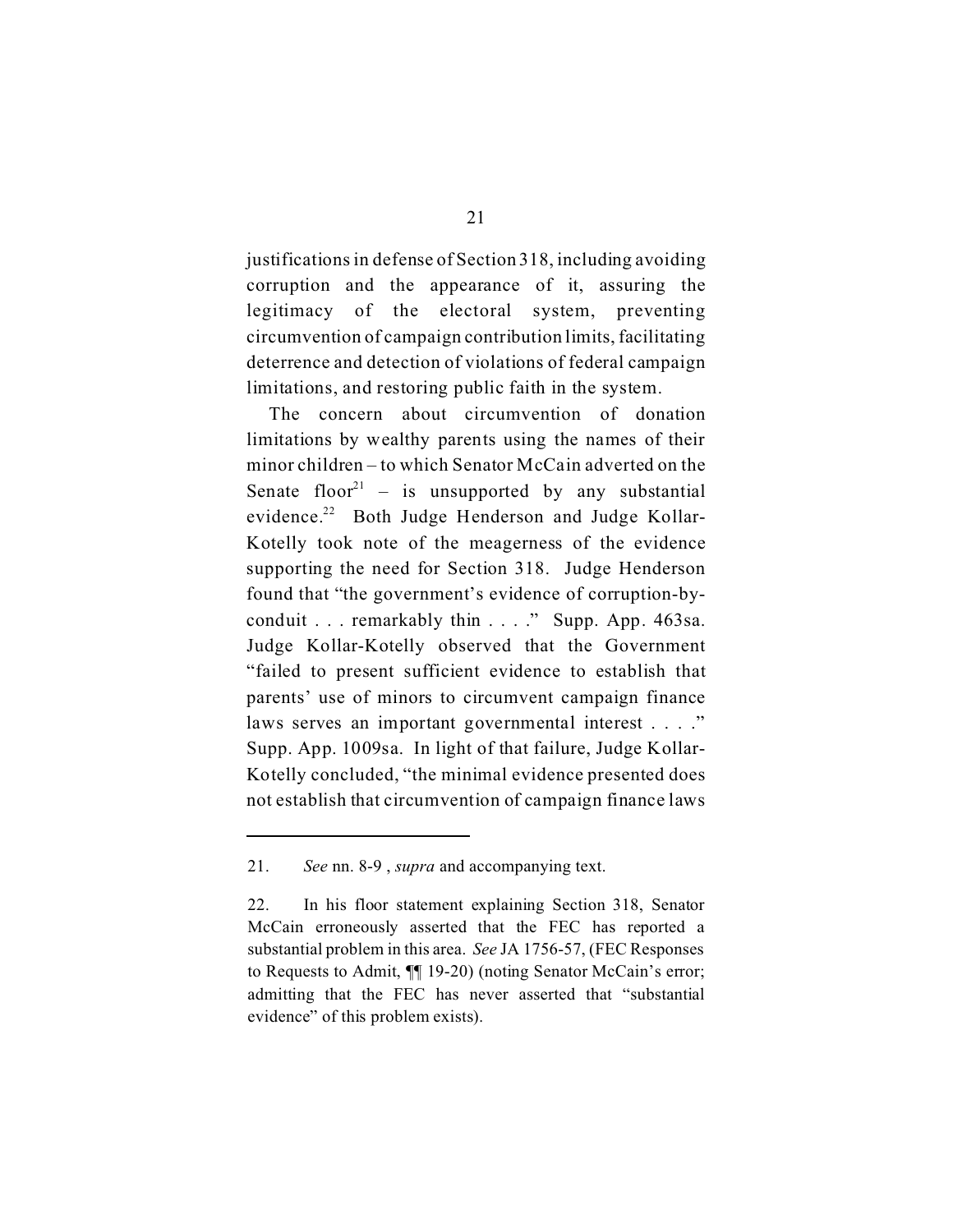by parents of minors supports the required governmental interest." Supp. App. 1011sa.

Even assuming that a remedy was needed for the unsubstantiated problems of parental circumvention and excess giving, Section 318 is unjustifiable. The ban on political contributions burdens substantially more political association and speech than necessary precisely because its proscriptions apply to individuals who have never engaged in prior unlawful behavior.

Minors' donations to committees and candidates embody classic exercises of the freedom of political association and the freedom of speech. No *valid*  government interest supports this ban. Such a complete ban was not at issue in *Buckley*. Instead, because FECA permitted a contribution in some amount, this Court concluded that the ceiling on such contributions survived scrutiny. Here, Congress utterly prohibits even a token donation. That complete prohibition, to the contrary of the FECA *limitations* at stake in *Buckley*, encompasses so much speech and association unrelated to any regulable evil that it is "substantially broader than necessary to achieve the interests justifying it." *Ward v. Rock Against Racism*, 491 U.S. 781, 799 n.7 (1989).

Nor can concerns about abuses by a few parents, who might circumvent restrictions on their own donations by using their minor children as surrogates, justify a flat ban on contributions by all minors. Such circumvention is already illegal under FECA provisions predating BCRA and not challenged in this litigation. *See* Title 2 U.S.C. §§ 441a and 441f (2002). Moreover, the gift of money by a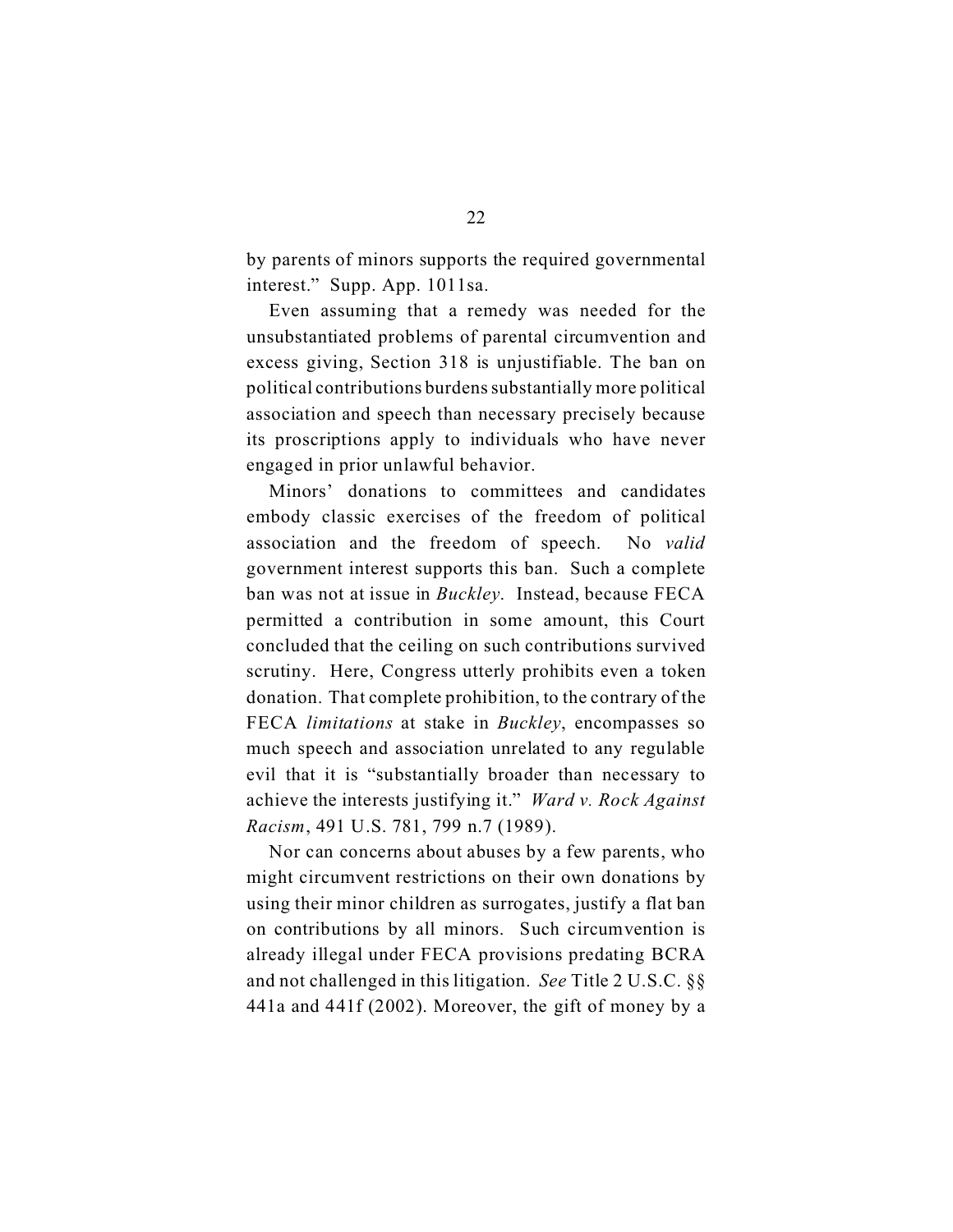minor need not come *from* parental sources or *at* parental direction. For example, Jessica Mitchell, one of the minor Appellees in this case, donated money to a candidate for the United States House of Representatives that she had earned from a small pet care business that she and a friend started in their neighborhood.<sup>23</sup> Each of the other minors, likewise, has monies that were not received as part of a scheme or plan of their parents to circumvent FECA's limitations on contribution amounts. Yet, donations by the minor Appellees are barred by Section 318.

In assessing the purported problem of parental circumvention of FECA restrictions, Congress operated largely in the dark. The record-keeping and reporting requirements of FECA do not require that the age of donors to candidates or committees of political parties be revealed.<sup>24</sup> Consequently, other than anecdotal information from newspaper articles of the bare handful of FEC Matters Under Review touching on this area,<sup>25</sup> Congress neither possessed nor sought out facts and

<sup>23.</sup> *See* JA 583-34, 586-87, Declaration of Jessica Mitchell, ¶¶ 9, 22.

<sup>24.</sup> *See McConnell v. FEC*, No. 02-cv-582, Defendants' Opening Brief at 202 (D.D.C. *filed* Nov. 6, 2002) ("FECA does not require political committees to seek or report the age of contributors, the reports filed with the Commission do not reveal the number of contributions by children").

<sup>25.</sup> *See* Supp. App. 772sa-773sa, Findings of Fact ¶ 3.6 (Kollar-Kotelly, concurring) (citing newspaper articles).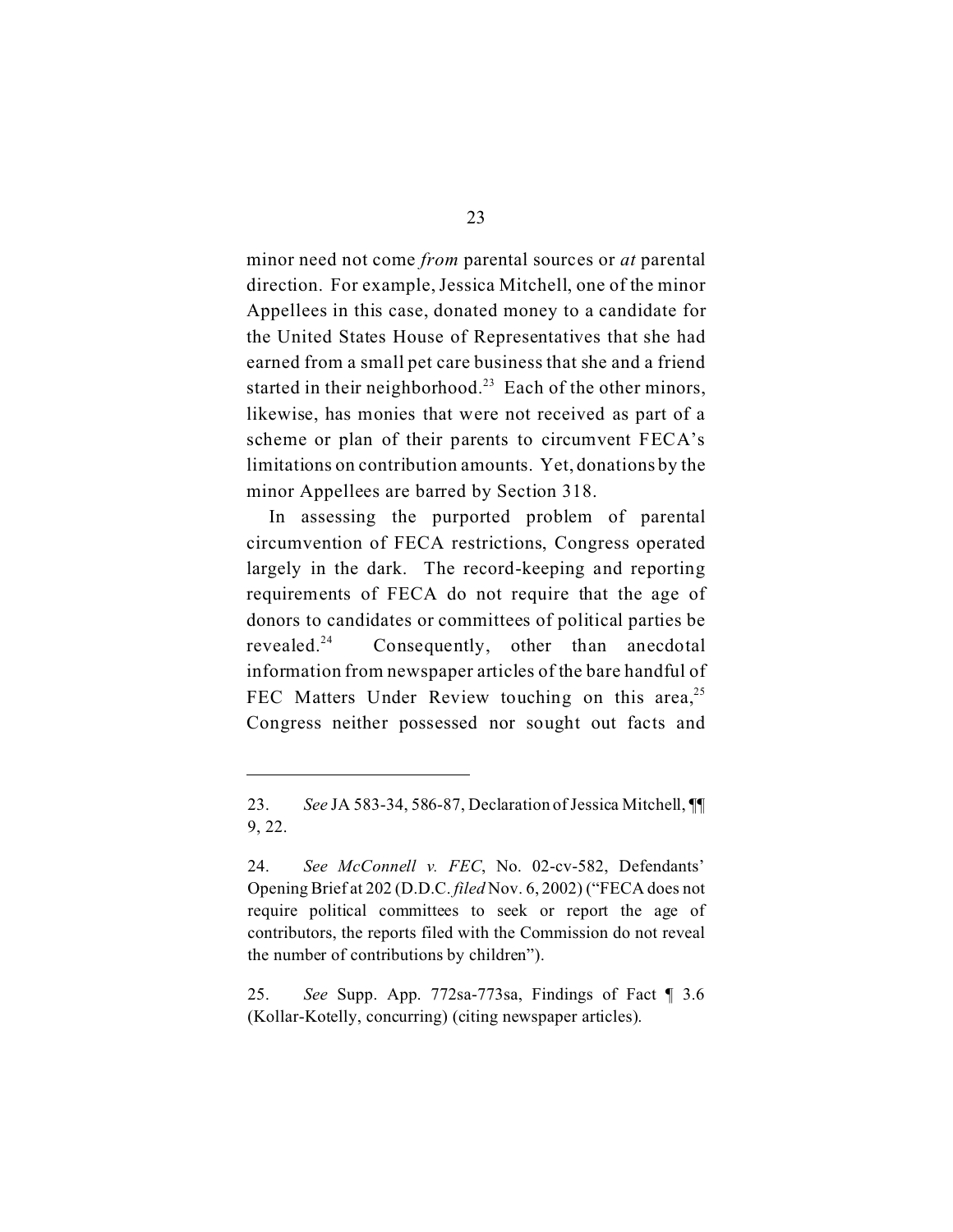statistics to shed light in this area.

As those anecdotal reports explain, donation reporting information frequently used the term "student" interchangeably with the term "minor" in response to the requirement that an employer be identified for donors.<sup>26</sup> The category "student" could not shed any light on the putative problem of parental circumvention of donations limitations for at least three reasons. First, as the FEC acknowledged below, an adult who is a student may identify themselves as a "student."<sup>27</sup> Second, as the FEC also acknowledged, not all persons identified as "students" on political donation reporting forms are minor children.<sup>28</sup> Third, not all minors are students, and thus, when making contributions may not list their occupations as students.<sup>29</sup> Consequently,this uninformative category, "student," used in describing conduit contribution activities in anecdotal newspaper reports relied on by Senator McCain suffered from the twin defects of being both under- and over-

<sup>26.</sup> *See* Supp. App. 772sa-773sa, Findings of Fact ¶ 3.6 (Kollar-Kotelly, concurring) (citing newspaper articles).

<sup>27.</sup> *See* JA 1760-61, Responses of the FEC to Requests for Admission, ¶ 30 ("The Commission admits that certain adults whose occupation is that of student might choose to identify their occupation on a donation report as 'student'").

<sup>28.</sup> *See* JA 1761, Responses of the FEC to Requests for Admission, ¶ 31.

<sup>29.</sup> *See* Title 10 U.S.C. § 505 (2002) (authorizing the United States military to accept the enlistment of minors).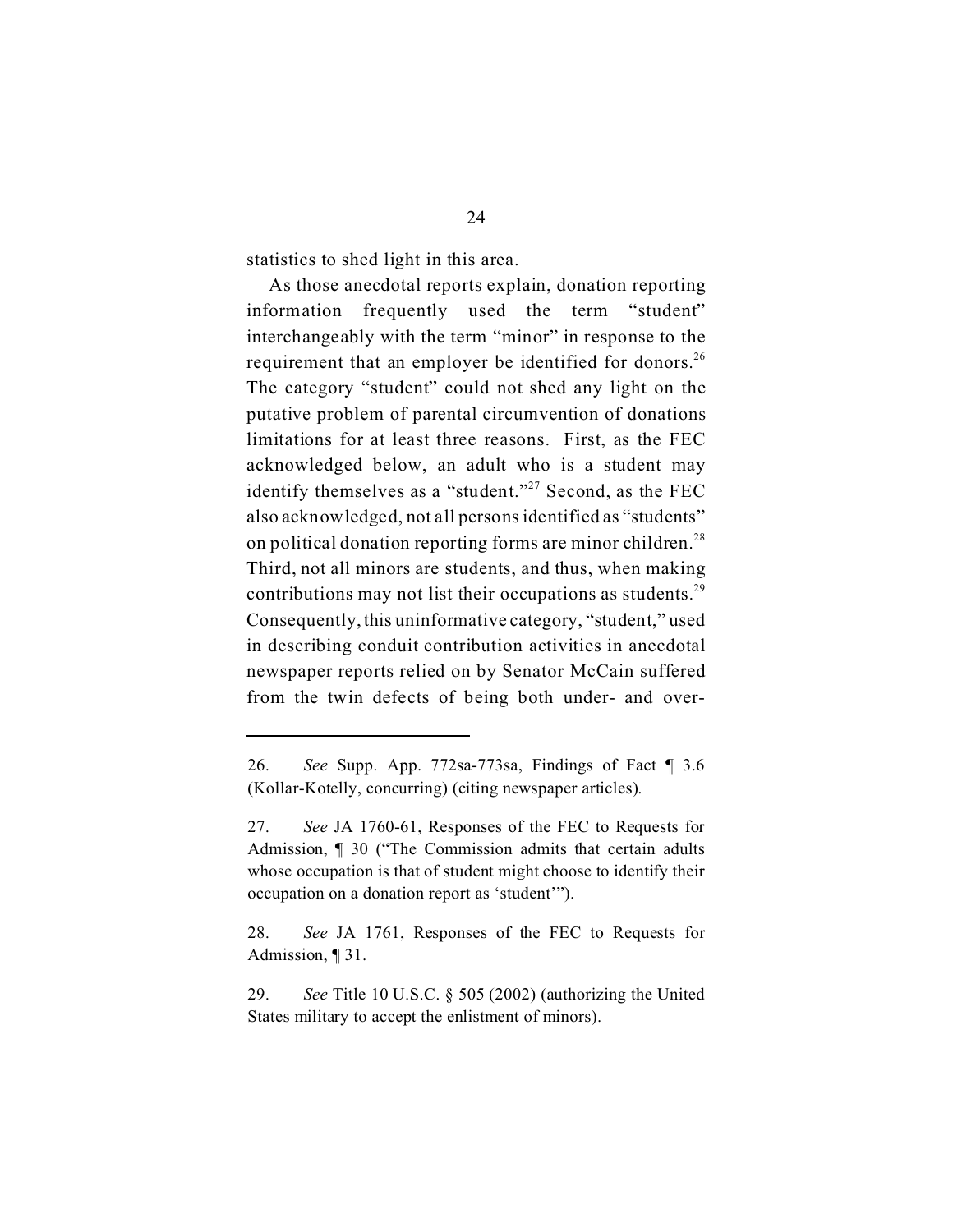inclusive with respect to minors who make political contributions. The Government conceded this defect of the "student" category below.<sup>30</sup>

That Congress operated in the dark in assessing the problem and in crafting the solution cannot be surprising. The lack of evidence of a problem in this area was confirmed by the responses of the FEC and the United States to discovery in the trial court. Despite having "made a reasonable inquiry," the FEC and the United States were each unable to find any information in their possession sufficient to allow them to admit or deny that any "present member of Congress and other elected federal officer ha[d] engaged in any corrupt act as a result of contributions by minors  $\dots$  ."<sup>31</sup> Nor could they find any information in their possession sufficient to allow them to admit or to deny that any "present member of Congress or any other elected federal officer has an appearance of corruption as a result of contributions by minors to candidates or contributions or donations by minors . . . . "<sup>32</sup> And, although preventing corruption and

<sup>30.</sup> *See McConnell v. FEC*, No. 02-cv-582, Defendants' Opening Brief at 202 n. 140 (D.D.C. *filed* Nov. 6, 2002).

<sup>31.</sup> *See* JA 1762-63 (Response of FEC to Requests to Admit, ¶ 41; JA 1786-87 (Response of the United States to Requests to Admit, ¶ 41).

<sup>32.</sup> *See* JA 1763 (Response of FEC to Requests to Admit, ¶ 42; JA 1787 (Response of the United States to Requests to Admit, ¶ 42).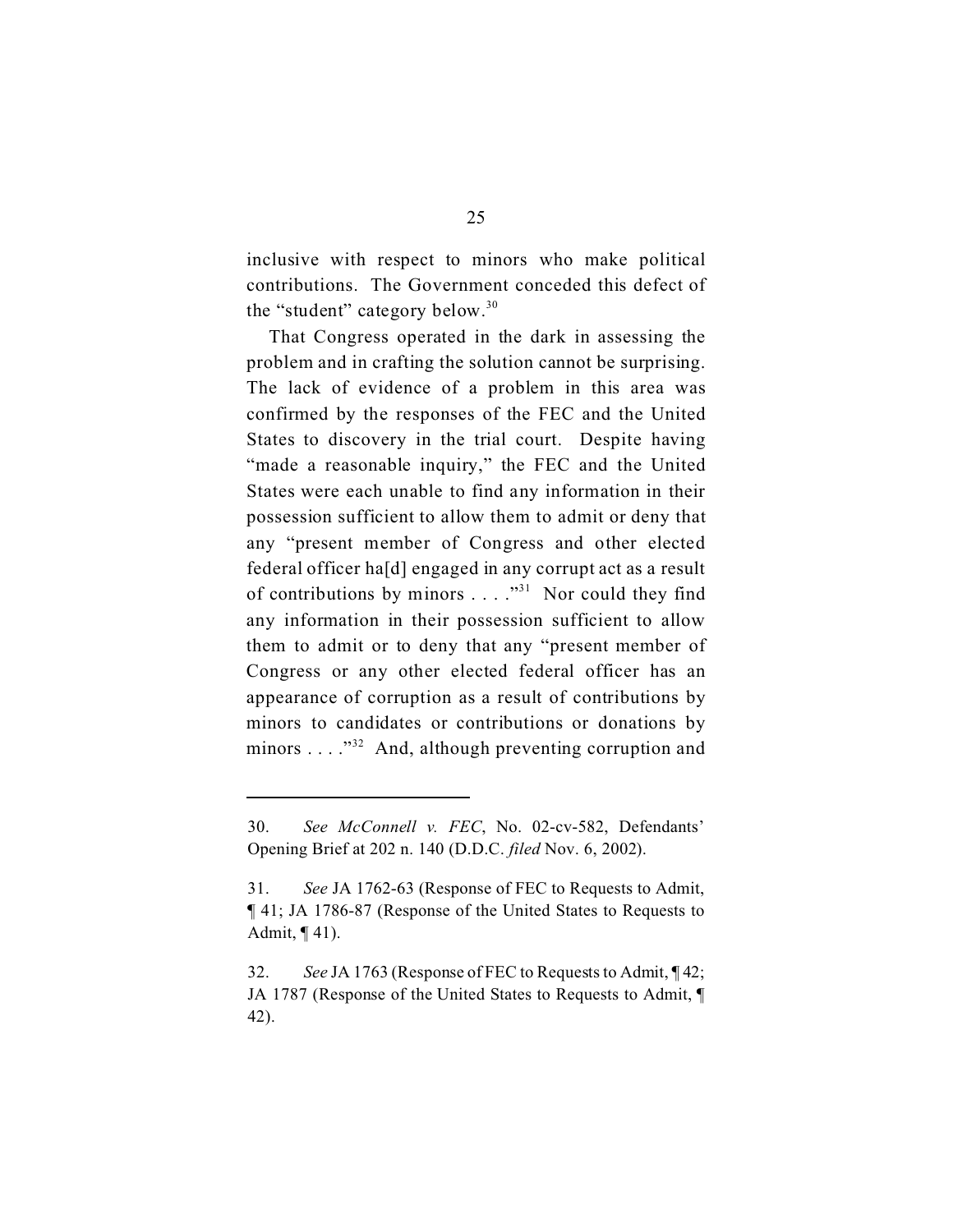the appearance of corruption have been identified as a goal of the BCRA, and of Section 318, in responding to discovery below, the FEC asserted that the terms, "any corrupt act" and "an appearance of corruption" are vague.<sup>33</sup>

Oddly absent from the justifications proffered by the Appellants below is any assertion that money from minors is, in its essence, corrupting or evil. In fact, the proffered justifications exclusively focus on the alleged abuses of parents, which abuses already are directly prohibited by FECA. Moreover, the Government's interest in preventing corruption or the appearance of corruption is no greater (and arguably much less) with respect to minors than with respect to adults. Obviously, it is not the view of Congress that *any* donation in *any* amount is *per se* corrupting. Were that the case, all donations would be proscribed.

Plainly, the interest in preventing parents from circumventing contribution limits by channeling additional contributions through their children is not sufficiently compelling to justify Section 318.

#### **C. Section 318 Is Not Narrowly Drawn to Serve**

#### **the Asserted Governmental Interest.**

Two aspects of Section 318 are of particular import to an appropriate constitutional analysis of the fit between the asserted government purposes for the ban and the means chosen to serve them.

First, the ban applies to individual minors even though

<sup>33.</sup> *See* JA 1762-63 (Response of FEC to Requests to Admit, ¶¶ 41-42.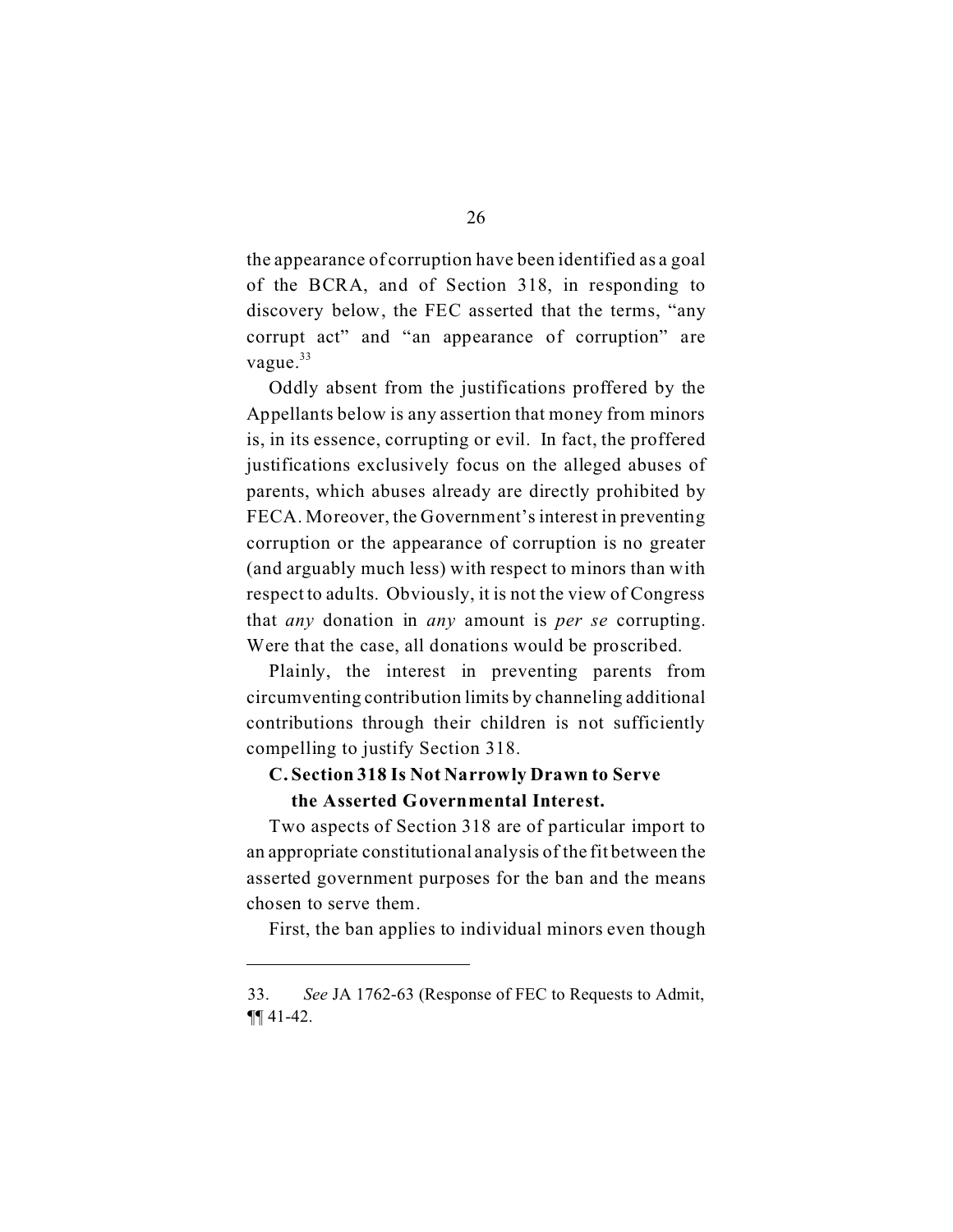their exercise of associational expression and free speech has not threatened the Government's interests. These minors are barred from expressing their association with candidates and committees by even symbolic, token donations despite the utter lack of evidence of subversion or corruption, or of their being used by their parents or guardian for that purpose. The ban applies to *all* donations by *all* minors even though there is no reason to conclude that such donations, taken individually or in the aggregate, either by their nature or practice, injures to relevant government interests.

Second, unlike the direct bans on giving contributions in the name of another, 2 U.S.C.  $\frac{6}{7}$  441f (2002),<sup>34</sup> and on exceeding limitations on contribution amounts, 2 U.S.C. §  $441a(a)(1)(A)$ ,<sup>35</sup> the ban on contributions by minors is a *prophylactic* suppression of constitutionally protected rights of minors. As this Court has admonished, however,

<sup>34.</sup> Title 2 U.S.C. § 441f provides: No person shall make a contribution in the name of another person or knowingly permit his name to be used to effect such a contribution, and no person shall knowingly accept a contribution made by one person in the name of another person.

<sup>35.</sup>  Title 2 U.S.C. § 441a provides, in pertinent part: Except as provided in subsection (i) and section 315A, no person shall make contributions . . . to any candidate and his authorized political committees with respect to any election for Federal office which, in the aggregate, exceed  $$ 2,000...$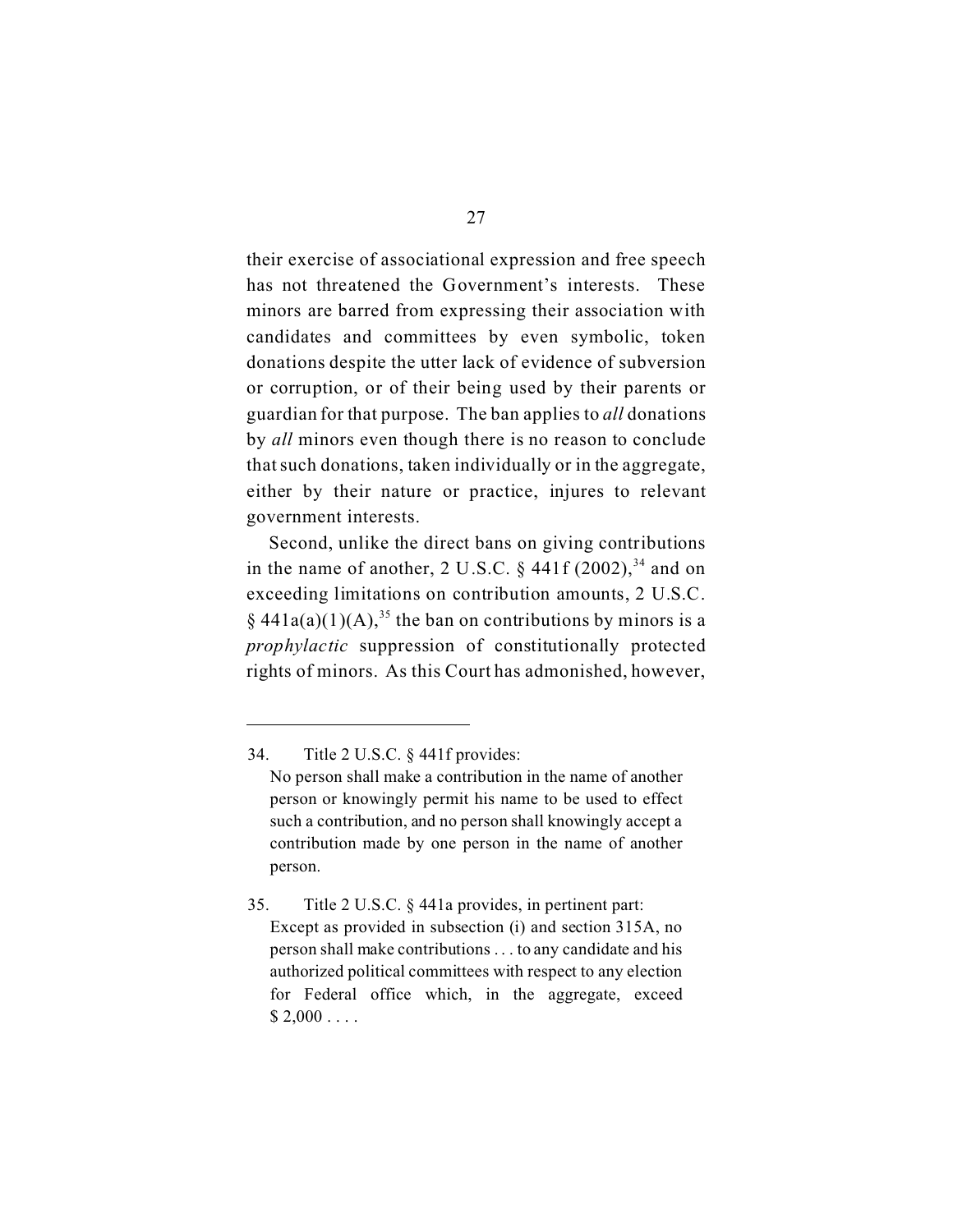"broad prophylactic rules in the area of free expression are suspect." *NAACP v. Button*, 371 U.S. 415, 458 (1963).

In *Buckley*, of course, this Court upheld personal contribution *ceilings*, not a complete ban. A *ban* on such gifts could not, however, pass muster. In fact, one of the justifications offered in *Buckley* for a contribution ceiling was that a ceiling left donors free to make some donation:

A limitation on the amount of money a person may give to a candidate or campaign organization thus involves little direct restraint on his political communication, for it permits the symbolic expression of support evidenced by a contribution.

424 U.S. at 21. A *ban* that entirely prevents a minor from giving "to a candidate or campaign," does not "permit[] the symbolic expression of support evidenced by a contribution."

(1) When First Amendment Freedoms are at Risk, The Constitution Demands that Congress Draw its Legislative Solutions Narrowly

What is called for in this analysis is an examination of the fit between purpose and means. For example, in *Members of the City Council v. Taxpayers for Vincent*, 466 U.S. 789, 810 (1984), the Court upheld an ordinance that prohibited the posting of signs on public property, but only after concluding that the ordinance "responds precisely to the substantive problem [of visual blight] that concerns the City." That cannot be said of the contribution ban; it closely resembles the anti-littering law struck down in *Schneider v. State*, 308 U.S. 147 (1939). There, as here, the state "could have addressed the substantive evil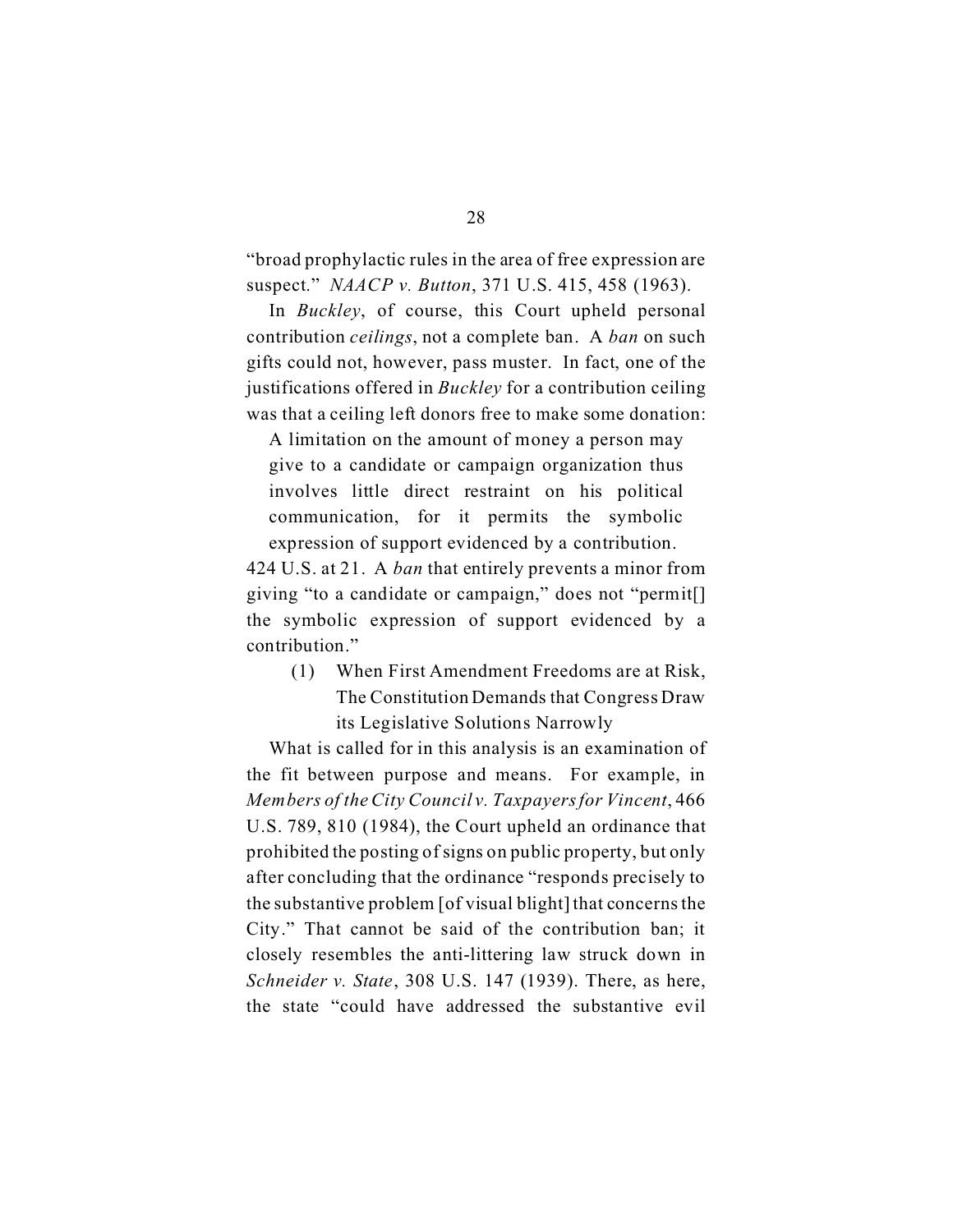without prohibiting expressive activity," or adopting a "prophylactic rule." *Taxpayers for Vincent*, 466 U.S. at 810. Similarly, *Ward v. Rock Against Racism*, 491 U.S. 781 (1989), and *Clark v. Community for Creative Nonviolence*, 468 U.S. 288 (1984), also assume a fit between means and ends that is lacking here. Thus, in *Ward*, an ordinance requiring that city employees operate sound amplification equipment was upheld because it directly advanced the city's interest in controlling noise. 491 U.S. at 800. Likewise, in *Clark*, a regulation barring protesters from sleeping in a park was upheld because it "narrowly focused on the Government's substantial interest in maintaining the parks in the heart of our Capitol in an attractive and intact condition." 468 U.S. at 296.

(2) The Court Below Correctly Concluded that Section 318 was not Narrowly Drawn

These cases all show that Congress must craft its statutes narrowly when touching upon constitutional rights, and must limit itself to interests unrelated to the suppression of expression. *Buckley*, 424 U.S. at 17-18. Below, the Appellants identified the interests supposedly served by the statute. Unfortunately, the ban is not closely drawn to promote those interests. Instead, it focuses directly on expressive activities. It thus burdens substantially more speech than necessary to accomplish the state's goal and cannot be sustained.

The interests identified by the Appellants go to abuses by persons other than minors. But the ban targets constitutional exercises by minors. Consequently the ban does not target the "evil" – namely, circumvention or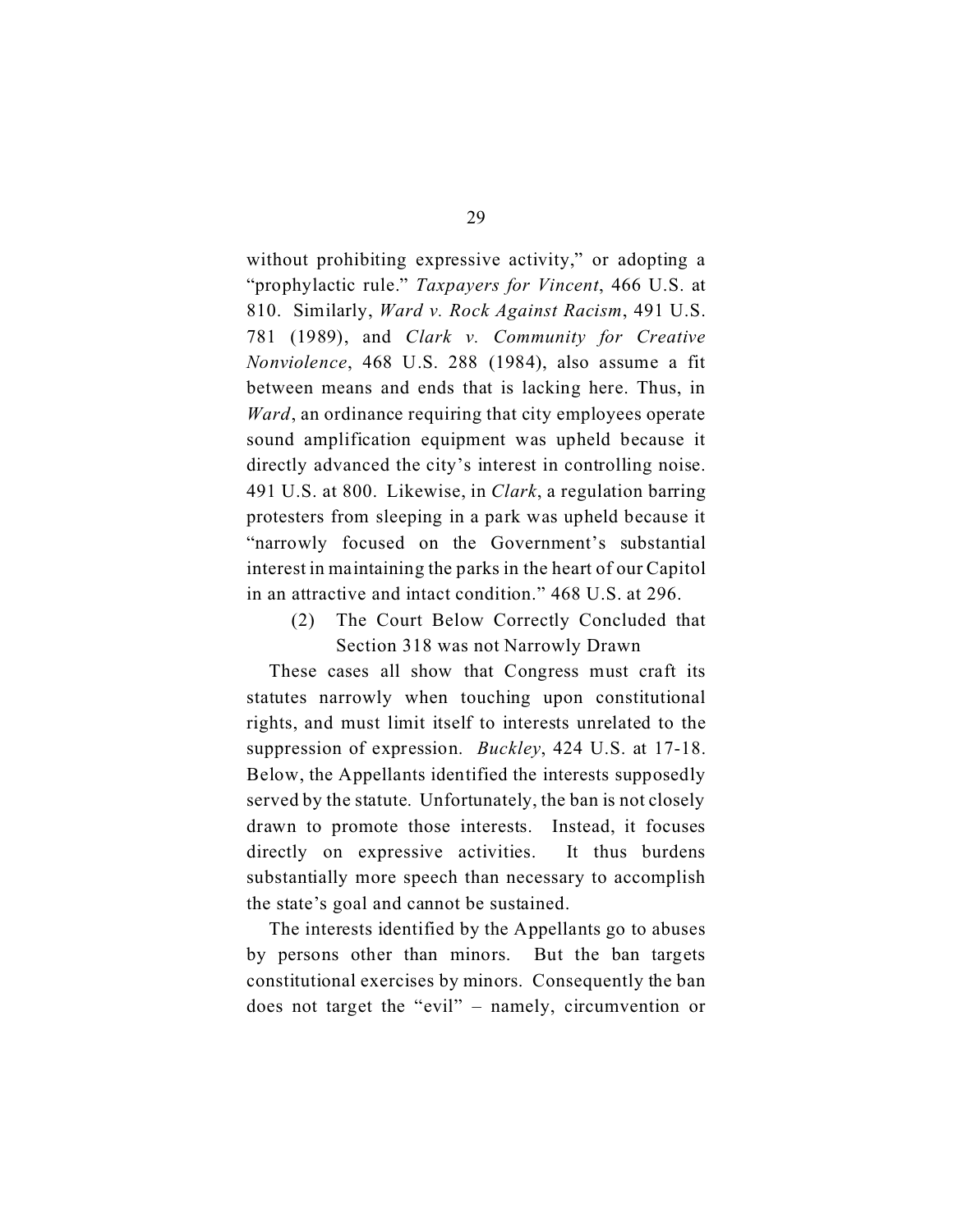corruption – that motivated Congress to enact it. *Cf*. *Frisby v. Schultz*, 487 U.S. 474, 485 (1988) ("complete ban can be narrowly tailored . . . only if each activity within the proscription's scope is an appropriately targeted evil"). Of course, Congress can address circumvention and corruption problems directly; indeed, it already has done so with its enactment of 2 U.S.C. §§ 441a and 441f (2002).

Neither the minor Appellees nor their parents have challenged those existing provisions of FECA. Those restrictions directly serve the interests that are, at best, only obliquely served by Section 318's ban on political contributions by minors. Instead, the minors' ban goes further and in a different direction entirely. Section 318 prohibits minors' political contributions, even when such contributions are not made in circumvention of FECA's contribution limits. It prohibits contributions of emancipated minors. It prohibits contributions by orphaned minors. And it prohibits contributions of those minors who, with consent of their parents, have enlisted in the United States Armed Forces.<sup>36</sup>

The Government asserts that Congress merely drew a line in choosing the ages to be affected by the ban embodied in Section 318. *See* FEC Resp. at 8 n.3. To buttress its claim, the Government invokes *Buckley*'s teaching that the Court will respect lines drawn by Congress in this area. *Id*. (quoting *Buckley*, 424 U.S. at 83

<sup>36.</sup> *See* Title 10 U.S.C. § 505 (2002) (authorizing enlistment of minors).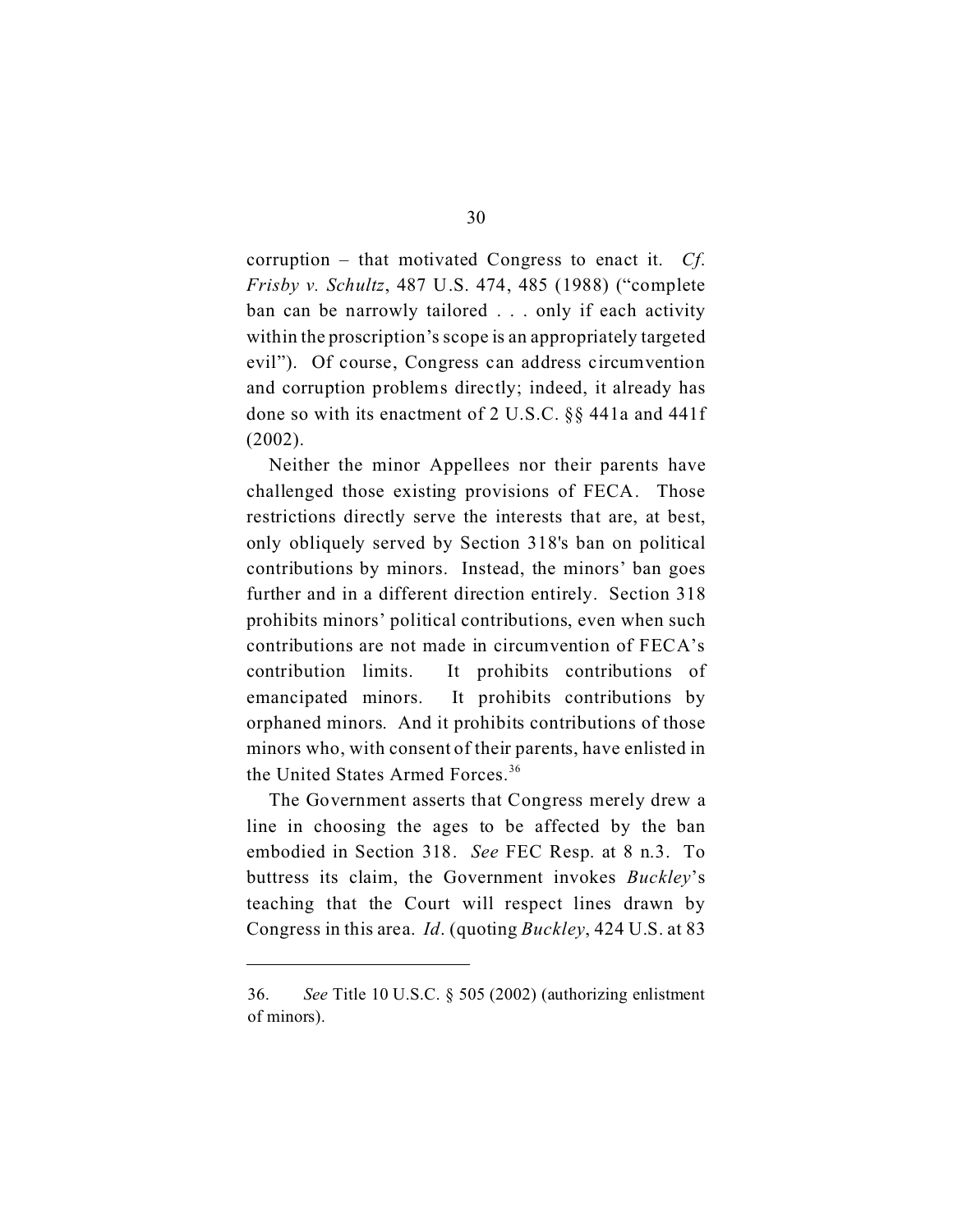n.111). The *Buckley* language appropriated by the Government expressed this Court's view of the deference due to Congress' judgment about where to draw a line that still left contributors free to make donations in some amount, even in not as large as they might have preferred. That is not the case here. Section 318 is not a "cap." It is a ban. *See* FEC JS at 9 n.4 (describing ban as absolute). The Government invokes no decision of this Court to support its presumption that this Court will treat as "mere line drawing" a decision by Congress to abrogate wholesale constitutional rights of citizens.

These minors "are not quibbling over fine-tuning of prophylactic limitations, but are concerned about wholesale restriction of clearly protected conduct." *FEC v. National Conservative PAC*, 470 U.S. 480, 501 (1985). The First Amendment freedoms put in jeopardy by Section 318 are supremely precious. This Court has explained, "because First Amendment freedoms need 'breathing space' to survive, government may regulate in this area only with narrow specificity." *NAACP v. Button*, 371 U.S. 415, 433 (1963). While this Court has instructed that "[p]recision of regulation must be the touchstone" when regulating activities protected by the First Amendment, Section 318 lacks that precision and instead broadly bans the exercise of pristine constitutional freedoms.

(3) The Failure of Congress to Draw this Provision Narrowly is Attested to by the Wide Variety of Alternatives That are Drawn Narrowly to the Asserted Interests

Ready and less burdensome alternatives exist to ensure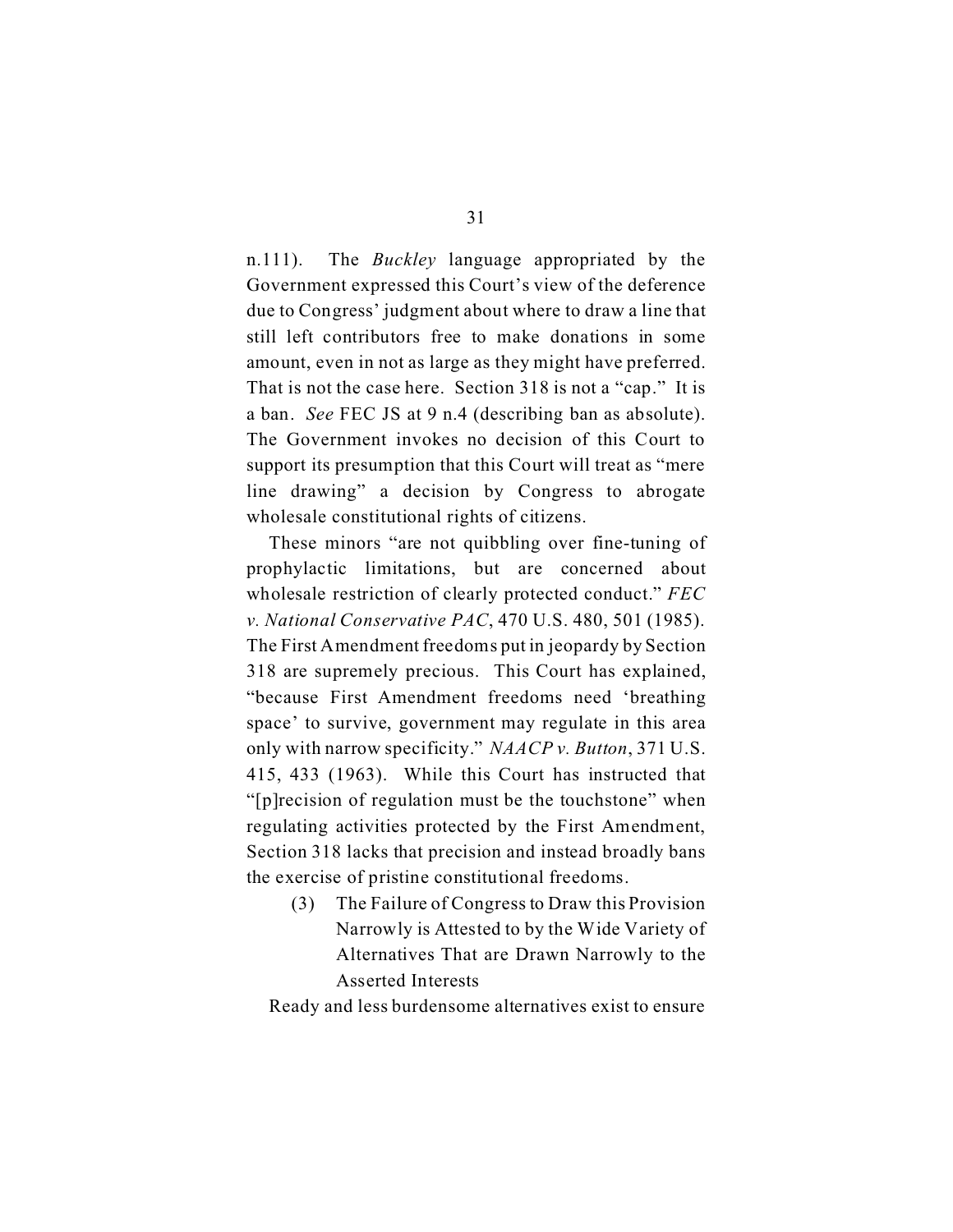that current election laws are not manipulated by a few parents who use their guardianship to channel funds through their minor children. In fact, the FEC never recommended such a ban to Congress, preferring instead to suggest less drastic means.<sup>37</sup> Going beyond the all-ornothing approach of the ban, Congress could have established a family contribution cap or employed a rebuttable presumption regarding the voluntariness of minors' contributions. In fact, Congress could have required the FEC and the Attorney General to enforce the current restrictions.

(4) Congress Could Have Succeeded in Drawing its Provision Narrowly by Following One of the Varied Approaches Taken by the Several States.

In addition to the less burdensome approaches we suggest, the "real world" experience of the States suggests that ready, less burdensome, and more precisely drawn alternatives exist to serve any interest at stake. Several of the States have undertaken such less burdensome regimens of regulation. Under those regimens minors continue to make donations *and* the putative harms of circumvention and corruption are avoided by less draconian means. At least fourteen States have enacted less cumbersome and prohibitive regimes for the regulation of political donations by minors to candidates for state election. The variety of approaches reflects the Founders' genius for

<sup>37.</sup> *See supra* nn. 5-7 and accompanying text (discussing Annual Reports and FEC recommendations for legislation).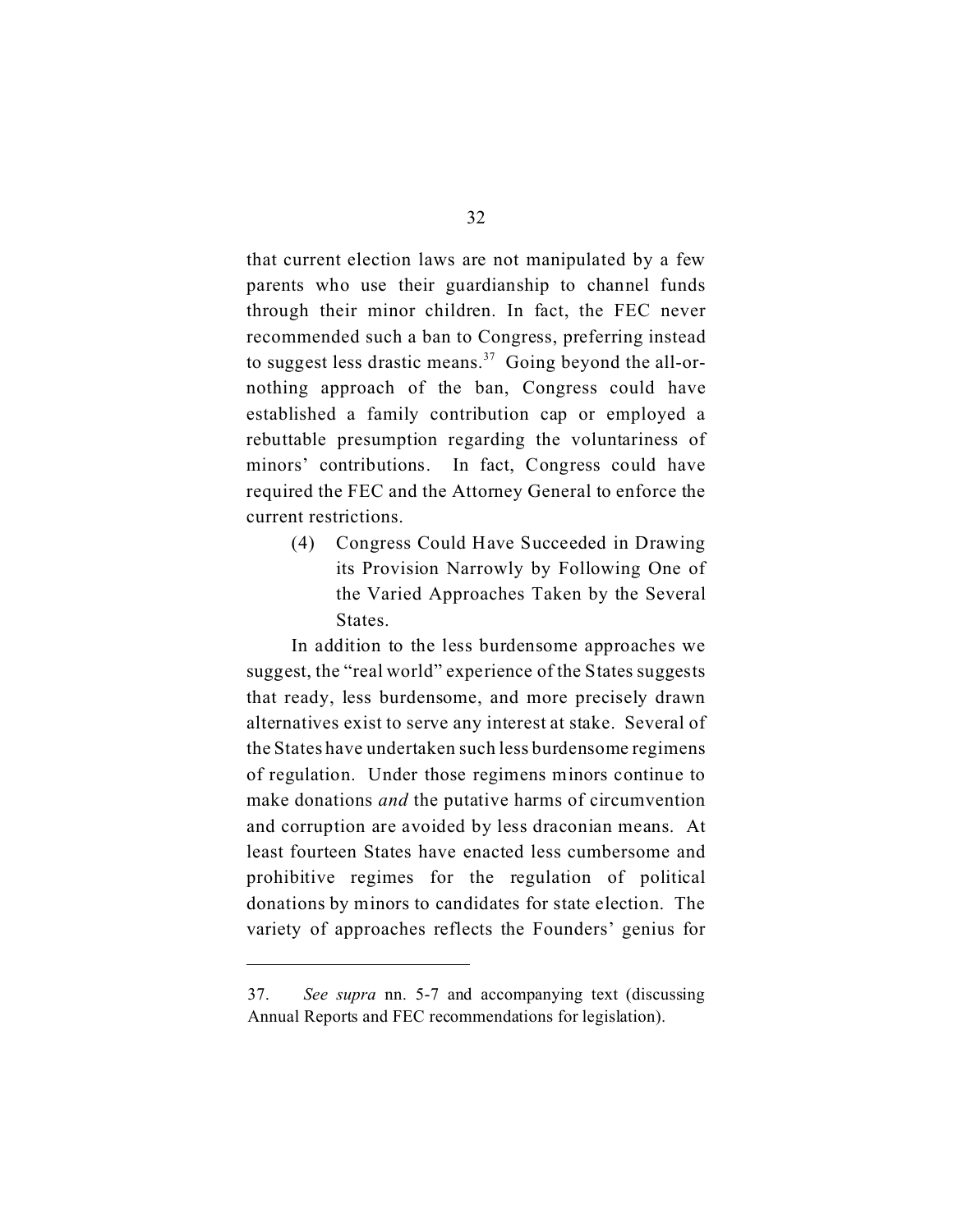separate sovereignties and demonstrates the clumsy carelessness evinced by Section 318.

#### (a) West Virginia

One State, West Virginia, allows political contributions by minors subject to the same cap as applies to the donations of adults. *See* W. Va. Code § 3-8-12 (2002). As under federal law prior to the enactment of Section 318, West Virginia only requires that the minor acts knowingly and voluntarily, that the funds donated be under the minor's exclusive ownership and control, and that the funds are not derived from a gift made for the purpose of contribution. *Id*.

(b) Alaska

Another State, Alaska, has enacted a statute that directly and precisely addressed the problem of conduit giving by parents through their minor children. *See* 2 Alaska Admin. Code § 50.258 (2002). Under that provision, a minor is barred from making a contribution of money or other valuables if the funds or goods were given to the minor by the parent for the purpose of that contribution. *Id*.

> (c) Connecticut, Florida, Kentucky, and Massachusetts

Four States – Connecticut, Florida, Kentucky, and Massachusetts – impose a separate cap on the amount of money that minors may contribute. *See* Conn. Gen. Stat. § 9-333m (2001) (minors under 16 limited to \$ 30 per year in contributions); Fla. Stat. § 106.08 (2002) (unemancipated minors under 18 limited to contributions of \$ 100 per candidate or political committee); Ky. Rev.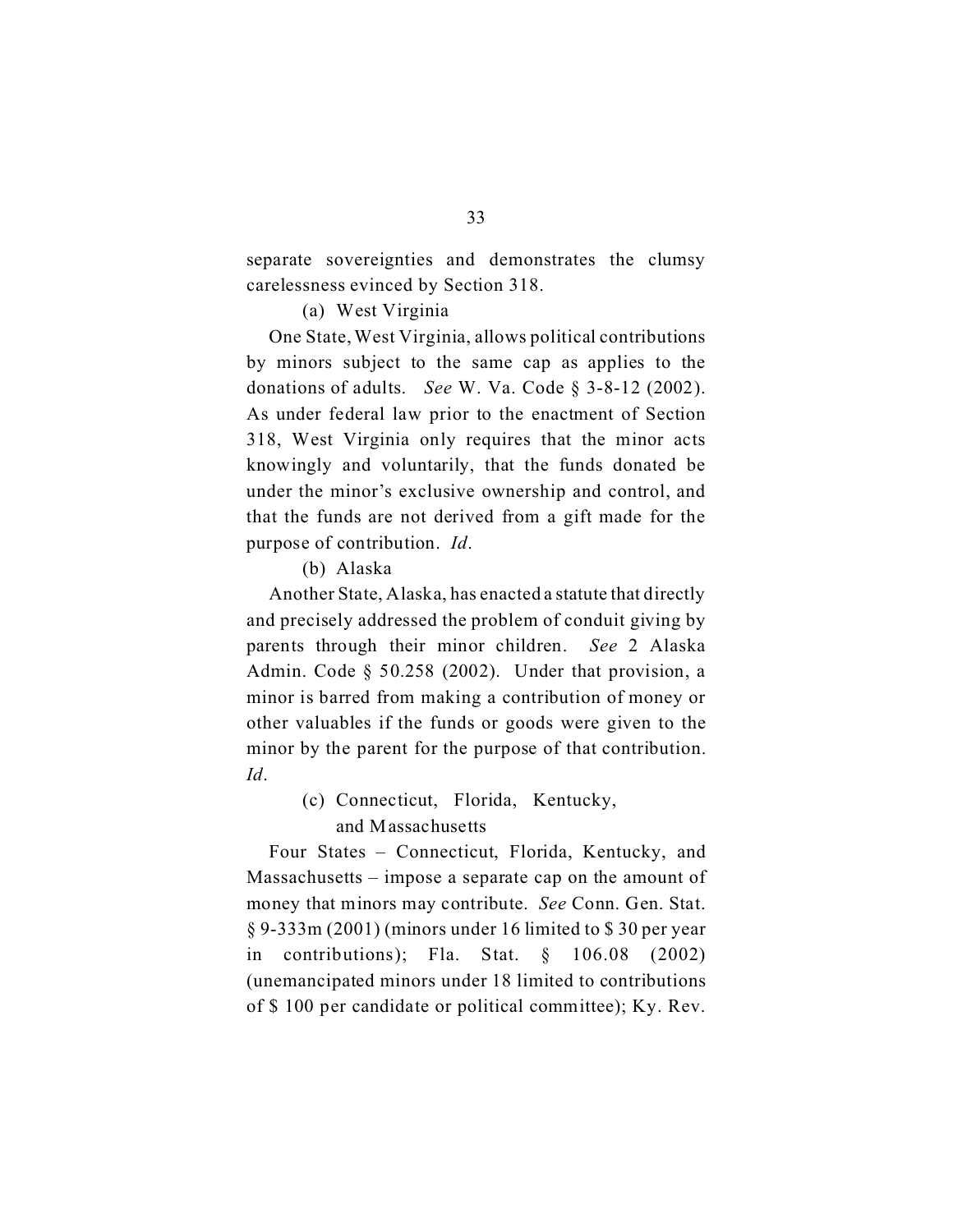Stat. Ann. § 121.150 (minors' contributions may not exceed \$ 100); Mass. Ann. Laws ch. 55, § 7 (2002) (minors under age 18 limited to \$ 25 per calendar year). Under each of these provisions, a minor remains free to engage in the symbolic act of giving that this Court recognized in *Buckley* to be an exercise of the fundamental right of association. The choice of smaller amounts, while respecting the constitutional exercise at stake, reflects a better choice, and one consistent with the Constitution.

> (d) Arizona, Arkansas, Hawaii, Kansas, Michigan, Oklahoma, South Carolina, and Texas

Eight States – Arizona, Arkansas, Hawaii, Kansas, Michigan, Oklahoma, South Carolina, and Texas – demonstrate their respect for the constitutional rights at stake in the act of making political donations *and* their appreciation for the possibility, however remote, that some parents may make conduit contributions through their children. By various approaches, these States *allow*  minors to make political donations. The amounts of those donations are included in calculating the total contributions, either of a particular parent or of a family unit. *See* Ariz. Rev. Stat. § 16-905 (2001) (contributions of an unemancipated minor treated as contributions from parents); Ark. Code Ann. § 7-6-205 (2002) (attributing amount of contribution by dependent child to the parent when the parent has provided funds for the purpose of making such a contribution); Haw. Rev. Stat. § 11-204 (2002) (minors may contribute in their own name, but the amount of the contribution counts in calculating the total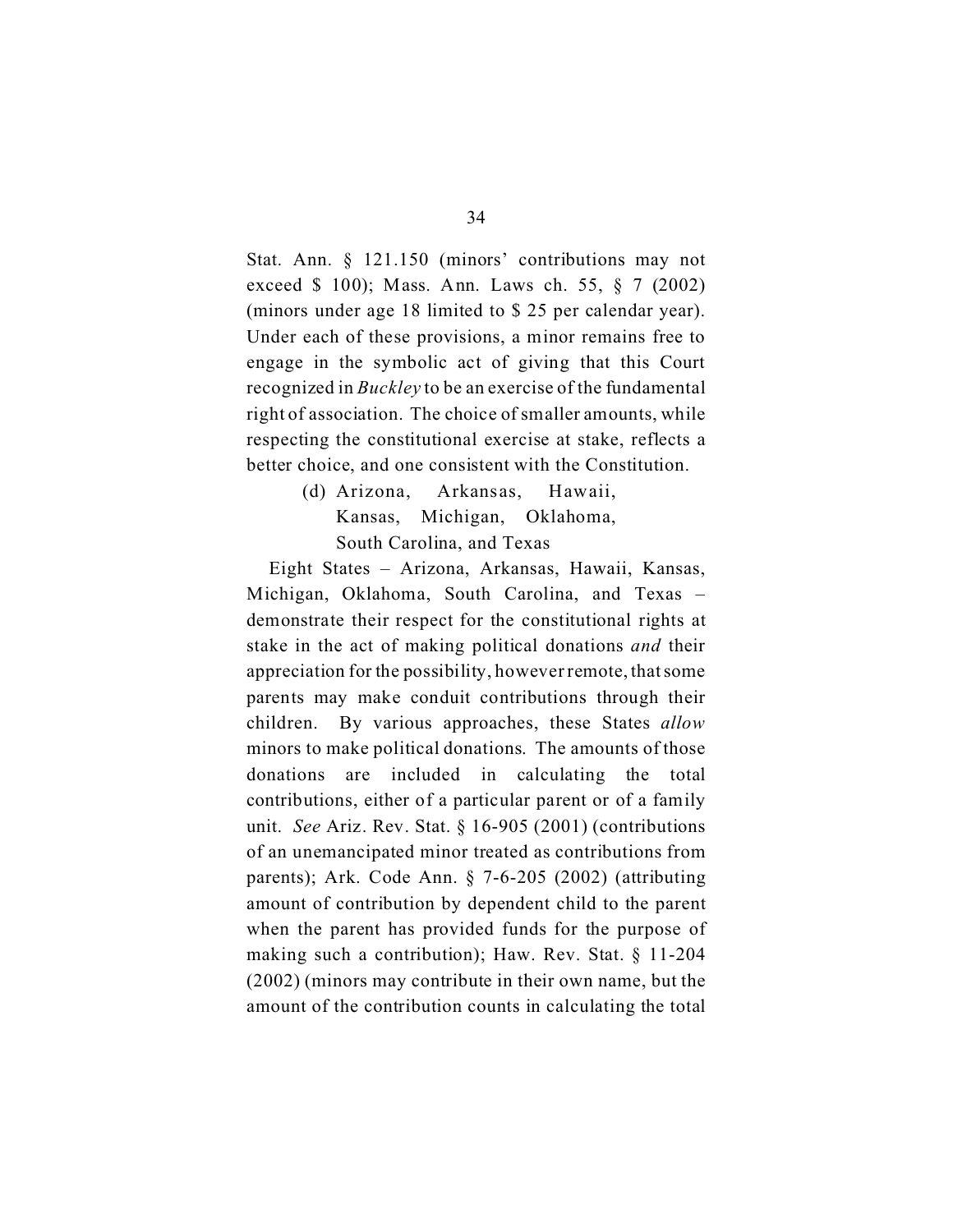contributions of the minor's parent or guardian); Kan. Stat. Ann. § 25-4153 (2001) (unemancipated children under 18 years of age may make contributions but the contributions are treated as made by the parent or parents of such children); Mich. Comp. Laws § 169.253 (2002) (dependent minors may make contributions and have them reported in their name but the amount of such contributions is attributed to the parent or guardian for purposes of compliance with contribution limitations); 21 Okla. Stat. § 187.1 (2002) (contribution limits treat donations by husband, wife and all unemancipated children under the age of 18 in the aggregate as a single family unit); S.C. Code Ann. § 8-13-1330 (2001) (contributions by unemancipated minors under 18 years of age are treated as contributions by their parents); Tex. Elec. Code Ann. § 253.158 (2002) (children under age of 18 permitted to contribute but the donation is treated as the contribution of the parent or guardian).

## **D. The Judgment Below Comports with This Court's Decision in** *FEC v. Beaumont***.**

The judgment that Section 318 is unconstitutional comports entirely with this Court's recent decision in *FEC v. Beaumont*, 2003 U.S. Lexis 4595 (U.S. June 16, 2003).<sup>38</sup>

<sup>38.</sup> Unlike the ban on political contributions by corporations, the application of which to nonprofit advocacy corporations was at stake in *Beaumont*, Section 318 is, in fact, a complete ban on money donations by individuals who are in their minority. For this reason, unlike the challenge brought by a nonprofit advocacy corporation in *Beaumont*, this Court should apply strict scrutiny in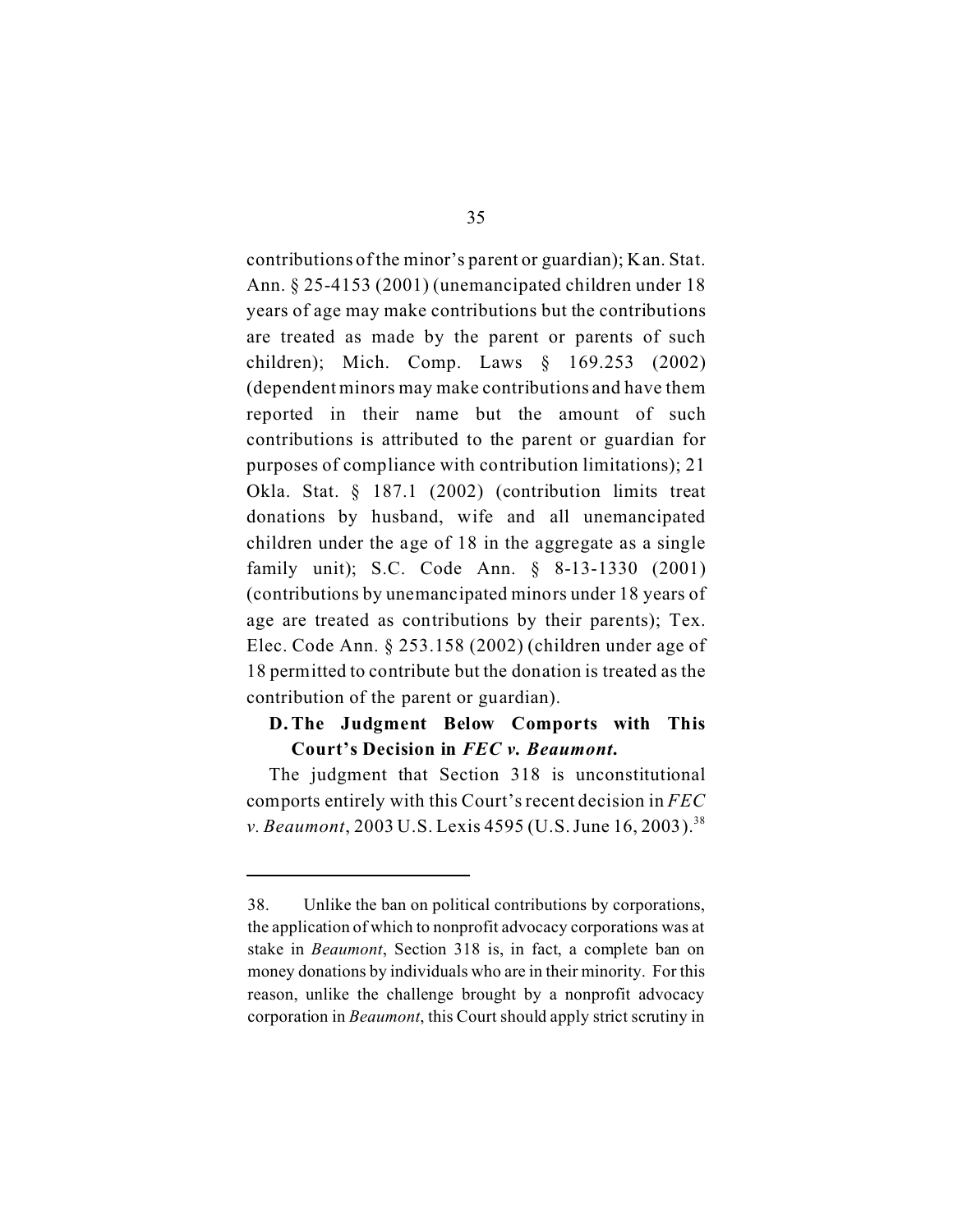In *Beaumont*, this Court concluded that the ban on direct corporate political contributions applied to nonprofit advocacy corporations, and survived constitutional scrutiny. 2003 U.S. Lexis 4595, \*7 ("We hold that applying the prohibition [on corporate contributions directly to political candidates] to nonprofit advocacy corporations is consistent with the First Amendment"). To the point, *Beaumont* reaffirmed the so-called *Buckley*  intermediate level of scrutiny, concluding that the corporate direct contribution ban passed muster because it was closely drawn to match a sufficiently important interest. *Beaumont*, 2003 U.S. Lexis 4595, \*29-\*33. This Court rejected an argument that the corporate contribution ban was not closely drawn, concluding that the argument incorrectly characterized federal law as completely prohibiting corporate political contributions. *Id*. Importantly, in *Beaumont*, this Court noted that within the larger category of political contributions, corporate contributions were further from the heart of the First Amendment than those of individuals:

Within the realm of contributions generally, corporate contributions are furthest from the core of

its analysis of the ban on contributions by minors. As demonstrated within, *see* Argument IV, *infra*, Section 318 cannot survive strict scrutiny. Judge Leon below concluded both that strict scrutiny applied for this reason and that Section 318 failed such scrutiny. *See* Supp. App. 1177sa (Leon, J., concurring) (discussing *Buckley* and the application of strict scrutiny to flat bans on contributions).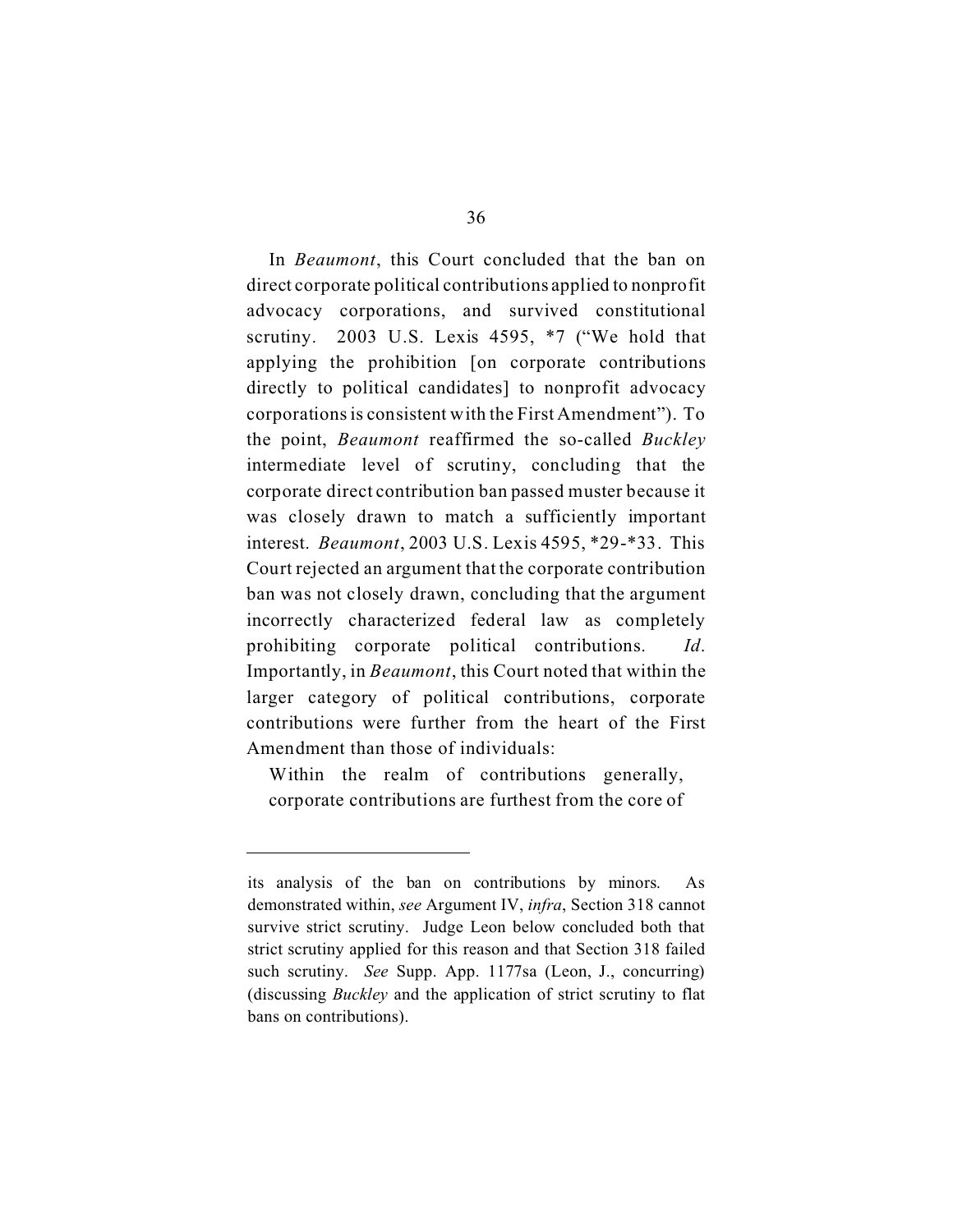political expression, since corporations' First Amendment speech and association interests are derived largely from those of their members, . . . and of the public in receiving information . . . . A ban on direct corporate contributions leaves individual members of corporations free to make their own contributions, and deprives the public of little or no material information.

*Beaumont*, 2003 U.S. Lexis 4595, \*30 n.8 (citations omitted). Of course, Section 318 does not leave individual minors "free to make their own contributions."

In reaching their conclusion that Section 318 of BCRA was unconstitutional, Judges Henderson and Kollar-Kotelly concluded that it was unnecessary to resolve the question whether Section 318 was subject to strict scrutiny because the statute failed scrutiny under *Buckley*. Instead, Judges Henderson and Kollar-Kotelly concluded that there was not a sufficiently important interest at stake. And they concluded that evidence gathered by the Government to buttress the enactment of Section 318 was either "minimal" or "remarkably thin." Thus, they found that the flat ban on contributions was not narrowly drawn to the asserted interest in averting parental subversion of contribution limits. As demonstrated by their opinions, Section 318 could not survive even relatively "complaisant review under the First Amendment," *Beaumont*, 2003 U.S. Lexis 4595, \*29.

Congress did not enact Section 318 to respond to any allegedly corrupting influence resulting from political contributions by minors. In the Government's view,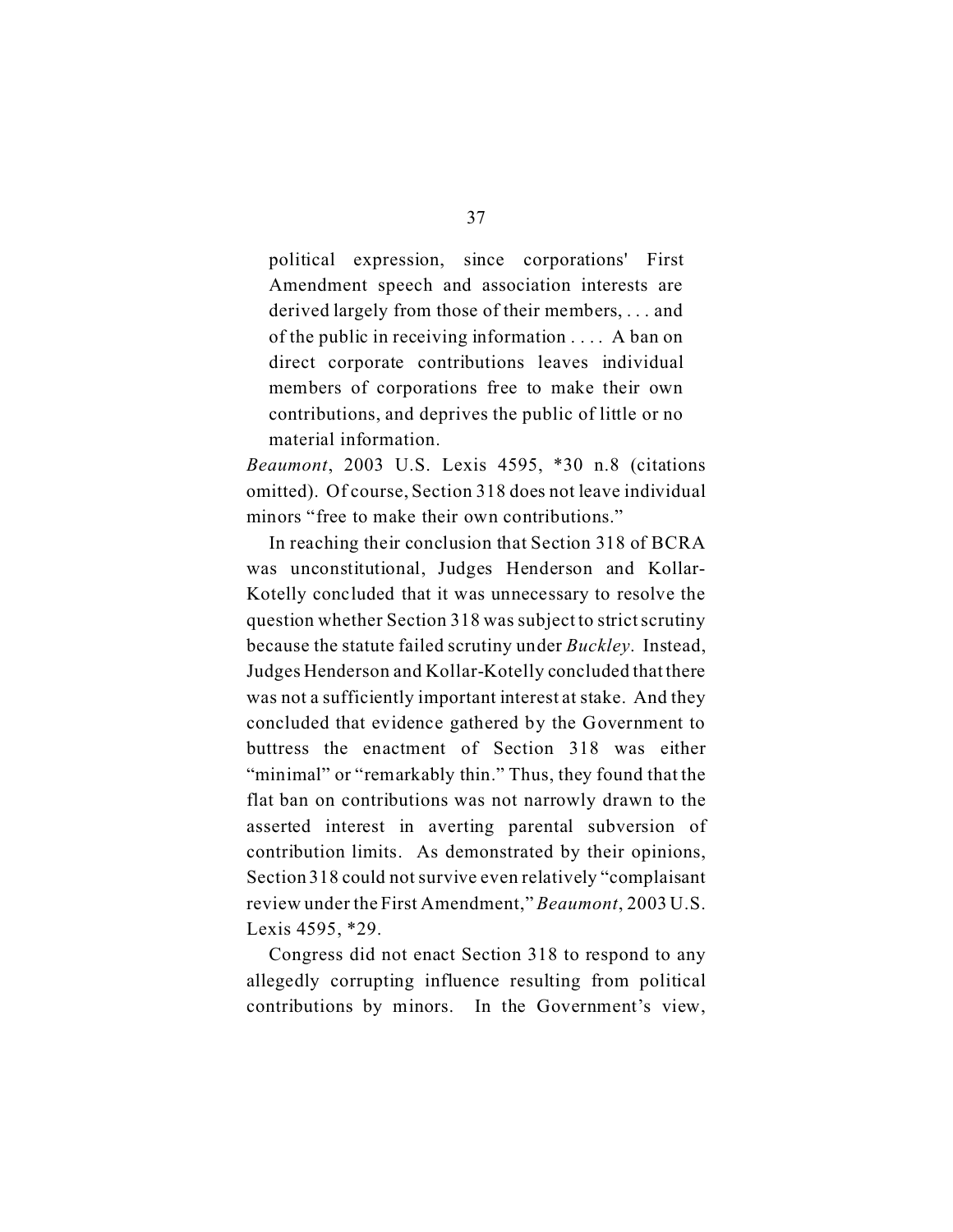Section 318 was enacted to address the potential evasion of contribution limits by parents through the device of making contributions in the name of minor children. *See*  FEC JS at 28 ("Section 318 is a valid means of preventing adults from circumventing FECA's contribution limits by making surrogate contributionsthrough minors under their control"). The ban on corporate campaign contributions, however, reflected the well-founded concerns of Congress regarding the corrupting influences of such contributions. *See* 2003 U.S. Lexis 4595, \*12-\*20 (discussing advent and history of corporate contributions limitations).

As this Court explained in *Beaumont*, federal laws have barred direct corporate contributions for nearly a century, and since that original enactment, Congress has continued to attend to the problem of the corrupting potential of corporate contributions by strengthening and improving the prohibition on such contributions. *See Beaumont*, 2003 U.S. Lexis 4595, \*14-\*16 (discussing legislative developments related to prohibitions on corporate contributions). In complete contrast, here, there is neither a claim nor the evidence supporting such a claim that political contributions by minors constitute the particular source of a corruption or distortion of the federal election process. Nor is there a history of Congress attacking the problems of that fictional corruption. Section 318 bars all political contributions by all minors – not because of a well-recognized and long-known problem of corruption resulting or being threatened by such donations – but because Congress chose to abrogate the constitutional rights of *all* minors rather than demand that the FEC and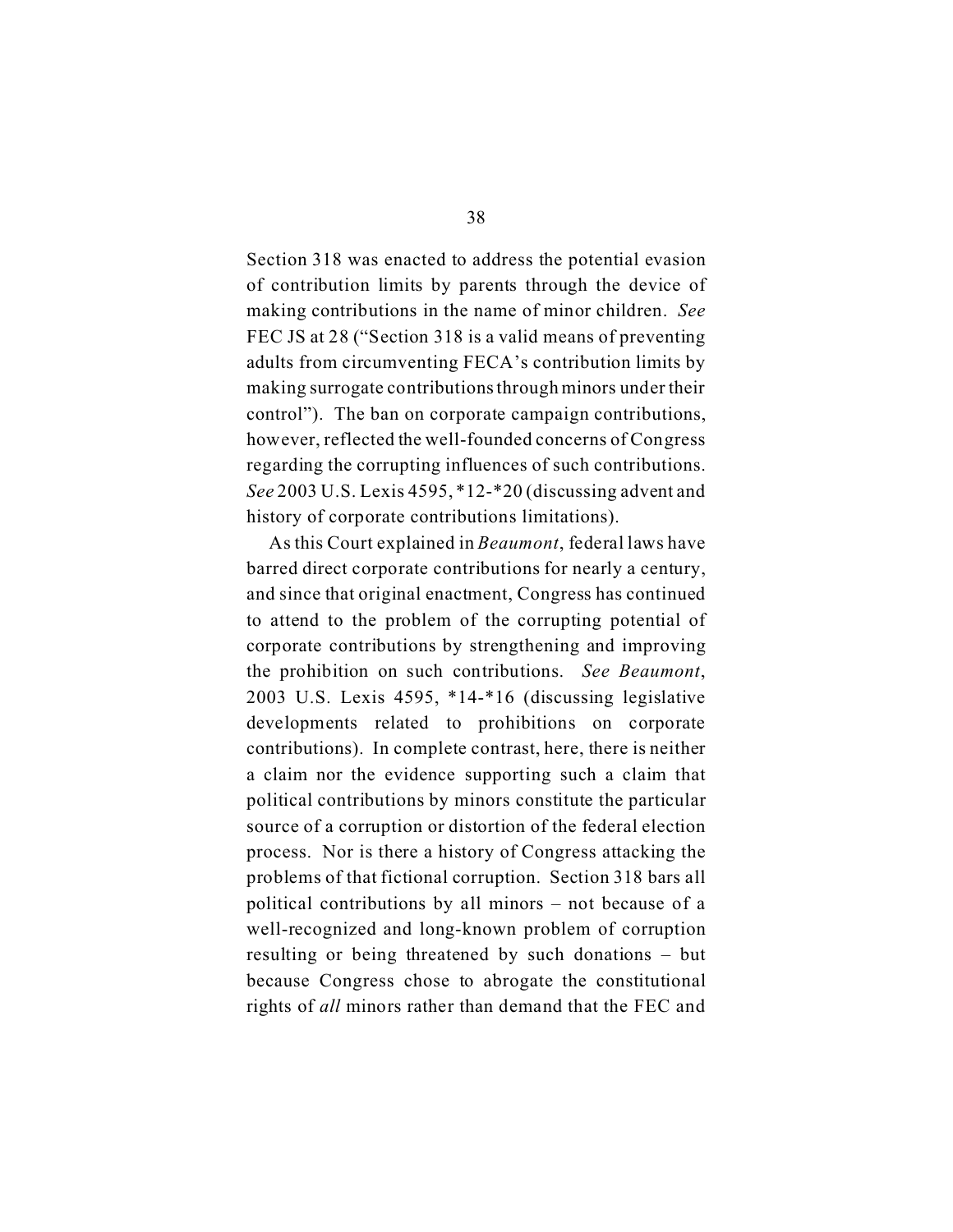the Department of Justice enforce existing laws against known malefactors.

Instead, as the Government would have it, some parents will use their status as guardians of their minor children to direct contributions to candidates or committees. FEC JS at 28. In turn, the Government believes, the use of such conduit contributions will allow such parents to exceed the individual contribution limitations. *Id*. Thus, as the Government has always argued this point, the purpose of Section 318 is to address a category of abuses by parentdonors, not to cure a problem of corruption or distortion that is inherent in donations from minors.

Moreover, the ban on corporate contributions effectively prevents the earnings of corporations from being transformed into political "war chests," thereby avoiding "corruption or the appearance of corruption." *Beaumont*, 2003 U.S. Lexis 4595, \*16-\*17 (discussing *Federal Election Comm'n v. National Conservative Political Action Comm.*, 470 U.S. 480, 496-97 (1985)). No comparable threat emanated from the political donations of minors, which donations were, after all, subject to the same cap applicable to all other individuals.

Prior to the effective date of Section 318, minors were subject to precisely the same contribution limitations as others. *Buckley* affirmed that limitation, and this Court concluded that Congress acted within reason in allowing contributions while capping their amounts. Section 318 stands in stark contrast to that reasonable approach.

The corporate contribution ban is also directed to the service of other interests that are not at stake when minors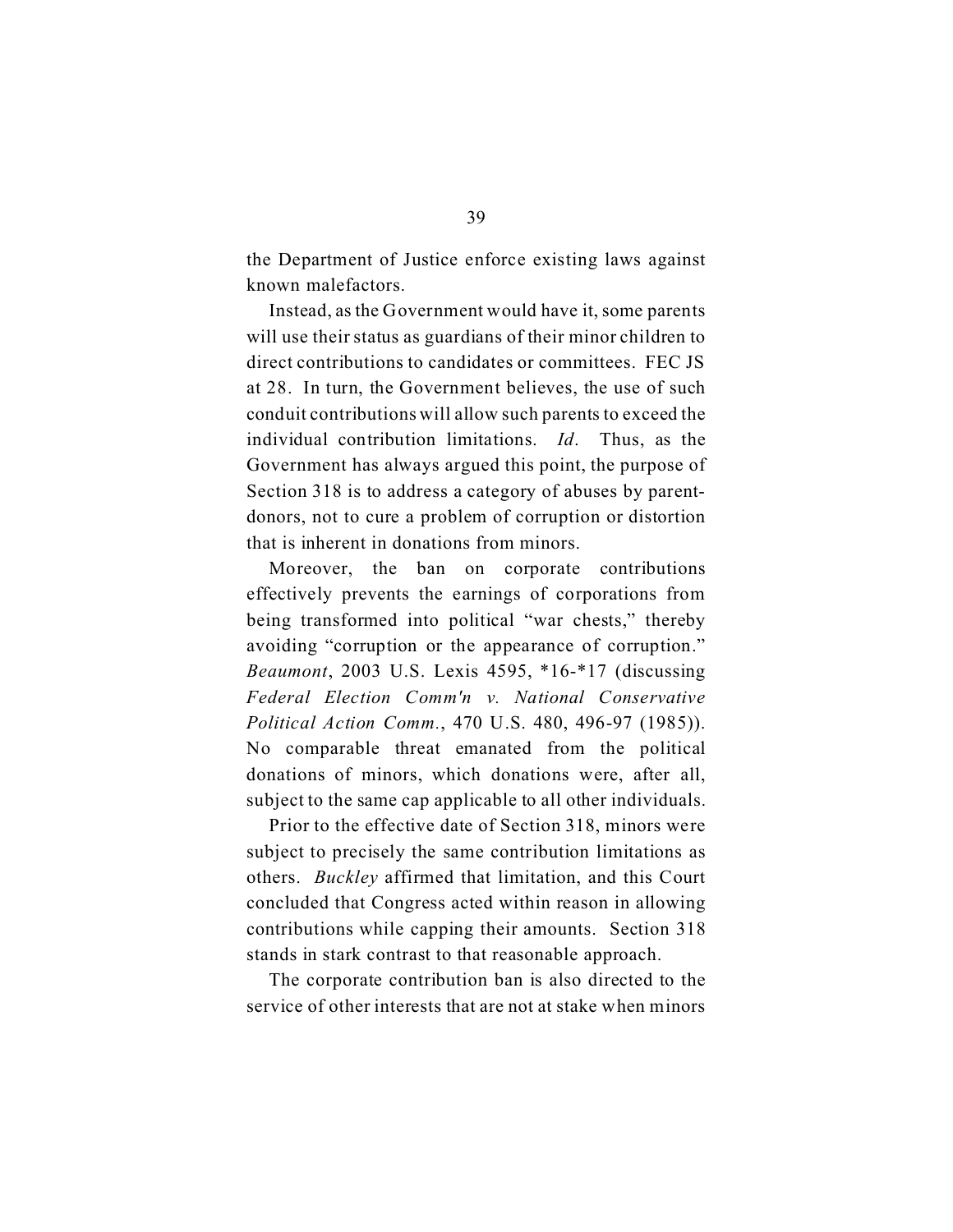make political contributions. Chief among those interests is protection of those individuals who have paid money into a corporation or union for other purposes, insuring that the money they have paid in for other reasons is not converted into support for political candidates to whom they may be opposed. *Beaumont*, 2003 U.S. Lexis 4595, \*17-\*18. Section 318 does not serve any comparable purpose. As the evidence in this case demonstrated, Section 318 prevents minors who have earned their own money from giving it to candidates of their choosing. No pockets are picked, as it were, when minors donate money they have earned by working as a church secretary<sup>39</sup> or from selling home-made crafts.<sup>40</sup>

Finally, in *Beaumont*, this Court concluded that while the provision in dispute barred direct contributions, the ban on donations by corporations was not a complete prohibition on donations. This Court reasoned that the ban was not complete because corporations were permitted to establish and pay the administrative expenses of PACs that, in turn, can make such contributions. *Beaumont*, 2003 U.S. Lexis 4595, \*32 ("NCRL is simply wrong in characterizing [the provision] as a complete ban . . . . The PAC option allows corporate political participation

<sup>39.</sup> JA 411 (Declaration of Hannah McDow, ¶ 25) ("I work as a secretary in the office at our church, and have income regularly from that job").

<sup>40.</sup> JA 415 (Declaration of Isaac McDow, ¶ 24(b)) ("I make small Christmas crafts and sell them").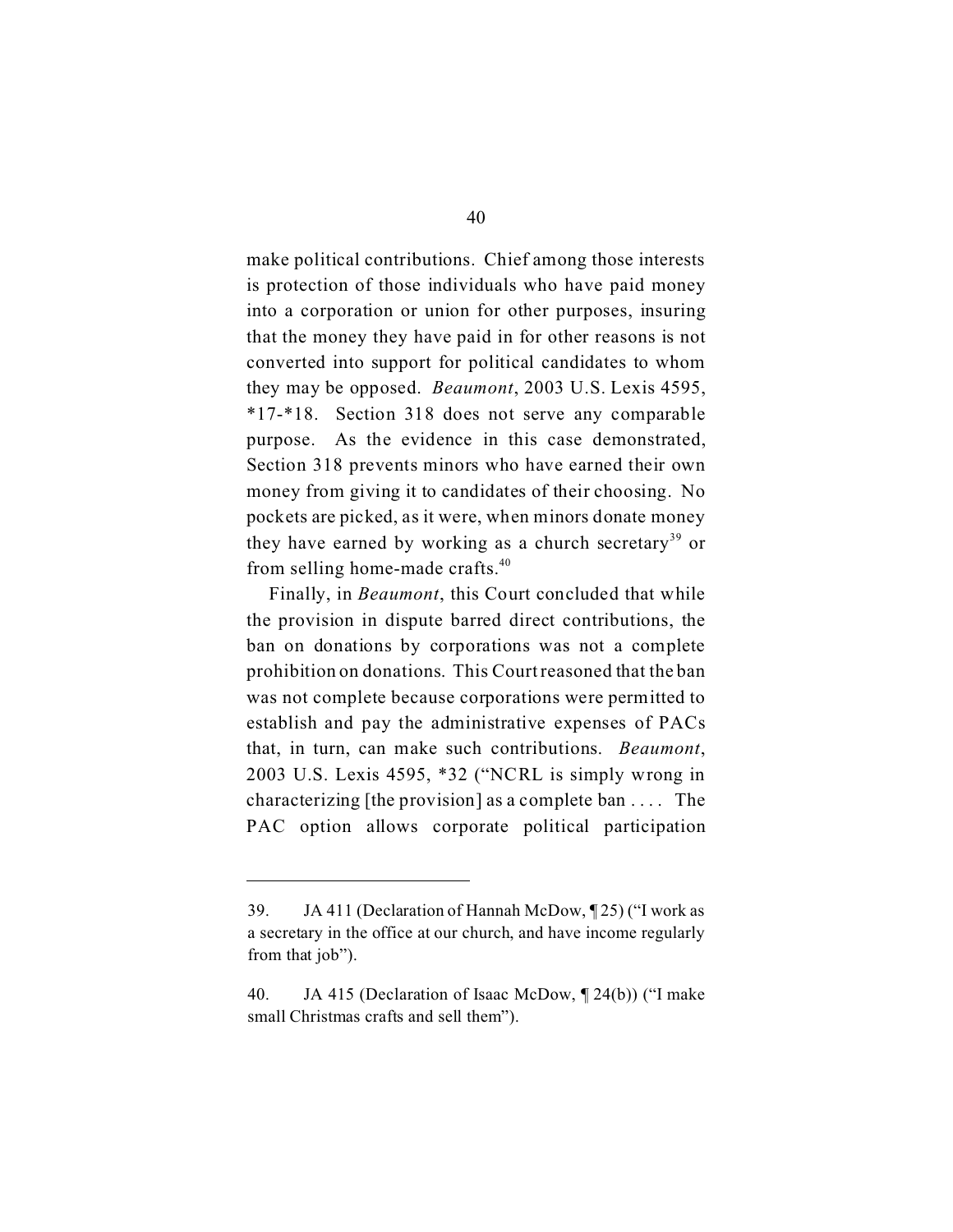without the temptation to use corporate funds for political influence").

In contrast here, Section 318 is admittedly a complete prohibition, *see* FEC Resp. at 9 n.4 (describing Section 318 as imposing an "absolute ban on campaign contributions by minors"). Worse, while this Court has rejected the claim that "regulatory burdens on PACs, including restrictions on their ability to solicit funds, rendered a PAC unconstitutional as an advocacy corporation's sole avenue for making political contributions," *Beaumont*, 2003 U.S. Lexis 4595, \*33, there is no cognate activity available to minors that this Court has concluded equates so closely with contributions that it renders the prohibition in Section 318 as something less than complete. Thus, unions and corporations – including nonprofit advocacy ones such as in *Beaumont* – have an outlet for their expressed desire to support candidates and committees of political parties, by establishing and paying the expenses of PACs. But Congress has stripped from minors their right to make political contributions without any similar other avenue that this Court has passed upon as not imposing excessive regulatory burdens.

## **II**. **THE VOIDABILITY OF MINORS' GIFTS DOES NOT JUSTIFY SUPPRESSING MINORS' CONSTITUTIONAL RIGHTS**

The FEC asserts that the right of minors to rescind a gift provides a basis for concluding that Section 318 is constitutional. *See* FEC Resp. at 4 and n.2. The FEC asserts that the common law incapacity of a minor results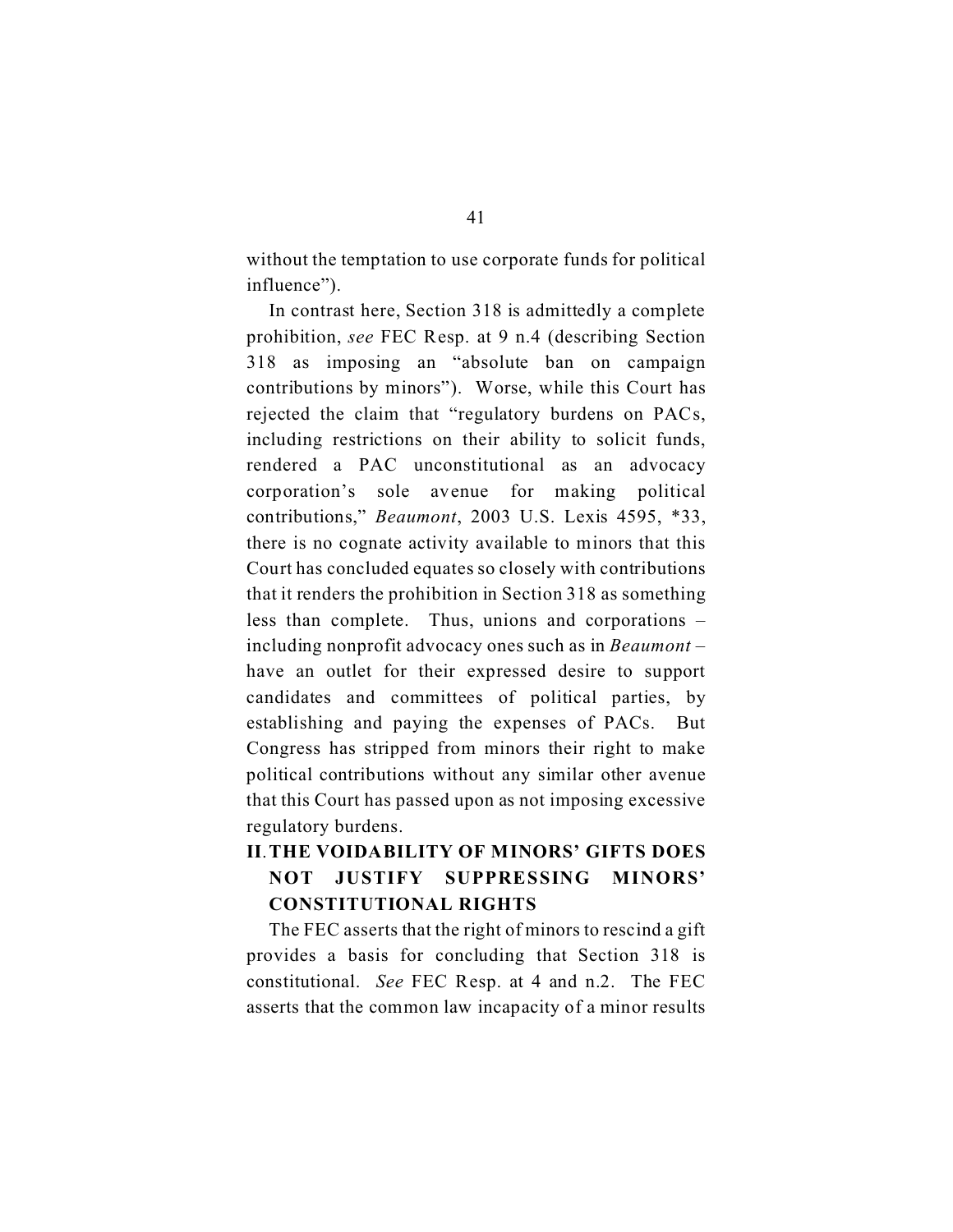in a rule the logic of which dictates that

a minor who contributed money to a candidate for federal office might retain the right to 'disaffirm' the contribution and to insist upon the return of the funds at any time before he reached majority if (for example) he became dissatisfied with the candidate's performance during the campaign or in office.

*Id*. That contention is flawed for at least two reasons. First, there is nothing in BCRA – not in its text nor its legislative history – to indicate that donation rescission concerned the Congress at all. Second, the FEC's argument fails to account for the fact that the right to hold an opinion and to express it to others serves no valid function in a democracy if persuasion cannot be followed by conversion. $41$  Thus, the fact that a minor chooses to support a candidate one day, and changes her mind the next, perhaps in response to new information about the positions taken by the candidate on issues of public policy, cannot be the basis for denying a constitutional right.

There are now, and have been for many years, two forms of equivocation in political alignment and support that are directly relevant to the questions raised by the

<sup>41.</sup> Even this Court reserves to itself the prerogative of changing its mind. *See Lawrence v. Texas*, 2003 U.S. Lexis 5013, \*35-\*36 (U.S. June 26, 2003) (overruling *Bowers v. Hardwick*, 478 U.S. 186 (1986)); 2003 U.S. Lexis 5013, \*35-\*36 ("*Bowers* was not correct when it was decided, and it is not correct today. It ought not to remain binding precedent. *Bowers v. Hardwick* should be and now is overruled").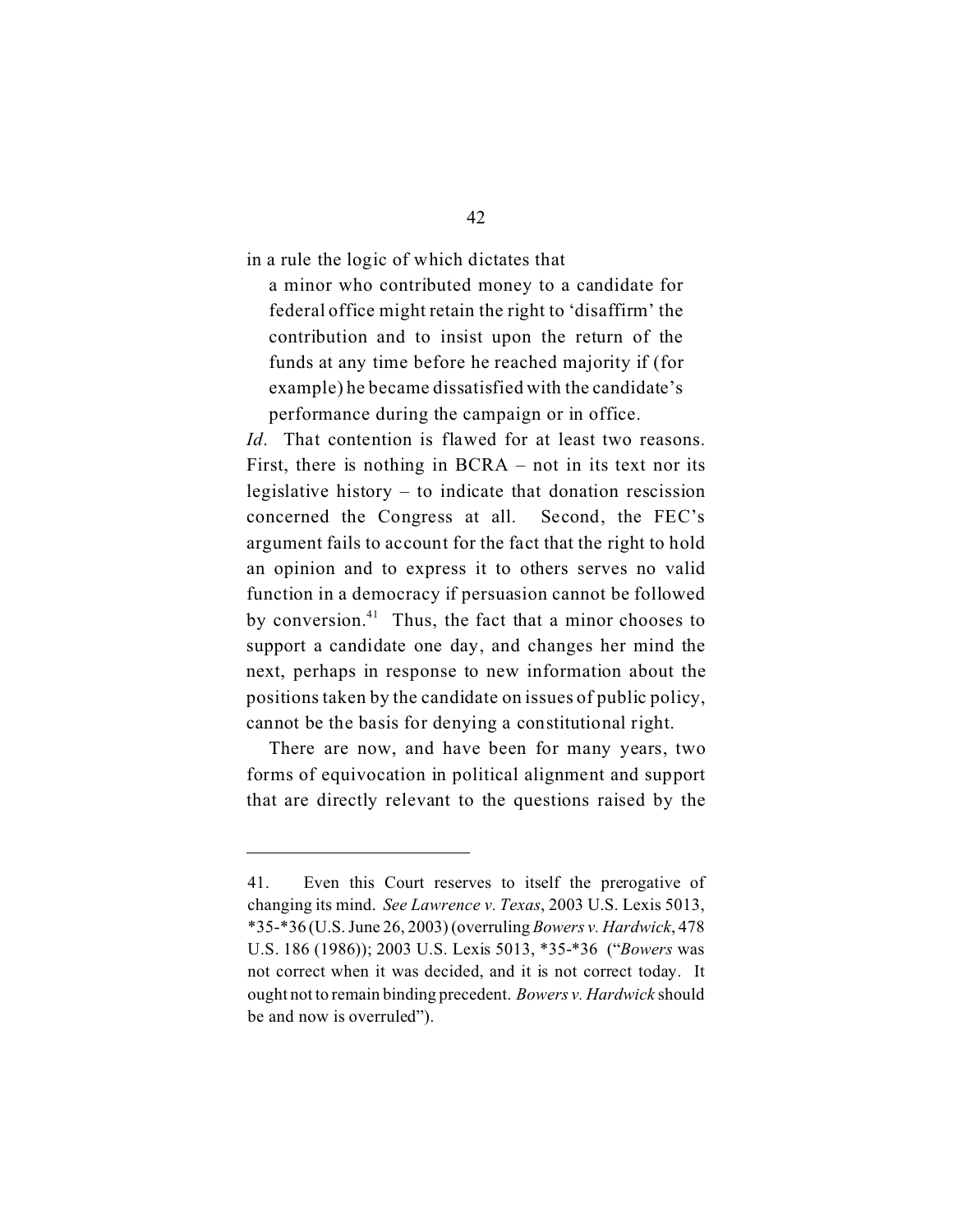FEC's claim. First, there are the cases of politicians, office-holders and office-seekers, who switch political parties. Second, there are the cases of candidate endorsements made and withdrawn.

Both of these practices affirm the healthy volatility of the political process in our Nation. On this practical level, the Nation has witnessed and welcomed a steady train of party-switching and endorsement-withdrawal. Indeed, the present membership of the United States Congress includes six members, three in each House, that have exercised this cherished right to change political affiliations.42 In fact, "party-switching" has a venerable history.<sup>43</sup> Nor is party-switching limited to members of

<sup>42.</sup> Present members of Congress that have changed party affiliations are: James Jeffords of Vermont; Ben Nighthorse Campbell of Colorado; Richard Shelby of Alabama; Virgil Goode of Virginia; Billy Tauzin of Louisiana; and, Nathan Deal of Georgia. *See Inside Politics: Party Switchers, Past and Present,*  http://www.cnn.com/2001/ALLPOLITICS/05/23/switchers.list; *Biographical Directory of the United States Congress,*  http://bioguide.congress.gov/biosearch/biosearch.asp.

<sup>43.</sup> Senators Bob Smith of New Hampshire; Phil Gramm of Texas; Harry Byrd Jr. of Virginia; Strom Thurmond of South Carolina; Wayne Morse of Oregon; Henrik Shipstead of Minnesota; George Norris of Nebraska; Robert La Follette Jr. of Wisconsin; Miles Poindexter of Washington; Fred Dubois of Idaho; Frank Cannon of Utah; Richard Pettigrew of South Dakota; Lee Mantle of Missouri; Henry Teller of Colorado; John P. Jones of Nevada; and, William M. Stewart of Nevada. Representatives Matthew Martinez of California; Michael Forbes of New York;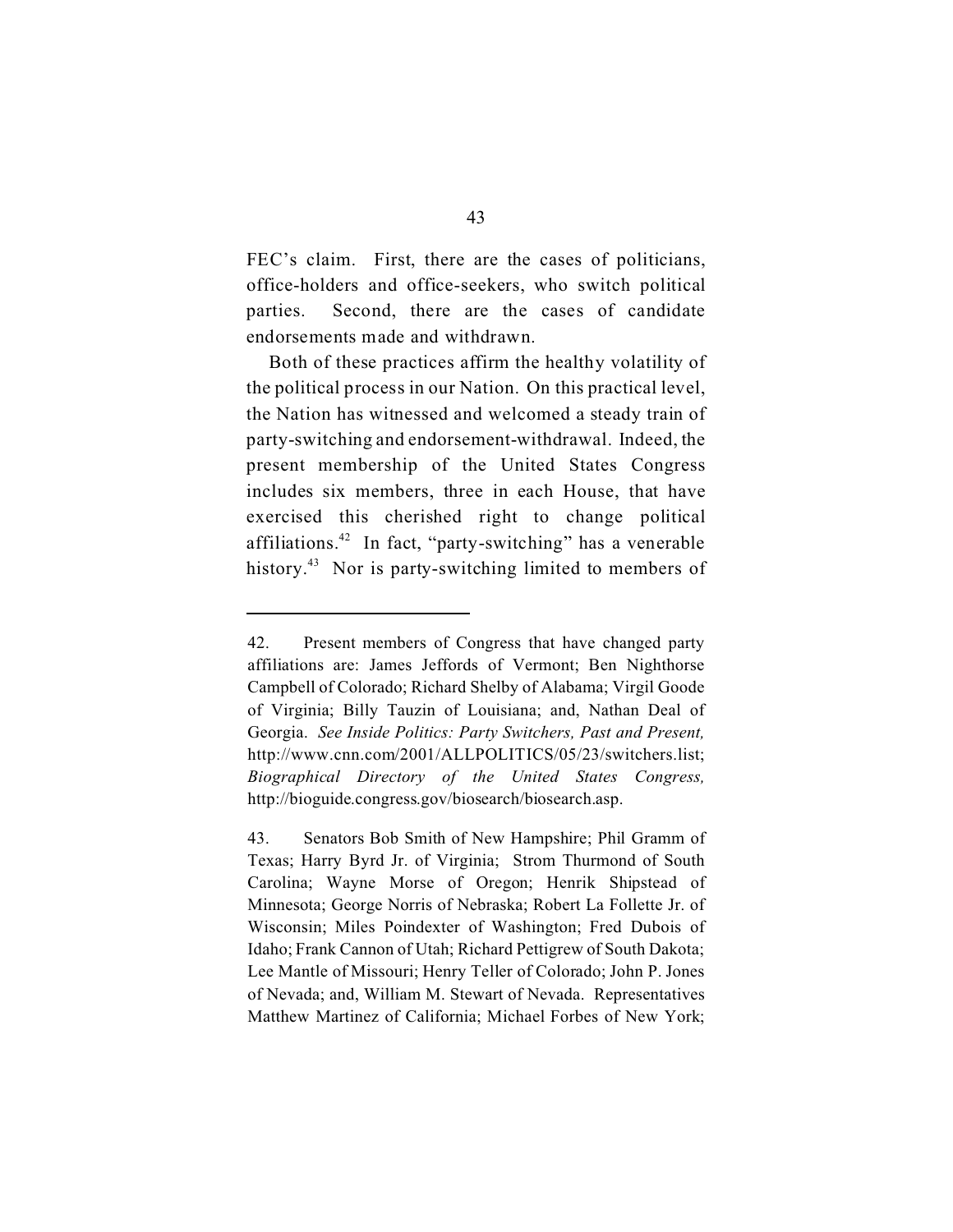Congress.<sup>44</sup>

Moreover, beyond party realignment, the practice of making and then withdrawing an endorsement is wellknown.<sup>45</sup> Both acts – expressing support for a candidate

Jimmy Hayes of Louisiana; Mike Parker of Mississippi; Greg Laughlin of Texas; Tommy Robinson of Arkansas; Bill Grant of Florida; Andy Ireland of Florida; Phil Gramm of Texas; Eugene Atkinson of Pennsylvania; and, Bob Stump of Arizona. *See Inside Politics: Party Switchers, Past and Present,*  http://www.cnn.com/2001/ALLPOLITICS/05/23/switchers.list; *Biographical Directory of the United States Congress*, http://bioguide.congress.gov/biosearch/biosearch.asp.

<sup>44.</sup> Other notables include Ronald Reagan and Justice Joseph Story and at least three Governors, Mike Foster of Louisiana, George Hoadly of Ohio, and, John Connally of Texas. *See*  Encyclopedia Americana: *Ronald Reag a n*  http://gi.grolier.com/presidents/ea/bios/40preag.html; R. Kent Newmyer, *Supreme Court Justice Joseph Story*, 71 Cornell L. Rev. 726, 728 (1996); Gary D. Allison, *Protecting Party Purity in the Selection of Nominees for Public Office: The Supremes Strike Down California's Blanket Primaries and Endanger the Open Primaries of Many States*, 36 Tulsa L.J. 59, 112-13 (2000); Michael Les Benedict, *Salmon P. Chase and Constitutional Politics*, 22 Law & Soc. Inquiry 459, 497 n.7 (1997); Marianne Means, *Parties Reward Converts; Voters Don't*, South Coast Today, http://www.s-t.com/daily/04-96/04-15-96/5convert.htm.

<sup>45.</sup> Recent examples abound. *See* Jim Tharpe, *Abortion Foes Split On Chambliss*, Atlanta Journ. and Const., October 22, 2002, at 5B (Georgia pro-life organization withdraws support for Senate candidacy of Saxby Chambliss); Frank Bruni, *Gary Condit Is Still Running*, N.Y. Times, February 17, 2002, § 6, at 30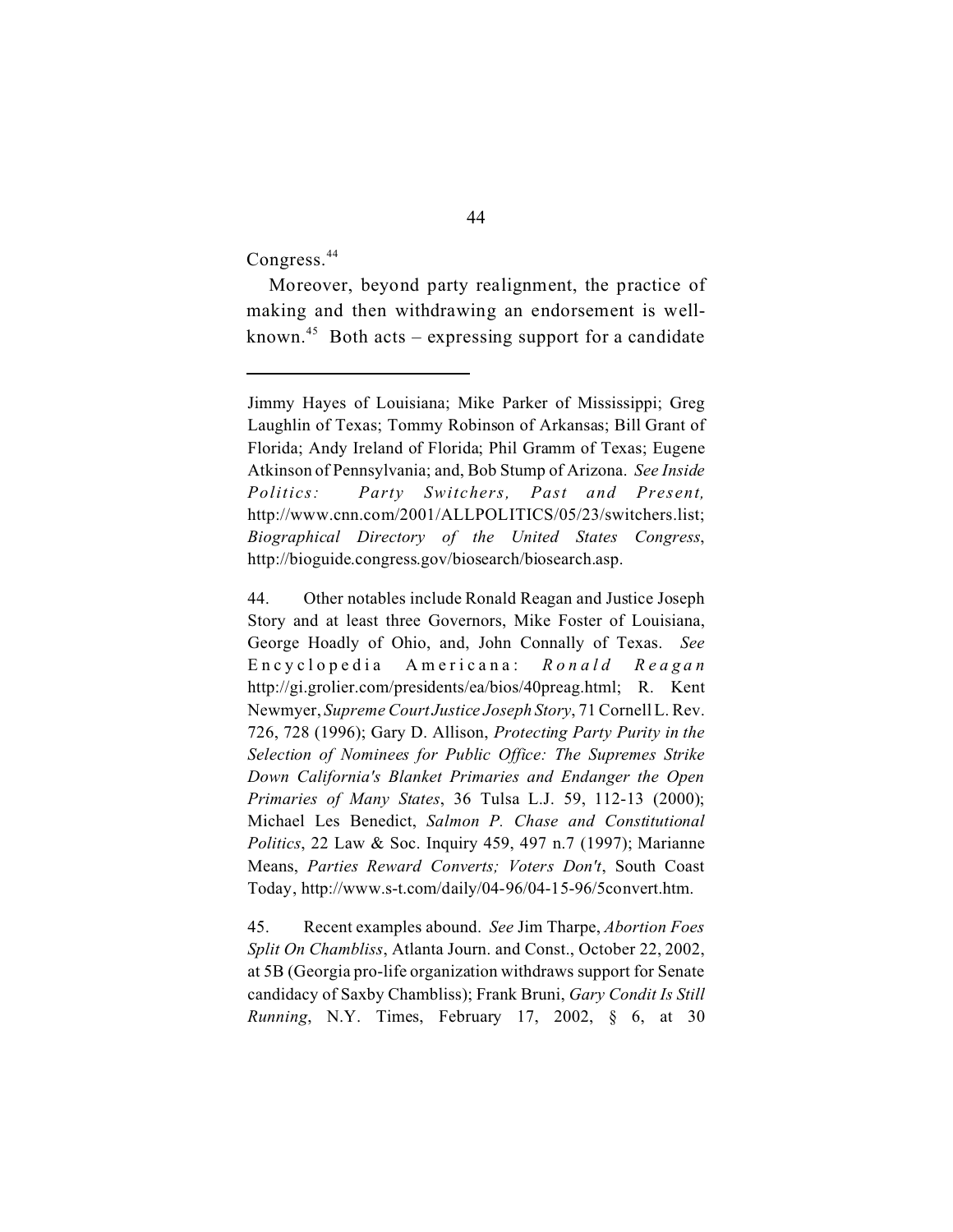and changing one's mind and withdrawing that support – embody the exercise of constitutional rights of freedom of speech and association. In fact, those acts are indistinguishable in effect from the voidability of minors' gifts that so troubles the FEC here. Without the right to express a change in views, the right to hold an opinion and to express it to others is of doubtful value. While it is true, as Justice Holmes famously explained, "every idea is an incitement," the application of that constitutional *bon mot*  commands the liberty to change one's mind, to withdraw previously pledged support, and to communicate one's change of heart or mind to others:

It is said that this manifesto was more than a theory, that it was an incitement. Every idea is an incitement. It offers itself for belief and if believed it is acted on unless some other belief outweighs it or some failure of energy stifles the movement at its birth. The only difference between the expression of an opinion and an incitement in the narrower sense is the speaker's enthusiasm for the result. Eloquence

<sup>(</sup>Representatives Nancy Pelosi and John Kasich withdraw their endorsements of Gary Condit); B. Drummond Ayres, Jr., *Campaign Briefing*, N.Y. Times, June 6, 2000, § A, at 21 (Teamsters Union withdraws endorsements of LoisCapps and Tom Sawyer over the China trade bill); *Inside*, N.Y. Times, February 14, 2000, § A, at 1 (Guy Molinari withdraws support for George W. Bush); Wayne King, *Anti-Florio Fever Is Giving Headache to a Democrat*, N.Y. Times, October 27, 1990, § 1, at 25 (the Women's Political Caucus of New Jersey withdraws endorsement of Dan Mangini over his stance on abortion).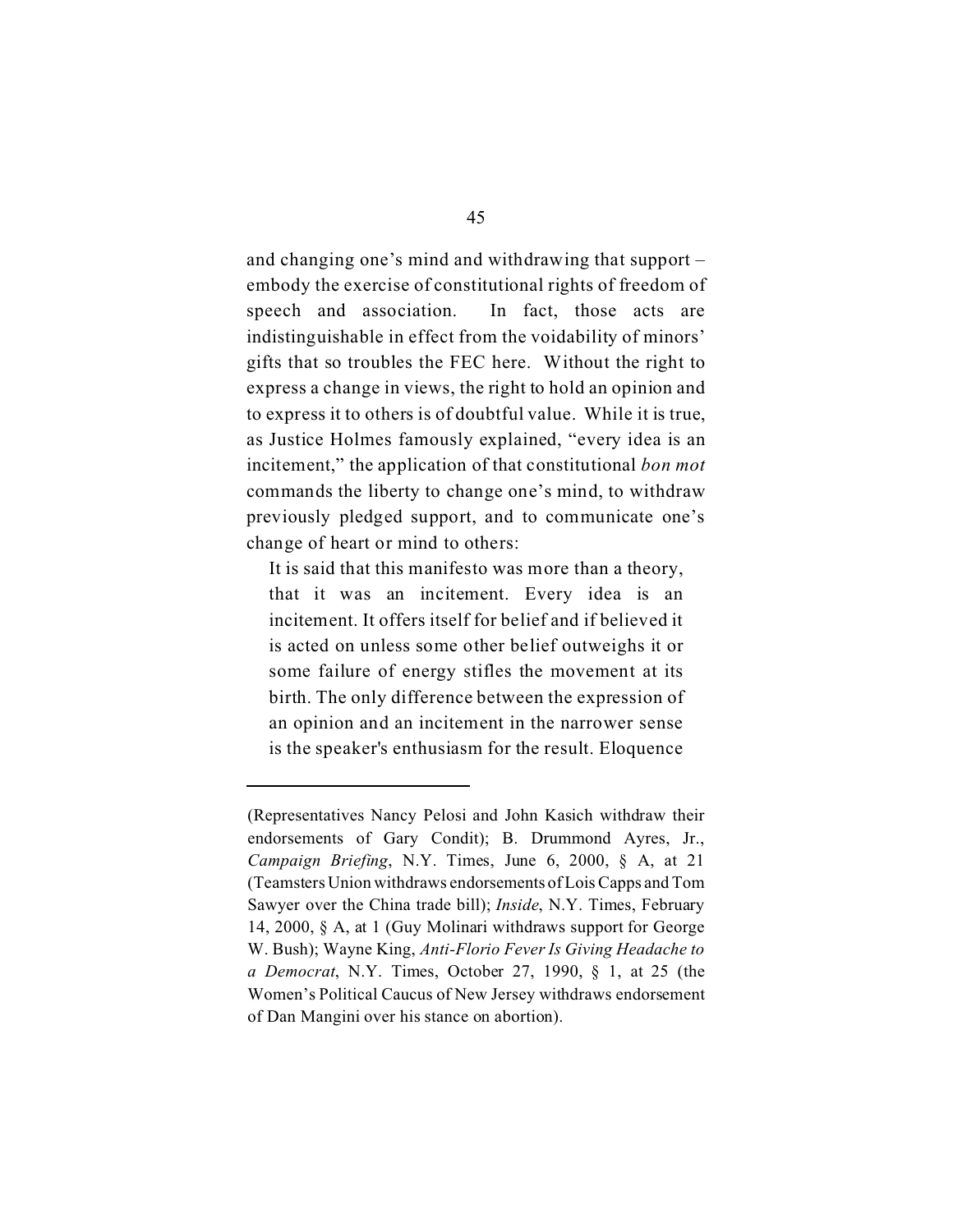may set fire to reason. But whatever may be thought of the redundant discourse before us it had no chance of starting a present conflagration. If in the long run the beliefs expressed in proletarian dictatorship are destined to be accepted by the dominant forces of the community, the only meaning of free speech is that they should be given their chance and have their way.

*Gitlow v. New York*, 268 U.S. 652, 673 (1925).

The FEC is wrong, plain and simple. As the FEC acknowledges, the common law approach did not treat gifts by minors as *void* but merely *voidable*. FEC Resp. at 4 n.2. The common law voidability of a minor's gift does not present a ground for suppressing the constitutional rights of expression and association that are evinced by the contributions of minors. Not unless the right of candidates to change parties justifies a federal law prohibiting persons who change their minds from holding office. Not unless the right of political endorsers to withdraw their endorsements justifies a federal law suppressing freedom of political expression.

## **III. THE BAN ON CONTRIBUTIONS BY MINORS IS OVERBROAD.46**

Judge Henderson correctly concluded that Section 318 is unconstitutionally overbroad. Supp. App. 465sa. Section 318 prohibits *every* contribution of money by *every* minor to *every* candidate for *every* federal elective

<sup>46.</sup> This separate ground for affirmance is fully supported by the record.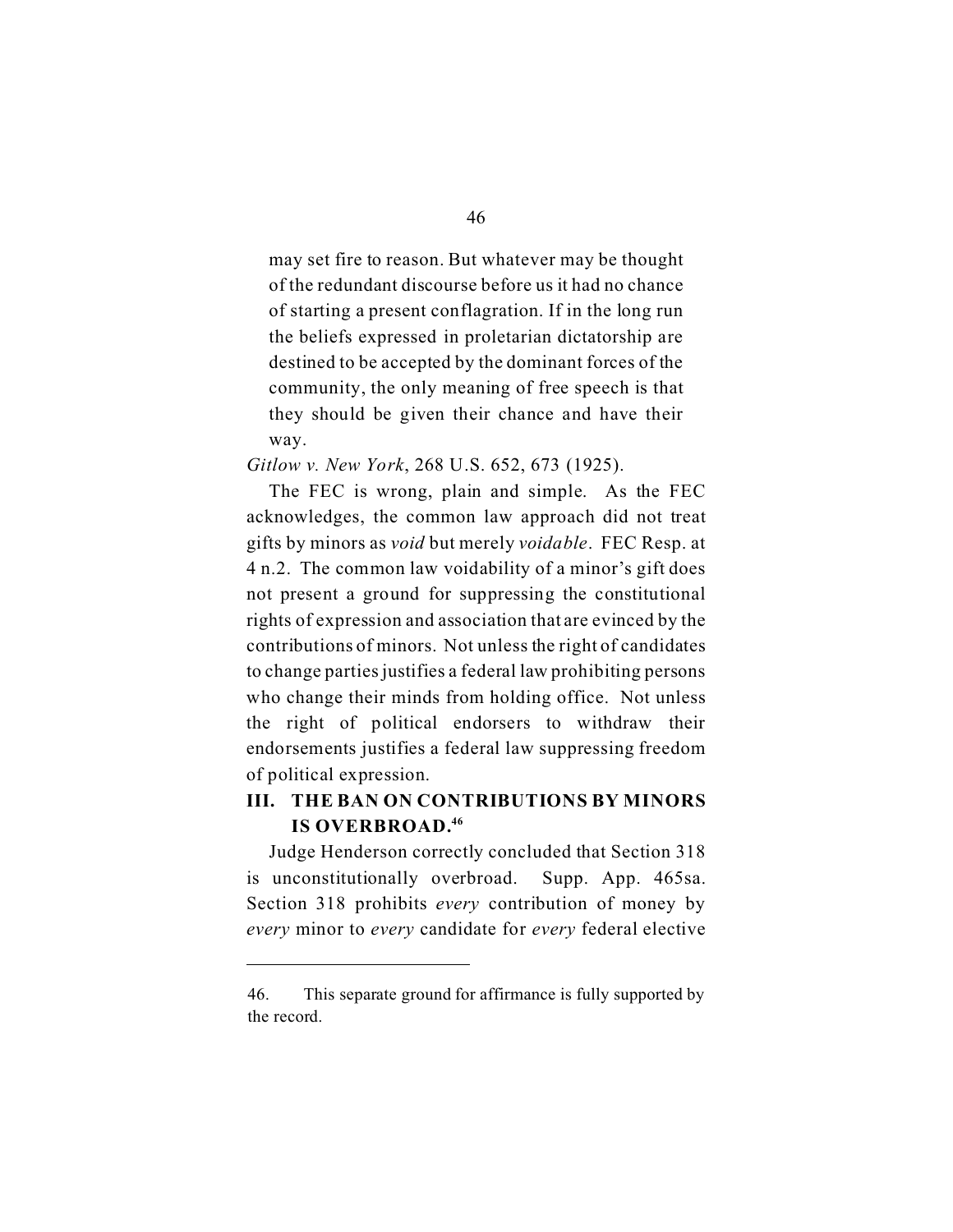office and to *every* committee of *every* political party. The ban – the "absolute prohibition" as the FEC describes it, *see* Response of FEC to Joint Motion at 9 n.4 – is quite broad.

Unlike 2 U.S.C. §§ 441a and 441f, which precisely target conduit giving and excess contributions, Section 318 fails to narrowly focusing on the problem of conduit contributions by parents and guardians through their minor children. The ban demonstrates no facile sensitivity in its casting at all. Caught up alike in the Government's net are the young Democrats, the young Libertarians, and even the young Republican whose work in her own pet sitting service makes possible small donations to congressional candidates.47 True enough Section 318 prohibits those donations, few in number by the Government's own admission, that are directed by their parents and violated existing law before the adoption of Section 318.

This same dragnet sweeps in the servicemen and women who defend our Nation while still in their minority, 10 U.S.C. § 505 (2002). Even *emancipated*  minor females – whose judgments about such life and death matters as abortion are bound to be respected by the law – are treated like infants. *But see*, *e.g.*, *Ohio v. Akron Center for Reproductive Health*, 497 U.S. 502, 507 (1990) (affirming constitutionality of Ohio law criminalizing abortions performed on *unemancipated* minors, except in circumstances comporting with the constitutional requirements). Minors – such as these Appellees – who

<sup>47.</sup> *See* JA 586-87 (Declaration of Jessica Mitchell, ¶ 22).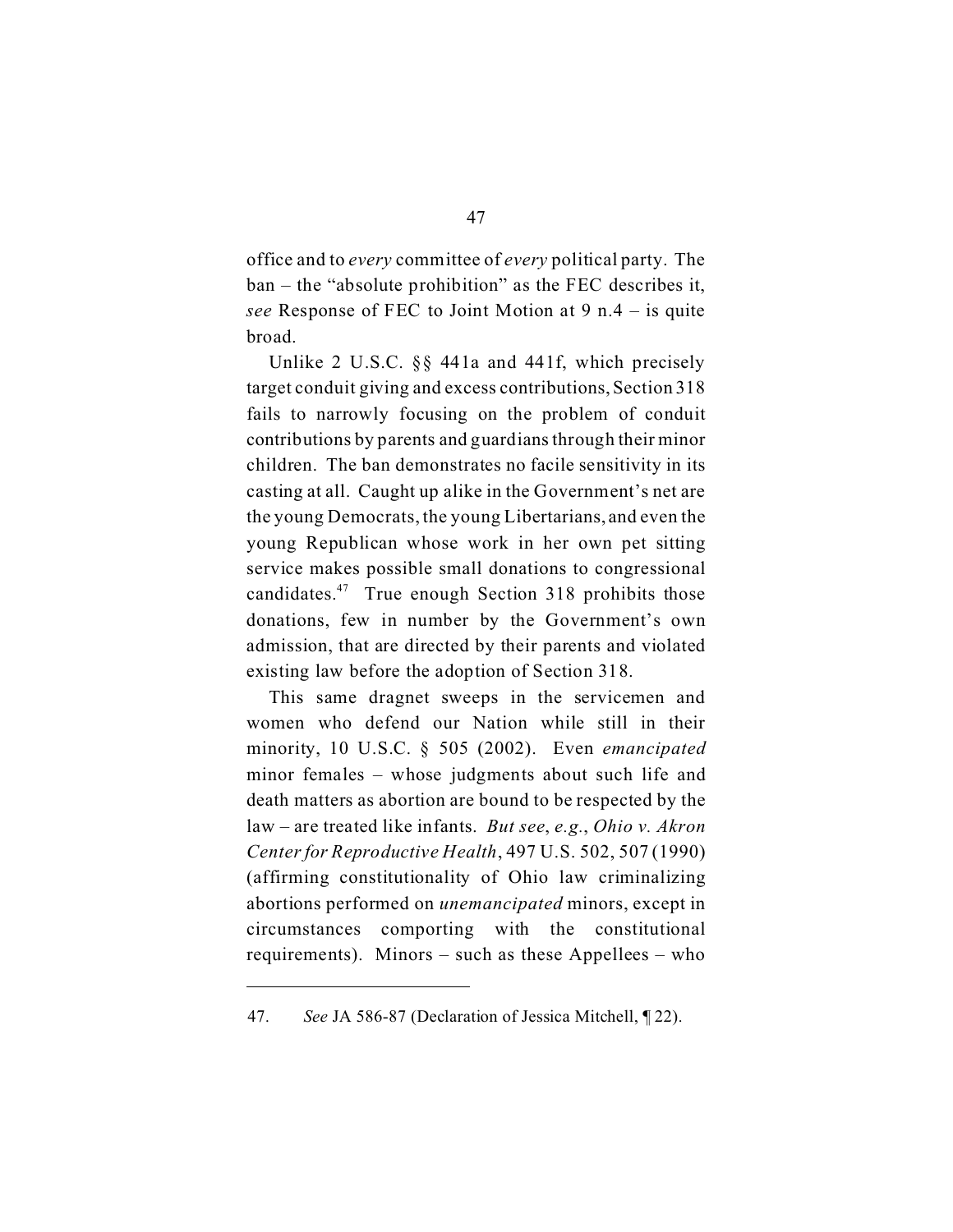possess independence of judgment and separate financial means to make such donations fall prey to Section 318.<sup>48</sup> This ban is not limited to parents or guardians with a history of bad conduct; it assumes that no minor is to be trusted not to abuse his or her rights.

This is a case of *inherent* overbreadth. Section 318 does not take aim at a suspect behavior and have the unfortunate side effect of collateral damage to constitutionally protected conduct: "there is no core of easily identifiable and constitutionally proscribable conduct that the statute prohibits." *Secretary of State v. J. H. Munson Co.*, 467 U.S. 847, 865-66 (1984). *See id*. at 864-65 (in case of *inherent* overbreadth, the more demanding "substantial overbreadth" test does not apply).

This ban "does not aim specifically at evils within the allowable area of State control but, on the contrary, sweeps within its ambit other activities that in ordinary circumstances constitute an exercise of [constitutional] freedom[s]." *Thornhill v. Alabama*, 310 U.S. 88, 97 (1940). Such an "overbroad" law "directly restricts protected expressive activity and does not employ means

<sup>48.</sup> The view that categories of minors possess judgmental maturity and independence of judgment animated Congress when it enacted the Equal Access Act of 1984, Title 20 U.S.C. § 4071, *et seq*. *See Westside Comm. Schools v. Mergens*, 496 U.S. 226, 250-51 (1990) (discussing judgmental maturity of minors and congressional determination regarding it). Unsurprisingly, experts in adolescent psychology and development affirm the important developmental value of inclusion in the political process. *See* Brief Amicus Curiae of David Moshman Supporting Minor Appellees.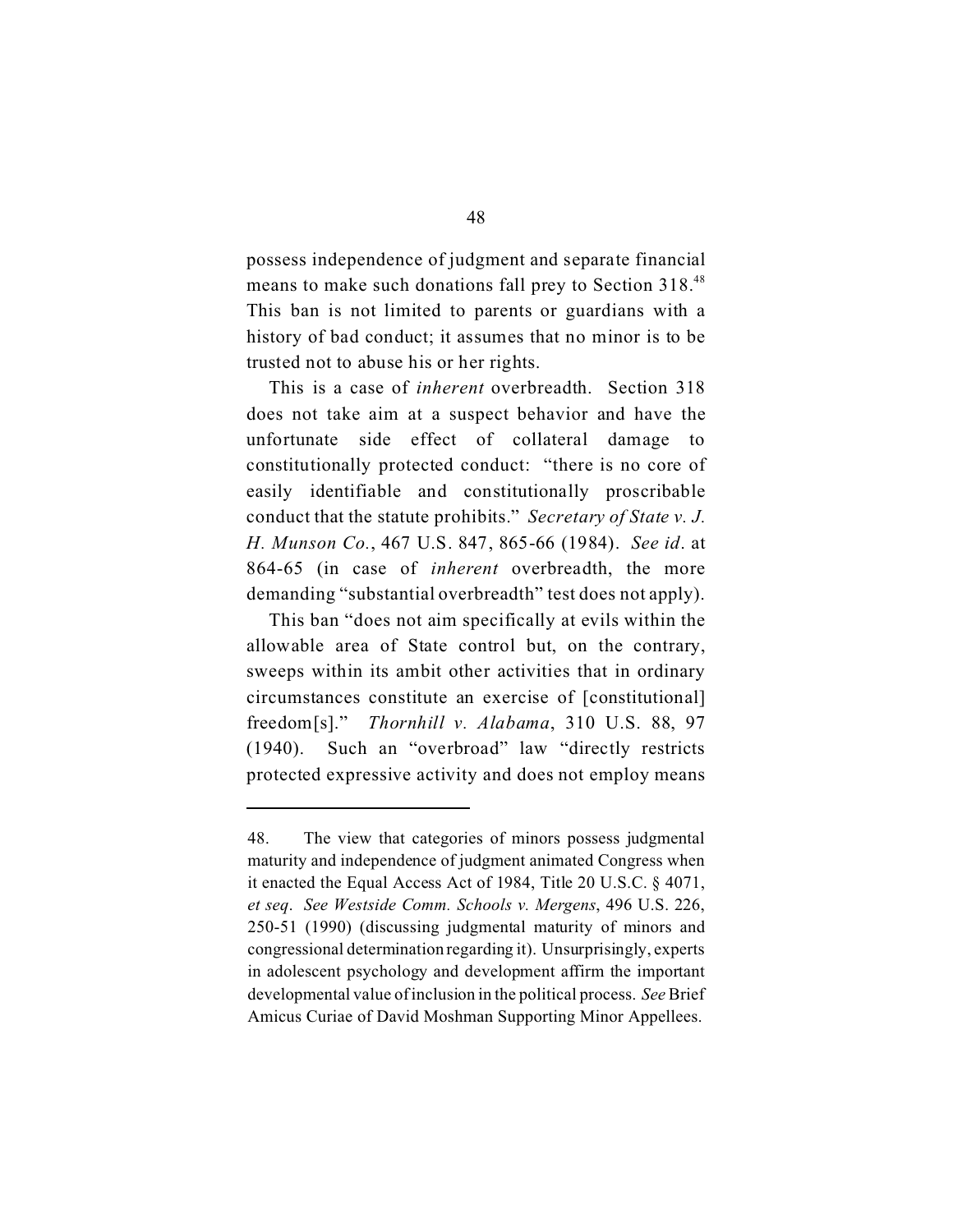narrowly tailored to serve a compelling governmental interest." *Munson*, 467 U.S. at 965 n.13. The ban flies in the face of established doctrine: "Precision of regulation must be the touchstone in an area so closely touching our most precious freedoms." *Riley v. National Fed'n of the Blind*, 487 U.S. 781, 801 (1988) (internal quotation marks and citation omitted).

## **IV. SECTION 318 VIOLATES THE MINORS' RIGHTS TO EQUAL PROTECTION.49**

Section 318 also violates these Appellees' rights to equal protection guaranteed to them by the Fifth Amendment Due Process Clause. The ban on political contributions selects out those who are less than eighteen years of age. Section 318 then subjects those selected out to special disabilities with respect to their exercise of constitutional rights of expression and association. Put another way, a minor's exercise of fundamental First Amendment rights is differentially burdened, in an unjustifiable manner, because of age.

Because Section 318 burdens the exercise of fundamental rights in this way, it is subject to strict scrutiny. *See*, *e.g.*, *Clark v. Jeter*, 486 U.S. 456, 461 (1988) (noting use of strict scrutiny for "classifications based on race or national origin and classifications affecting fundamental rights"). Of course, Section 318 fails even the more complaisant First Amendment analysis called for in *Buckley*. Consequently, because it cannot

<sup>49.</sup> This separate ground for affirmance is fully supported by the record.